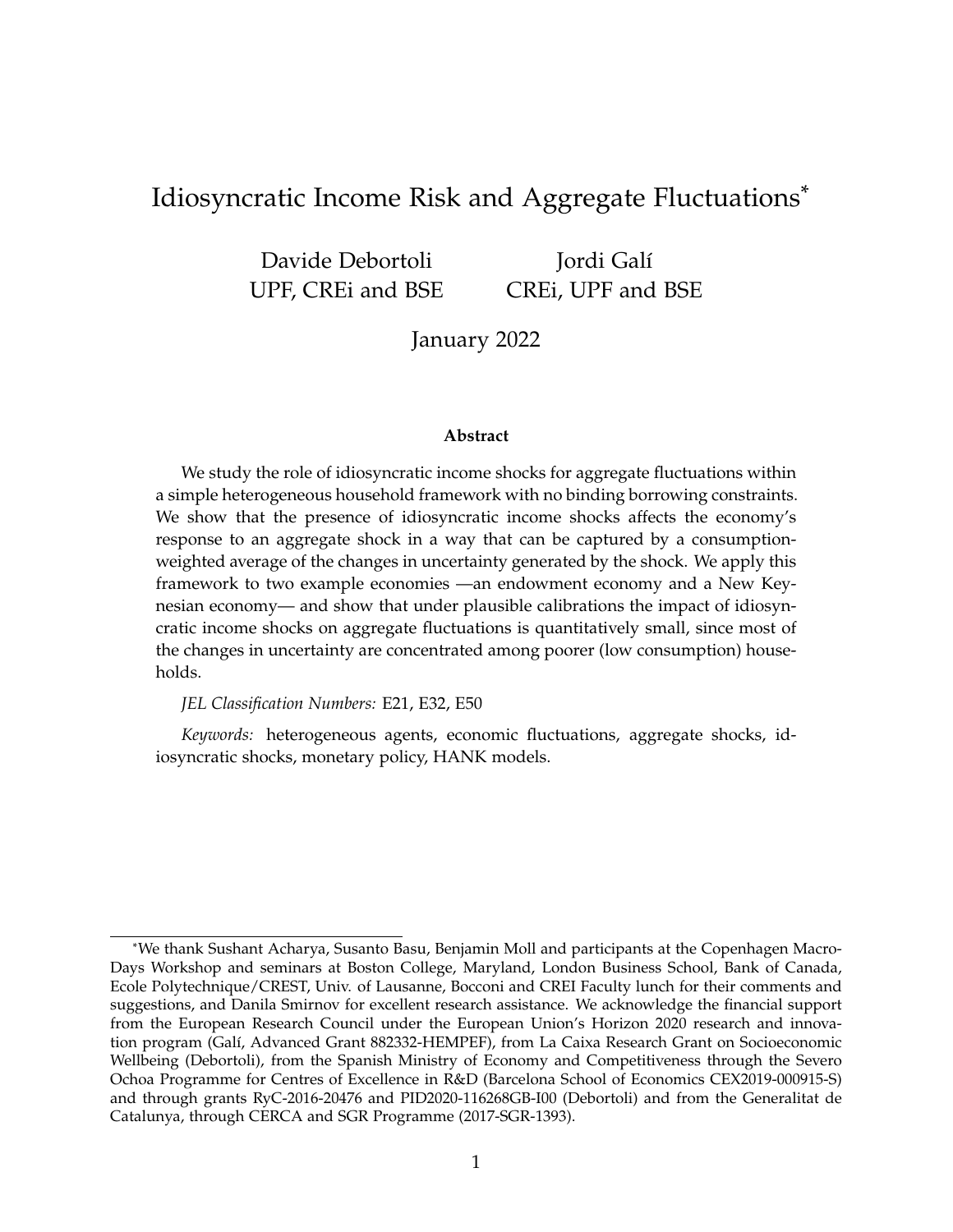### **1 Introduction**

Most efforts at modeling and understanding aggregate fluctuations over the past decades have relied on frameworks that assume an infinitely-lived representative household. While that assumption is obviously unrealistic, its widespread adoption reflects the view that both the finite lifetimes and the pervasive heterogeneity observed in the real world (in education, wealth, income, etc.) are not important factors behind aggregate fluctuations, and thus can be safely ignored when seeking to understand the nature and causes of that phenomenon, as well as its implications for policy.<sup>[1](#page-1-0)</sup>

But the dominance of the representative household paradigm in macroeconomics has been challenged in recent years by a number of researchers who have argued that such an assumption, while convenient on tractability grounds, is less innocuous than one may think, even when the focus is to understand aggregate fluctuations and macroeconomic policies. The growing popularity of Heterogeneous Agent New Keynesian (HANK) models are a reflection of this emerging view. HANK models up to date have focused on household heterogeneity and its implications for aggregate consumption. They commonly assume the presence of idiosyncratic shocks to households' income, together with the existence of incomplete markets and borrowing constraints. Those features are combined with the kind of nominal rigidities and monetary non-neutralities that are the hallmark of New Keynesian (henceforth, NK) models. An important focus of that recent literature has been the role of heterogeneity in the transmission and effects of monetary policy.[2](#page-1-1)

Rather than developing a richer HANK model that accounts for a broader set of facts or innovates over existing ones in some dimension, in the present paper we take a step back and use a basic model of individual and aggregate consumption to seek to understand the mechanisms through which household heterogeneity may have an effect on aggregate fluctuations. Our model features idiosyncratic income shocks as the only exogenous source of heterogeneity, in an environment where the only asset available is a riskless one-period bond and where borrowing constraints are not binding in equilibrium. We do so in order to isolate as much as possible the role of idiosyncratic income risk, thus abstracting from the frictions often featured in heterogenous agents

<span id="page-1-0"></span><sup>1</sup>For instance, Krussel and Smith (1998) study the role of income and wealth heterogeneity within a real business cycle model, and find that that the behavior of macroeconomic aggregates can be almost perfectly described using only the mean of the wealth distribution. See also Heathcote, Storesletten and Violante (2009), Guvenen (2011) and Krueger, Mitman and Perri (2016) for useful surveys of this earlier literature.

<span id="page-1-1"></span> $2$ See, among others, Auclert (2019), Kaplan, Moll and Violante (2018), Werning (2015), Acharya and Dogra (2020), Ravn and Sterk (2021) and McKay et al. (2016).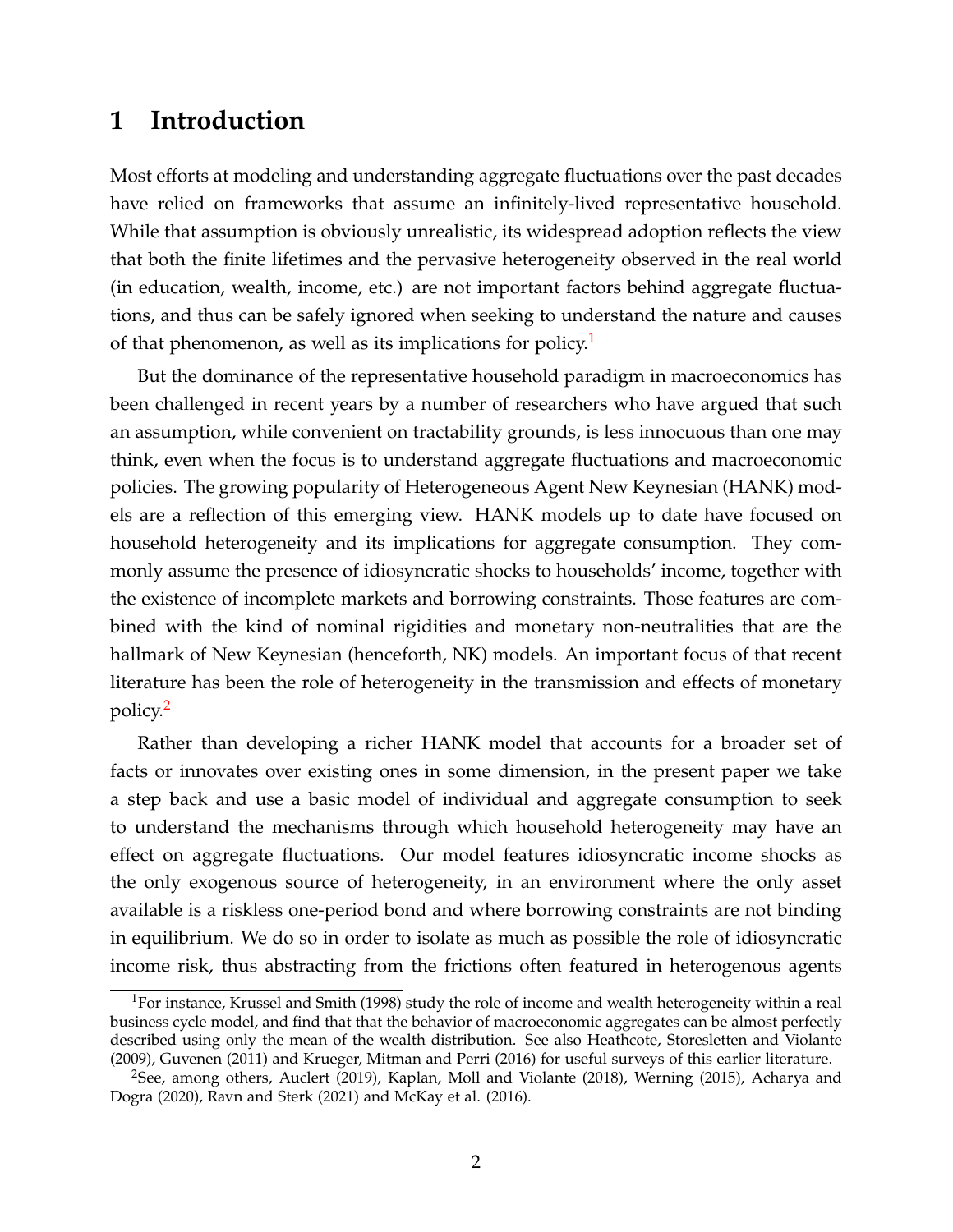(HA) models, namely: (i) differential (il)liquidity of across types of assets (ii) binding borrowing constraints.

At the core of our analysis is an (approximate) Euler equation for (log) aggregate consumption which we derive by aggregating the corresponding Euler equations of individual households. That aggregation is possible given our assumption of non binding borrowing constraints.

We show that the resulting Euler equation in the HA economy includes a term that captures variations in individual consumption uncertainty, averaged across households. We refer to this term as the *uncertainty shifter*, which is defined as a *consumption-weighted average of individual consumption uncertainty*. In a representative agent model, where aggregate shocks are the only source of uncertainty, the uncertainty shifter is of second order relatively to variations in aggregate consumption and, hence, usually ignored. In contrast, in a HA economy, due to the presence of (potentially large) idiosyncratic income shocks in the background, and the associated precautionary savings motive, the uncertainty shifter plays a more important role.

A central result of our analysis is that the role of idiosyncratic uncertainty on aggregate fluctuations depends on how changes in uncertainty are distributed across households. As an example, consider an aggregate shock that leads to a widespread and persistent increase in *average* consumption uncertainty. That effect, by itself, would tend to reduce aggregate consumption, due to a precautionary savings motive. But the change in average uncertainty is not enough to predict the impact of the shock on aggregate consumption: how changes in individual uncertainty are distributed across households matters. Thus, to the extent that the increase in uncertainty in concentrated among poorer (low consumption) households, the impact on aggregate consumption will be smaller. This is what we refer to as the *comovement* effect.

After deriving and discussing the Euler equation for aggregate consumption we embed that equation into two fully fledged model economies. The first economy is an endowment economy where households are subject to idiosyncratic and aggregate endowment shocks. In that context, we study the mechanisms through which heterogeneity influences the response of the (real) interest rate to aggregate endowment shocks. The second economy is described by a baseline New Keynesian model with households subject to idiosyncratic productivity shocks. Our interest lies in studying the role of heterogeneity in shaping the response of aggregate output to aggregate shocks, such as monetary policy and technology shocks. The simplicity of the models and the fact that the presence of idiosyncratic risk is the only departure from their RA counterparts allows us to isolate better their role in shaping aggregate fluctuations.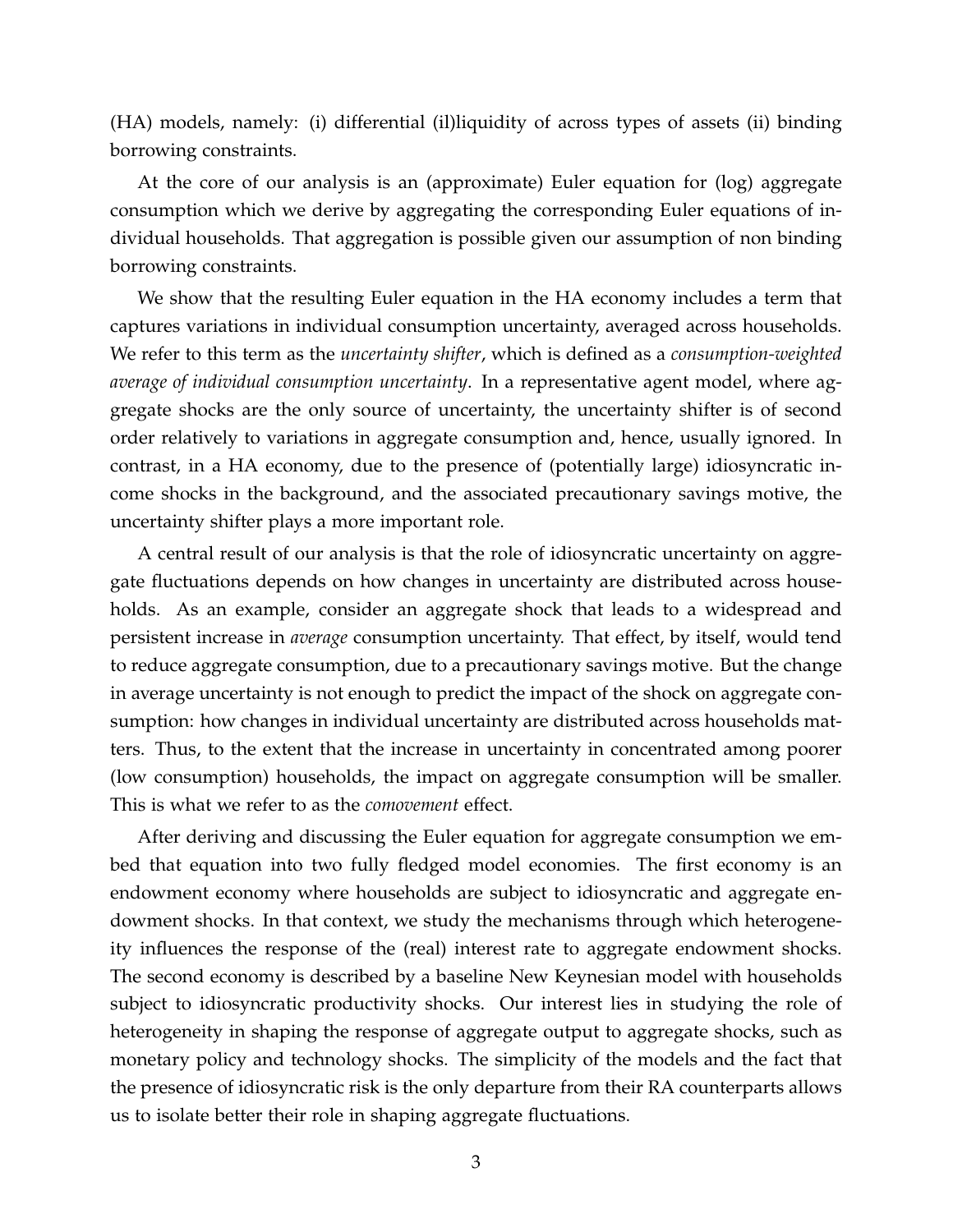From a quantitative viewpoint, we find that idiosyncratic risk has very small net effect on aggregate fluctuations in the two calibrated model economies that we analyze, mainly because of the offsetting role of the *comovement* effect mentioned earlier.

The rest of the paper is structured as follows. Section [2](#page-3-0) reviews the related literature. Section [3](#page-4-0) presents the model and the corresponding Euler Equation for aggregate consumption. Section  $4$  and  $5$  embed the previous framework into an endowment economy and a New Keynesian economy, respectively, highlighting the role of the distribution of consumption uncertainty, both from a qualitative and a quantitative perspective. Section [6](#page-18-0) concludes.

### <span id="page-3-0"></span>**2 Related Literature**

This paper belongs to a growing literature that studies the role of heterogeneity in aggregate economic fluctuations. In that literature, two main features are typically responsible for the differences in the behavior of aggregate variables relative to a representative agent economy: (i) uninsurable idiosyncratic income risk and (ii) the presence of binding borrowing constraints. However, understanding which is the exact role played by each of these factors remains a largely open question. This is what we seek to do in this paper.<sup>[3](#page-3-1)</sup>

In this respect, our paper contributes to the literature developing *tractable* frameworks to isolate the channels through which heterogeneity operates. Following the original formulation of Campbell and Mankiw (1989), some studies in that literature (see e.g., Galí, López-Salido and Vallès (2007), Bilbiie (2008), Debortoli and Galí (2018) and Broer et. al. (2020)) have focused on the role of binding constraints, by analyzing models with two types of agents (unconstrained and hand-to-mouth), but abstracting from the presence of idiosyncratic income risk within each type. Here we do the opposite, and focus instead on the role of idiosyncratic income risk, showing how the latter may give rise to amplification/dampening of aggregate shocks, even in the absence of binding borrowing constraints.

Another branch of this literature (see e.g. Werning (2015), McKay et al. (2016), Bilbiie (2021), Ravn and Sterk (2021)) has considered economies with idiosyncratic income risk, but under assumptions that imply a degenerate wealth distribution in equilibrium.<sup>[4](#page-3-2)</sup> That

<span id="page-3-1"></span><sup>&</sup>lt;sup>3</sup>An exercise in a similar spirit, but focusing of firms' heterogeneity and the role of collateral constraints can be found in Cao and Nie (2017).

<span id="page-3-2"></span><sup>&</sup>lt;sup>4</sup>For instance, economies with zero-liquidity, or with no (or limited) wealth inequality among unconstrained households. See also Challe and Ragot (2011) and Challe, Matheron, Ragot, and Rubio-Ramirez (2017) for tractable models where the wealth distribution has finite support.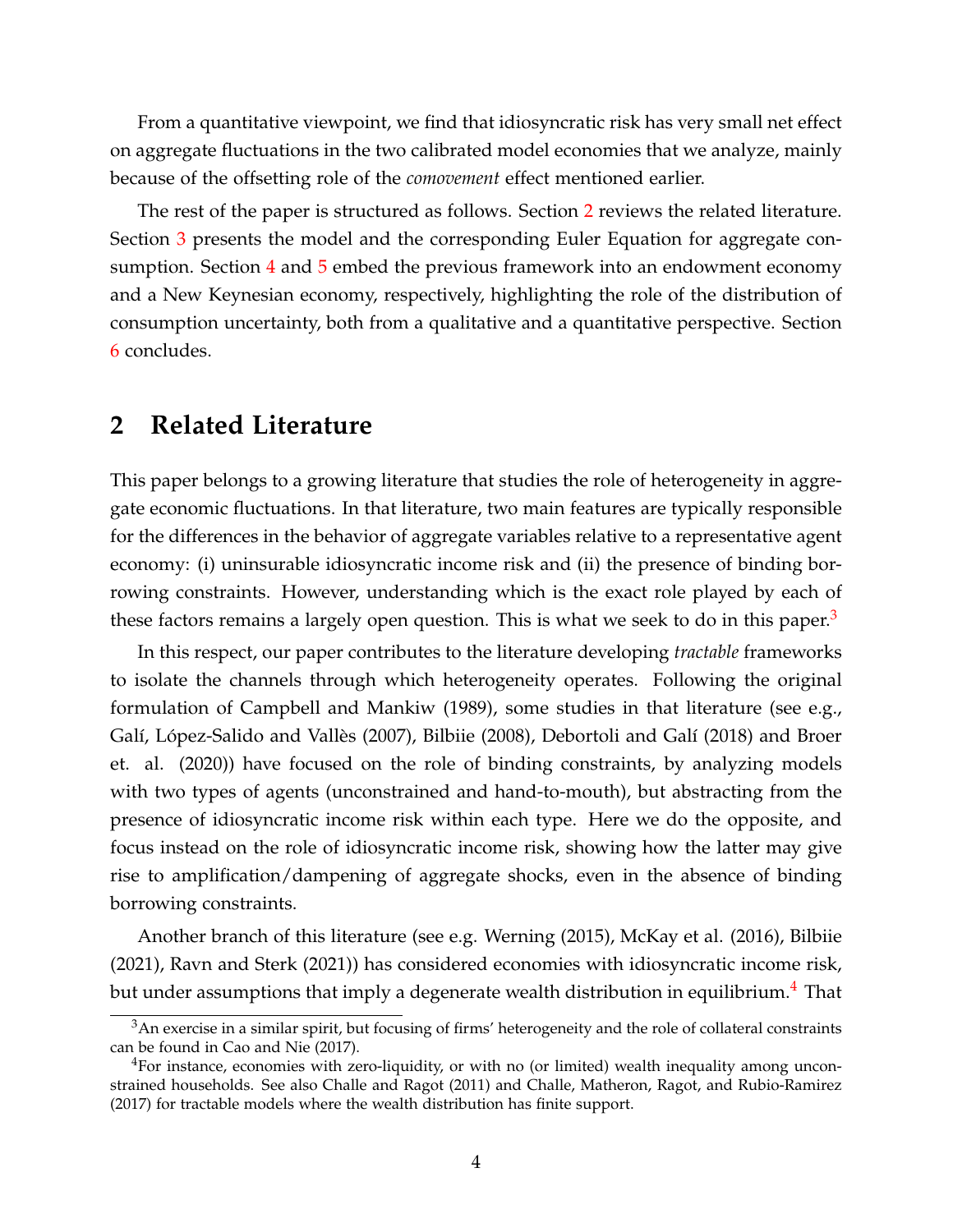literature emphasizes the role played by the cyclicality of *income* inequality and liquidity for the transmission of aggregate shocks. Our work emphasizes instead the role of *consumption* uncertainty, and uncovers a novel channel associated with how changes in uncertainty are distributed across households.

In related work, Acharya and Dogra (2020) consider an heterogenous household economy with CARA preferences and no binding borrowing constraints. In that economy, all households face the same consumption uncertainty (the marginal propensity to consume out of their cash-on-hand is identical across households), and heterogeneity mainly operates as a result of the cyclicality of *income risk*. We instead consider a framework with more standard CRRA preferences, associated with a non-trivial relationship between individual consumption, income and wealth. In our setting, the cyclical behavior of *consumption* uncertainty in response to aggregate shocks plays a crucial role for the transmission of the latter, regardless of whether the volatility of the underlying idiosyncratic risk is constant or not.

Our paper is also related to several studies in the literature proposing some "sufficient statistics" to summarize the aggregate implications of household heterogeneity (see e.g. Auclert (2019), Auclert, Rognlie and Straub (2018) and Luetticke (2021) and the references therein). Those studies have emphasized the role of the cross-sectional distribution of variables like the marginal propensity to consume, income, portfolio, etc.. Our contribution is to show that the role of idiosyncratic risk can be summarized by the cross-sectional distribution of changes in consumption uncertainty.

From a quantitative viewpoint, our finding that the net impact of heterogeneity on aggregate fluctuations is small is similar to that obtained by several authors in the literature, following Krusell and Smith (1998). In that respect, our contribution lies in highlighting that such a result is likely to prevail in economies where the largest changes in uncertainty are concentrated among poorer (low consumption) households, as is the case in our sample economies.

## <span id="page-4-0"></span>**3 An Euler Equation for Aggregate Consumption**

Throughout we assume a continuum of households indexed by  $j \in [0,1]$ . Preferences are common to all households and given by  $\mathbb{E}_0$  { $\sum_{t=0}^{\infty}$  *β*<sup>*t*</sup>*U*( $C_t(j)$ ) where  $C_t(j)$  denotes household *j's* consumption in period *t*,  $\beta \equiv \exp\{-\rho\}$  is the discount factor and  $U(C)$  =  $(1 - \sigma)^{-1}(C^{1 - \sigma} - 1)$ , with  $\sigma \ge 0$ . Households can borrow and lend at a (gross) riskless real rate  $R_t \equiv \exp\{r_t\}$ , subject to a natural debt limit. The Euler equation describing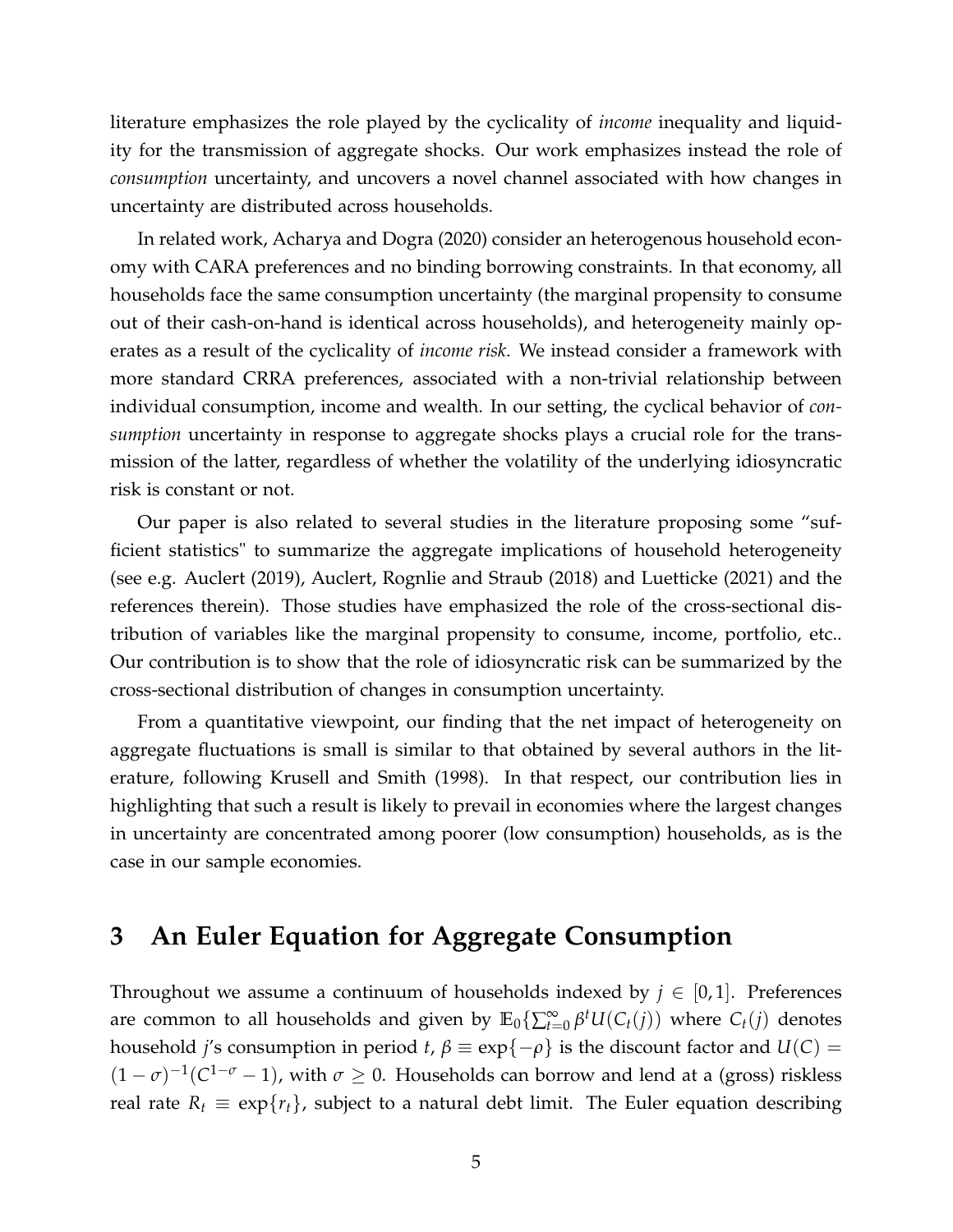optimal consumption for an individual household is given by

<span id="page-5-0"></span>
$$
1 = \beta R_t \mathbb{E}_t \{ (C_{t+1}(j) / C_t(j))^{-\sigma} \}
$$
 (1)

which is assumed to hold for  $t = 0, 1, 2$ , and for all  $j \in [0, 1]$ . Our objective in this section is to derive an approximate Euler equation for (log) aggregate consumption. In our approximation we include all the terms of a Taylor expansion whose variations are of the same order –which we henceforth denote as  $O(|\varepsilon|)$ – as variations in aggregate consumption growth or the real interest rate.

As derived in Appendix [A.1,](#page-32-0) up to a second-order approximation, eq.  $(1)$  can be written as follows:

<span id="page-5-2"></span>
$$
\mathbb{E}_t\left\{\frac{\Delta C_{t+1}(j)}{C_t(j)}\right\} \simeq \frac{1}{\sigma}\left(1-\frac{1}{\beta R_t}\right) + \frac{\sigma+1}{2}v_t(j) \tag{2}
$$

where  $v_t(j) \equiv \mathbb{E}_t\{(\Delta C_{t+1}(j)/C_t(j))^2\}$  and where in addition we have that  $v_t(j) \simeq var_t\{c_{t+1}(j)\}$ , with  $c_t(j) \equiv \log C_t(j)$ .<sup>[5](#page-5-1)</sup> We can thus interpret  $v_t(j)$  as a measure of uncertainty regarding household *j*'s one period ahead (log) consumption, whose effect on expected consumption growth captured by [\(2\)](#page-5-2) reflects the so called precautionary savings motive, resulting from the convexity of marginal utility.<sup>[6](#page-5-3)</sup> Due to the presence of (potentially large) idiosyncratic income shocks in the background, we allow variations in  $v_t(j)$  to be of order  $\mathcal{O}(|\varepsilon|)$ . This is in contrast with the representative household case, for which  $v_t \equiv \mathbb{E}_t\{(\Delta C_{t+1}/C_t)^2\} \sim \mathcal{O}(|\epsilon|^2)$ , which justifies the absence of  $v_t$  from the familiar "first-order" approximations of the consumption Euler equation found in the literature. Henceforth, the approximate equalities (represented by  $\simeq$ ) should be understood as holding up to an error term of order  $\mathcal{O}(|\varepsilon|^2)$ .

Next we derive the main result of the present section. Let  $C_t \equiv \int C_t(j)dj$  denote aggregate consumption. Aggregating eq. [\(2\)](#page-5-2) accross households, we get that expected

<span id="page-5-1"></span> $5$ The use of approximations is only made to facilitate the economic interpretation of the mathematical terms related to heterogeneity. Appendix [A.2](#page-33-0) contains an analogous representation that does not rely on any approximation, and which is actually used in our quantitative exercises.

<span id="page-5-3"></span><sup>&</sup>lt;sup>6</sup>Note that under our assumed utility function the coefficient of "relative prudence" –a measure of that convexity– is constant and given by  $-(U'''/U'')C = \sigma + 1$ . Appendix [A.3](#page-34-0) contains an analogous derivation for a general utility function, and also a special case for Constant-Absolute-Risk-Aversion (CARA) utility.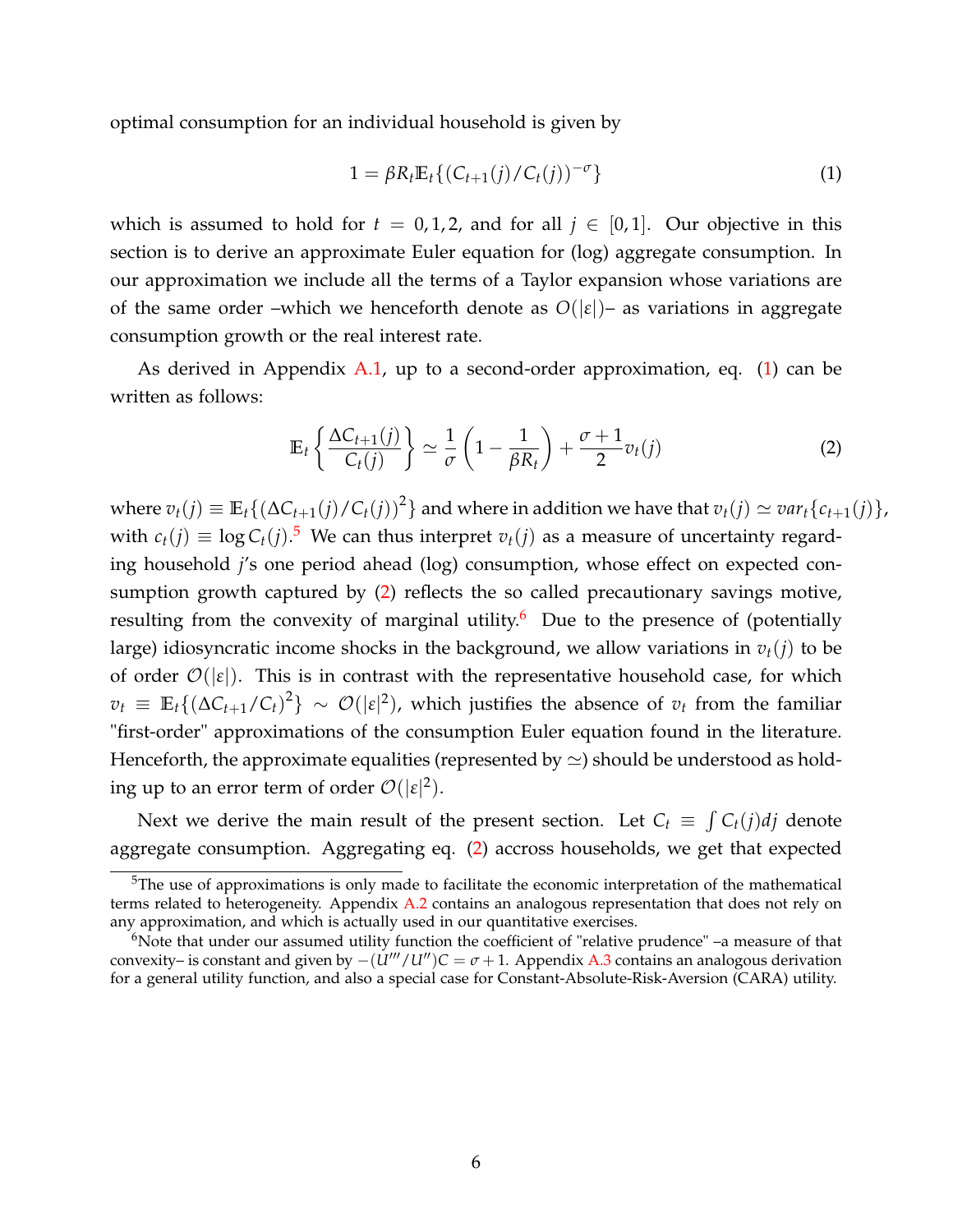aggregate consumption growth is given by

<span id="page-6-0"></span>
$$
\mathbb{E}_{t}\left\{\frac{\Delta C_{t+1}}{C_{t}}\right\} = \mathbb{E}_{t}\left\{\int \frac{\Delta C_{t+1}(j)}{C_{t}}dj\right\} = \int \frac{C_{t}(j)}{C_{t}}\mathbb{E}_{t}\left\{\frac{\Delta C_{t+1}(j)}{C_{t}(j)}\right\} dj
$$
\n
$$
= \frac{1}{\sigma}\left(1 - \frac{1}{\beta R_{t}}\right) + \frac{\sigma + 1}{2}v_{t}
$$
\n(3)

where

<span id="page-6-3"></span>
$$
v_t \equiv \int \frac{C_t(j)}{C_t} v_t(j) dj \tag{4}
$$

is a *consumption-weighted average of individual consumption uncertainty*. The response of *v<sup>t</sup>* to aggregate shocks will be shown to be key in understanding the role of idiosyncratic income uncertainty in aggregate fluctuations. Henceforth we refer to *v<sup>t</sup>* as the *uncertainty shifter*.

Evaluating [\(3\)](#page-6-0) at a stochastic steady state with constant consumption, we obtain the relation

<span id="page-6-1"></span>
$$
0 = \frac{1}{\sigma} \left( 1 - \frac{1}{\beta R} \right) + \frac{\sigma + 1}{2} v \tag{5}
$$

where *R* and *v* denote the values of  $R_t$  and  $v_t$  at that steady state. Note that [\(5\)](#page-6-1) reflects an inverse equilibrium relation between uncertainty and the real interest rate, working through precautionary savings, with *βR* ≤ 1 and lim*v*→<sup>0</sup> *βR* = 1.

A first-order Taylor expansion of [\(3\)](#page-6-0) around the stochastic steady state yields a linear Euler equation for (log) aggregate consumption  $c_t \equiv \log C_t$ , the object we were after:

<span id="page-6-4"></span>
$$
c_t = \mathbb{E}_t \left\{ c_{t+1} \right\} - \frac{1}{\sigma} \widehat{r}_t - \frac{\sigma + 1}{2} \widehat{v}_t \tag{6}
$$

where  $\hat{r}_t \equiv \frac{1}{\beta R} (\frac{R_t - R}{R})$  $\frac{R}{R} = \frac{R}{V} + v$ . Thus, we see how the presence of idiosyncratic income shocks calls for an additional term in an otherwise familiar log-linear Euler equation for aggregate consumption. The additional term,  $-\frac{\sigma+1}{2}\hat{v}_t$ , will generally vary endogenously, thus amplifying or dampening the response of consumption to aggregate shocks, conditional on a given path for the real interest rate.<sup>[7](#page-6-2)</sup>

In order to further understand how the uncertainty shifter evolves over time we can decompose  $v_t$  as defined in eq. [\(4\)](#page-6-3) it as follows:

$$
v_t = \overline{v}_t + cov_j \left\{ \frac{C_t(j)}{C_t}, v_t(j) \right\} \tag{7}
$$

<span id="page-6-2"></span> $7$ Or, alternatively, it will amplify or dampen the response of the real interest rate to an aggregate shock, conditional on a given path for aggregate consumption, as in the endowment economy considered below.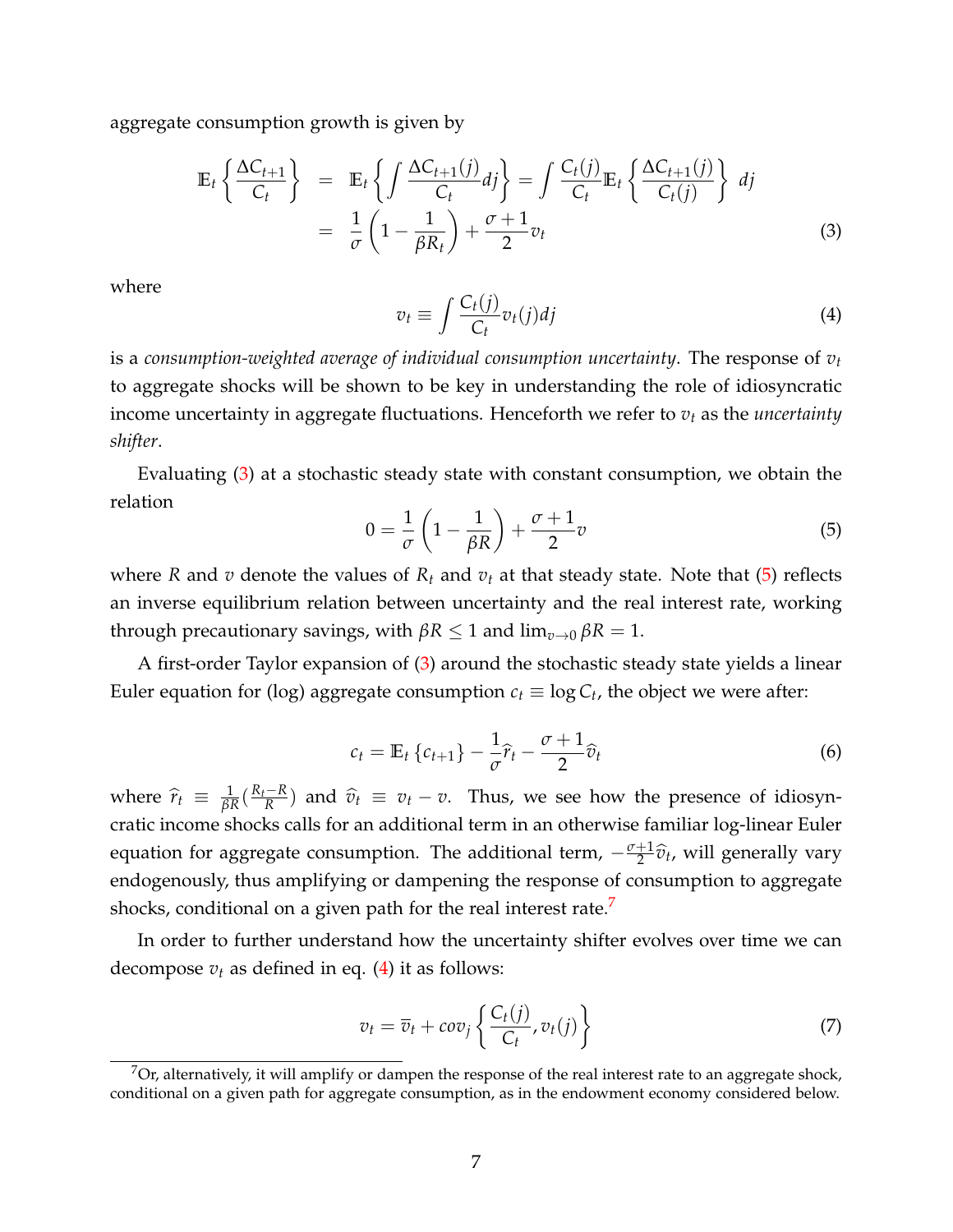where  $\bar{v}_t \equiv \int v_t(j) d j$ . The two terms on the right hand side of (??) capture the *average* and *comovement* effects of an aggregate shock on the uncertainty shifter *v<sup>t</sup>* .

It then follows, as shown formally in Appendix [A.4,](#page-35-0) that the dynamic response of the uncertainty shifter to a generic aggregate shock  $ε_t$ , denoted by  $\frac{dv_{t+k}}{dε_t}$  for  $k = 0, 1, 2, ...,$  can be written as

<span id="page-7-0"></span>
$$
\frac{dv_{t+k}}{d\varepsilon_t} \simeq \frac{d\overline{v}_{t+k}}{d\varepsilon_t} + cov_j \left\{ c_{t+k}(j), \frac{dv_{t+k}(j)}{d\varepsilon_t} \right\}.
$$
 (8)

A number of results implied by the previous expressions are worth mentioning. First, note that the presence of idiosyncratic uncertainty will have an impact on aggregate consumption fluctuations only if aggregate shocks have an effect on *individual* consumption uncertainty, i.e. only if  $\frac{dv_t(j)}{d\epsilon_t}$  for a positive mass of households. Otherwise, the uncertainty shifter would not change in response to those shocks, and both terms on the right hand side of [\(8\)](#page-7-0) would be equal to zero.

Secondly, the size of the response of the uncertainty shifter depends crucially on the cross-sectional covariance between consumption and the response of individual uncertainty. Thus, for any given increase in average uncertainty in response to an aggregate shock, the change in the uncertainty shifter (and hence the impact on aggregate consumption) will be larger the higher is the cross-sectional covariance between the level of consumption and the change in uncertainty. The intuition for the previous result is straightforward: a given change in uncertainty *<sup>∂</sup>vt*+*<sup>k</sup>* (*j*) *∂εt* has an identical *percent* impact on the consumption of all households, independently of their initial level of wealth, consumption, etc.; however, any given percent change in the consumption of an individual household has a larger impact on *aggregate* consumption (both in absolute and relative terms) the larger is the household's initial level of consumption. Thus, how any given average increase in uncertainty is distributed across households and, in particular, how it comoves with their level of consumption is an important factor in determining the variation in the uncertainty shifter. In the limiting case, if uncertainty changes only for a subset of households with consumption close to zero, the impact on aggregate consumption would be negligible.

In the example economies considered below the change in uncertainty in response to an aggregate shock, *dvt*+*<sup>k</sup>* (*j*) *dεt* , tends to be larger, in absolute value, for low consumption households. As a result the comovement effect tends to dampen the impact of any change in average uncertainty, hence limiting the influence of heterogeneity on aggregate fluctuations.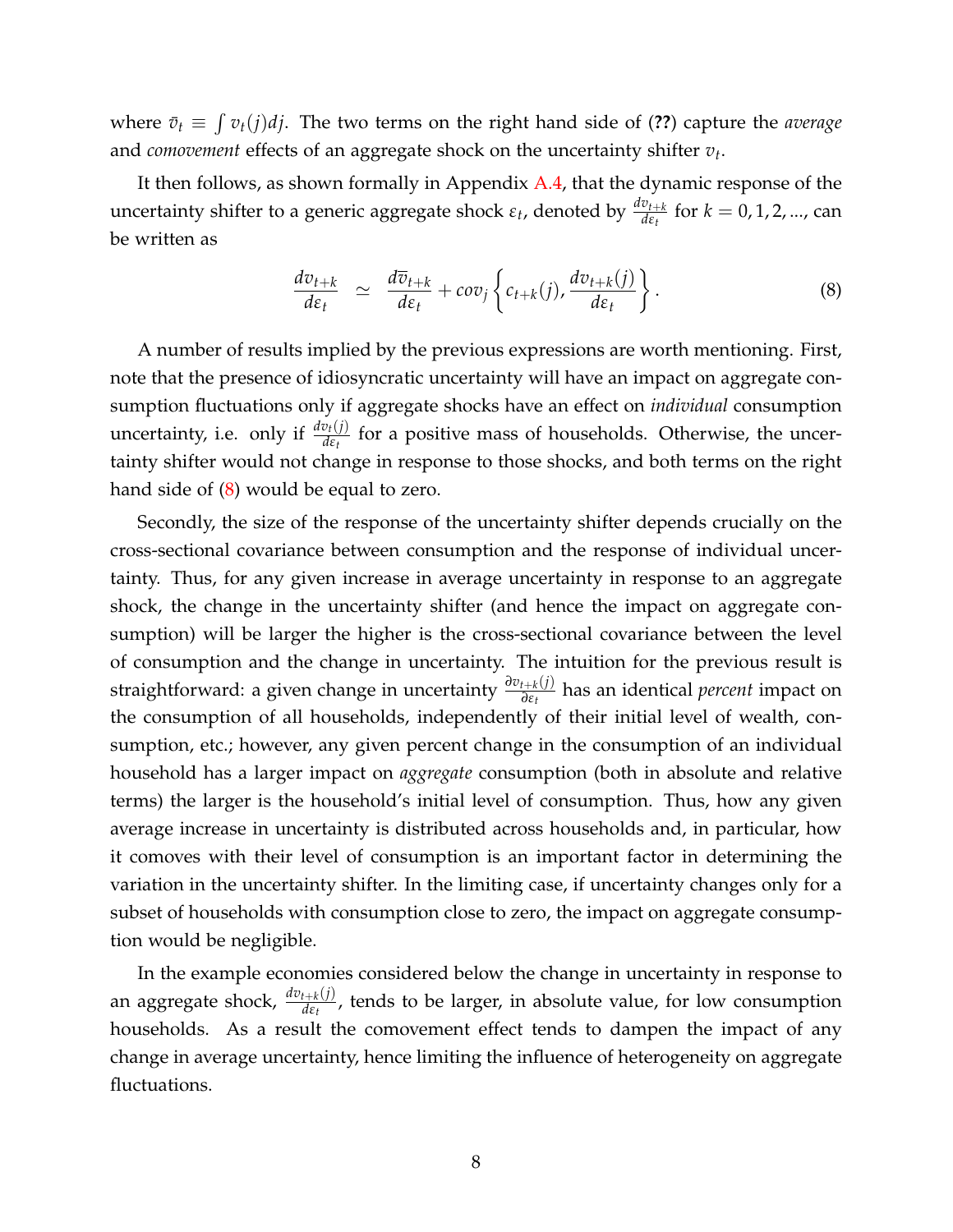### <span id="page-8-2"></span>**3.1 Understanding Variations in Consumption Uncertainty**

The discussion above has made clear the importance of changes in consumption uncertainty, current and anticipated, as well as the cross-sectional correlation of those changes with the level of consumption, in shaping aggregate fluctuations in economies where households face idiosyncratic income shocks. In the present section we try to dig further in order to shed some light on the sources of those uncertainty changes.

We assume the existence of a consumption function for household *j*, given by:

<span id="page-8-0"></span>
$$
c_t(j) = \mathcal{C}(s_t(j), S_t) \tag{9}
$$

where *st*(*j*) is a vector of household-specific state variables and *S<sup>t</sup>* is a vector of aggregate state variables. The state variables contain all the information available at time *t* that is relevant to determine  $c_t(i)$  (including the distribution of household-specific variables). The existence and properties of a consumption function like [\(9\)](#page-8-0) can be established under standard assumptions.

Let  $\zeta_t(j)$  and  $\varepsilon_t$  be the vectors containing respectively *i.i.d.* idiosyncratic and aggregate shocks (i.e. mutually orthogonal innovations in the individual and aggregate *exogenous* driving variables). We can write the innovation in household *j*'s consumption in period *t* as follows:

<span id="page-8-1"></span>
$$
\begin{array}{rcl}\n\xi_t(j) & \equiv & c_t(j) - \mathbb{E}_{t-1} \{c_t(j)\} \\
& = & f_{t-1}^j(\zeta_t(j), \varepsilon_t)\n\end{array} \tag{10}
$$

where  $f_t^j$ *t*−1 (·) is a function satisfying *f j*  $t'_{t-1}(0,0) = 0$ . In what follows, and in order to keep the algebra simple, we assume  $\zeta_t(j)$  and  $\varepsilon_t$  are scalars.

Under our assumptions, and using  $(10)$ , we can approximate individual uncertainty  $v_t(j) \simeq \mathbb{E}_t\{\xi_{t+1}(j)^2\}$  in period *t* as

$$
v_t(j) \simeq \psi_t(j)^2 \sigma_{\zeta}^2 + \varphi_t(j)^2 \sigma_{\varepsilon}^2
$$

where  $\psi_t(j) \equiv \partial f_t^j$  $\partial_t^j$ (0,0)/ $\partial_{t+1}$ ζ(*j*), and  $\varphi_t(j) \equiv \partial f_t^j$  $t_t^j(0,0)/\partial \varepsilon_{t+1}$  are the (local) elasticities of individual consumption with respect to idiosyncratic and aggregate shocks, while  $\sigma_{\zeta}^2 \equiv \mathbb{E}\{\zeta_t(j)^2\}$  for all  $j \in [0,1]$  and  $\sigma_{\epsilon}^2 \equiv \mathbb{E}\{\epsilon_t^2\}$  are, respectively, the variances of those shocks. Under our assumptions, variations in individual consumption uncertainty driven by aggregate shocks would be of second order relative to aggregate variables, i.e.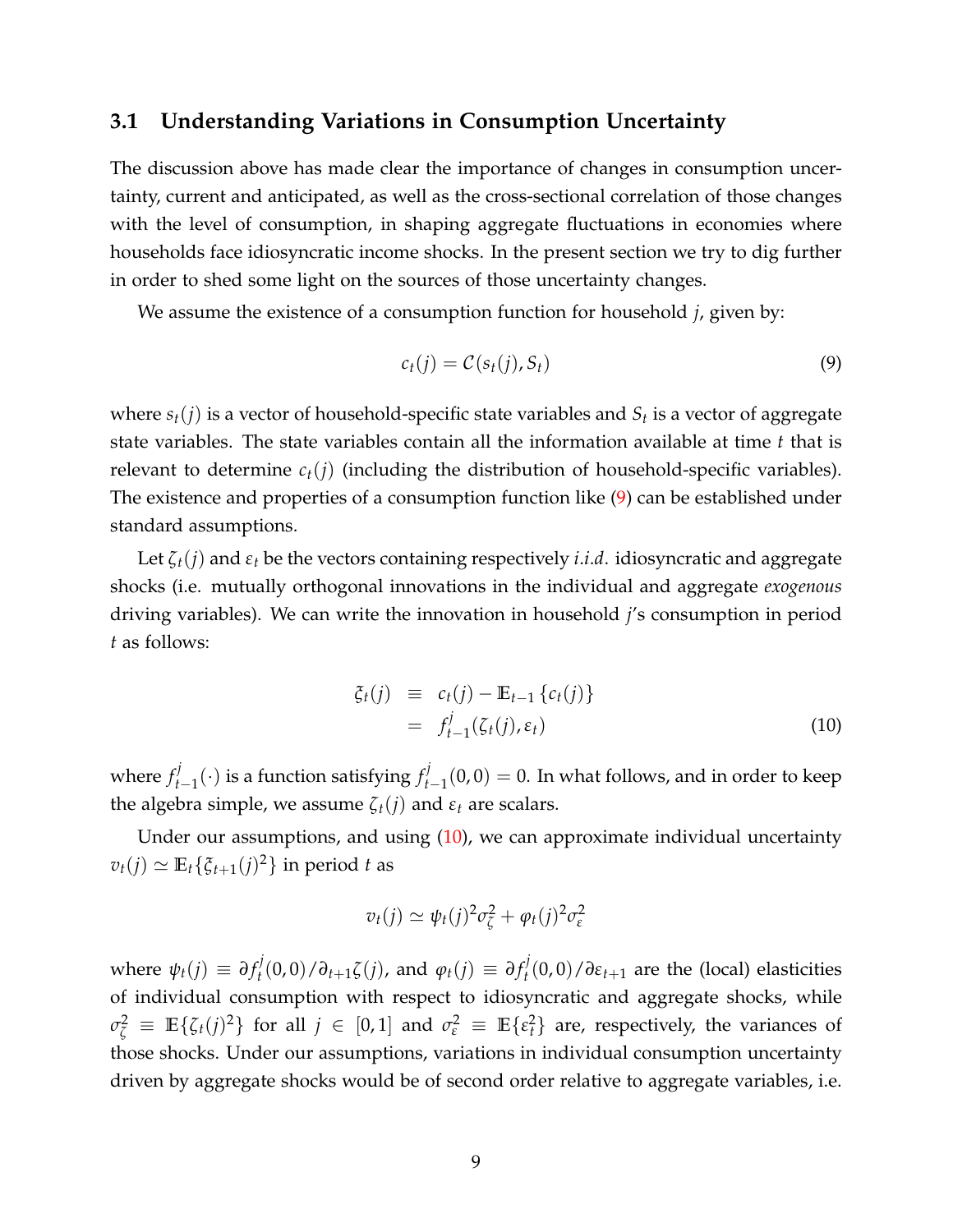$\varphi_t(j)^2 \sigma_{\varepsilon}^2 \sim \mathcal{O}(|\varepsilon|^2)$ . Thus, for our purposes we can use the approximation

$$
v_t(j) \simeq \psi_t(j)^2 \sigma_{\zeta}^2
$$

which in turn implies the following expression for *v<sup>t</sup>* :

<span id="page-9-0"></span>
$$
v_t \simeq \sigma_{\zeta}^2 \int \frac{C_t(j)}{C_t} \psi_t(j)^2 dj \tag{11}
$$

An implication of eq. [\(11\)](#page-9-0) is that the uncertainty shifter is proportional to the consumptionweighted average (across households) of the square elasticities of consumption with respect to the idiosyncratic shock. Letting  $\Theta_t(j) \equiv \psi_t(j)^2$ , which we refer to as the square elasticity, for short, we can write the dynamic response of the uncertainty shifter as follows:

$$
\frac{d\sigma_{t+k}}{d\varepsilon_t} \simeq \sigma_{\zeta}^2 \int \frac{C_{t+k}(j)}{C_{t+k}} \frac{d\Theta_{t+k}(j)}{d\varepsilon_t} dj
$$
\n
$$
\simeq \sigma_{\zeta}^2 \left[ \int \frac{d\Theta_{t+k}(j)}{d\varepsilon_t} dj + \int (c_{t+k}(j) - c_{t+k}) \frac{d\Theta_{t+k}(j)}{d\varepsilon_t} dj \right]
$$
\n
$$
= \sigma_{\zeta}^2 \left[ \frac{d\overline{\Theta}_{t+k}}{d\varepsilon_t} + cov_j \left\{ c_{t+k}(j), \frac{d\Theta_{t+k}(j)}{d\varepsilon_t} \right\} \right]
$$

where  $\overline{\Theta}_t \equiv \int \Theta_t(j) d j$  is the mean square elasticity. As discussed in the context of the quantitative analysis of two example economies below, the overall impact of the change in the mean square elasticity in response to an aggregate shock tends to be offset by the effect of its covariance with consumption, since the mean square elasticity is more sensitive to shocks for low consumption households. As a result the overall impact of an aggregate shock on the uncertainty shifter (and thus on aggregate endogenous variables) is often strongly muted.

Another implication of eq. [\(11\)](#page-9-0) is that the uncertainty shifter would generally fluctuate in response to aggregate shocks, regardless of the properties of the variance of the underlying idiosyncratic risk (*σ*<sup>2</sup> *ζ* ). Throughout our analysis, we maintain the assumption that the variance of idiosyncratic income shocks ( $\sigma_{\zeta}^2$ )  $\frac{d^2}{\zeta}$ ) is constant over time —i.e. the idiosyncratic *income* risk is acyclical. In principle, cyclical income risk could be another channel through which heterogeneity affects aggregate consumption. For instance, Acharya and Dogra (2020) consider and heterogeneous agent economy with CARA preferences, where the cyclicality of income risk is the main channel through which heterogeneity affect aggregate variables. Instead, as shown formally in Appendix [A.3](#page-34-0) the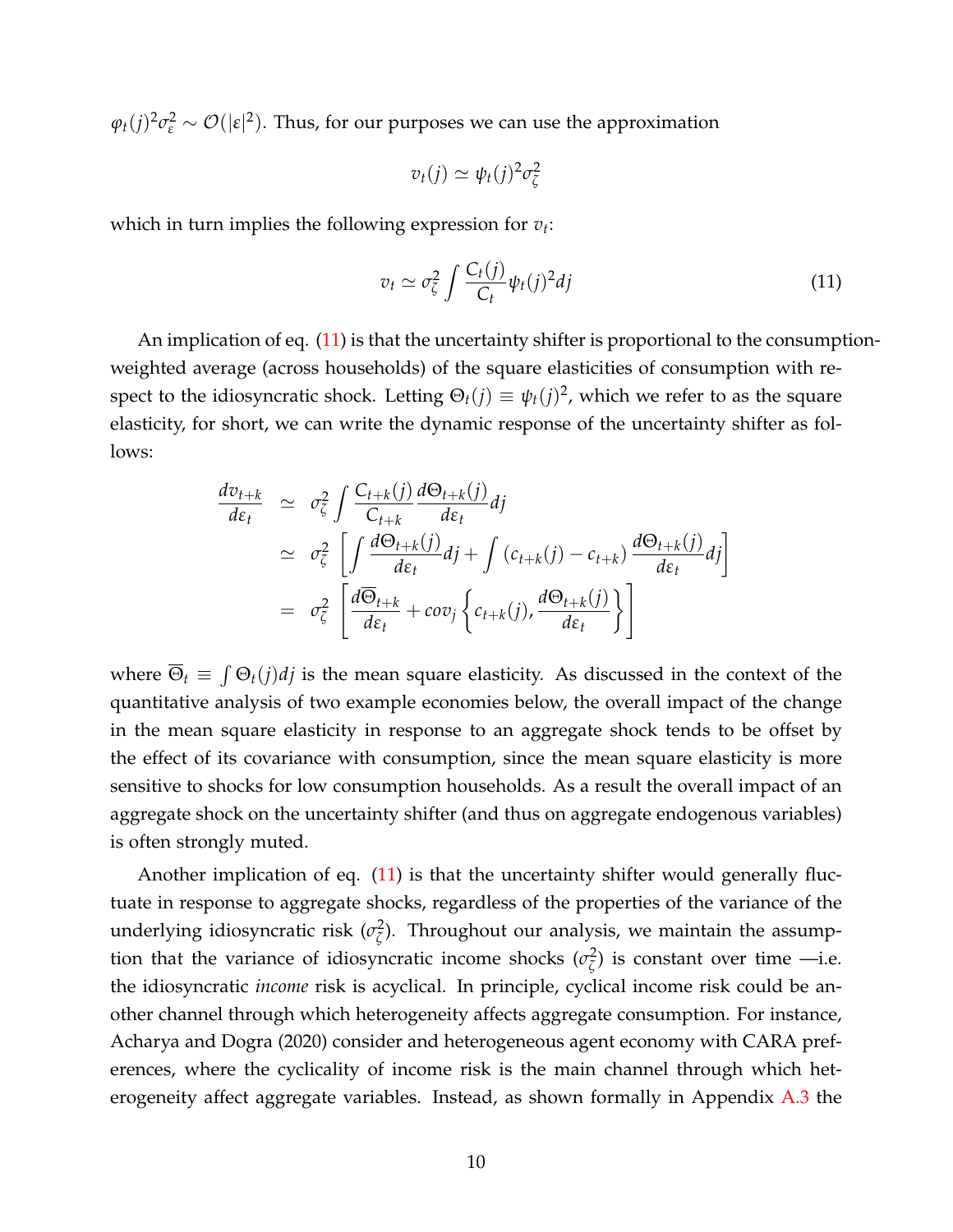comovement effect emphasized here is absent in their economy, where the sensitivity of consumption to idiosyncratic shocks is the same across households —i.e. due to CARA preferences all households have the same marginal propensity to consume. $8$ 

# <span id="page-10-0"></span>**4 Idiosyncratic Risk and Aggregate Fluctuations in an Endowment Economy**

Consider an endowment economy populated by a continuum of households, indexed by  $j\in [0,1]$ , with identical preferences given by  $\mathbb{E}_0\sum_{t=0}^\infty \beta^tU(C_t(j))$ , with  $U(C)\equiv \frac{C^{1-\sigma}-1}{1-\sigma}$ 1−*σ* where *Ct*(*j*) is period *t* consumption of the single good by household *j*. The household's period budget constraint is given by:

$$
C_t(j) + B_t(j) \leq B_{t-1}(j)R_{t-1} + Y_t(j)
$$

 $Y_t(j) = Y_t \exp{\{\zeta_t(j)\}}$ 

for  $t = 0, 1, 2, \ldots$ , where  $B_t(j)$  represents holdings of one-period bonds, which yield a gross riskless real return *R<sup>t</sup>* . The household endowment, *Yt*(*j*), has two components (in logs): an aggregate component  $y_t \equiv \log Y_t$ , which is common to all households, and follows an *AR*(1) process with autocorrelation  $\rho_y \in [0,1)$ ; and an idiosyncratic component *ζ<sup>t</sup>* (*j*) ∈ [*ζ*1, .., *ζK*], which follows a stationary K-state Markov process, independent across households and satisfying  $\mathbb{E}\{\exp\{\zeta_t(j)\}\} = 1$ .<sup>[9](#page-10-2)</sup> Note that by setting  $\zeta_t(j) = 0$  for all *j* ∈ [0, 1] and all *t*, together with a uniform initial condition  $B_{-1}(i) = 0$  for all *j* ∈ [0, 1], the previous model collapses to one with a representative household.

In equilibrium, the bonds and goods markets must clear, which implies  $\int_0^1 B_t(j)dj = 0$ and  $\int_0^1 C_t(j)dj = Y_t$ . We can use the Euler equation for (log) aggregate consumption [\(6\)](#page-6-4) to derive an expression for the equilibrium real interest rate:

<span id="page-10-3"></span>
$$
\widehat{r}_t = -\sigma (1 - \rho_y) y_t - \frac{\sigma + 1}{2} \widehat{v}_t \tag{12}
$$

The first term on the right hand side of  $(12)$  is the equilibrium real rate in the corresponding representative agent economy, and captures the well known effect on the interest rate of the desire to smooth consumption in the face of short-run output fluctu-

<span id="page-10-1"></span><sup>&</sup>lt;sup>8</sup>See also Bayer et. al. (2019) and Ravn and Sterk (2020), among others, for examples of heterogenous household economies with cyclical idiosyncratic risk.

<span id="page-10-2"></span><sup>&</sup>lt;sup>9</sup>The previous normalization guarantees that  $Y_t = \int Y_t(j)dj$ , for all *t*.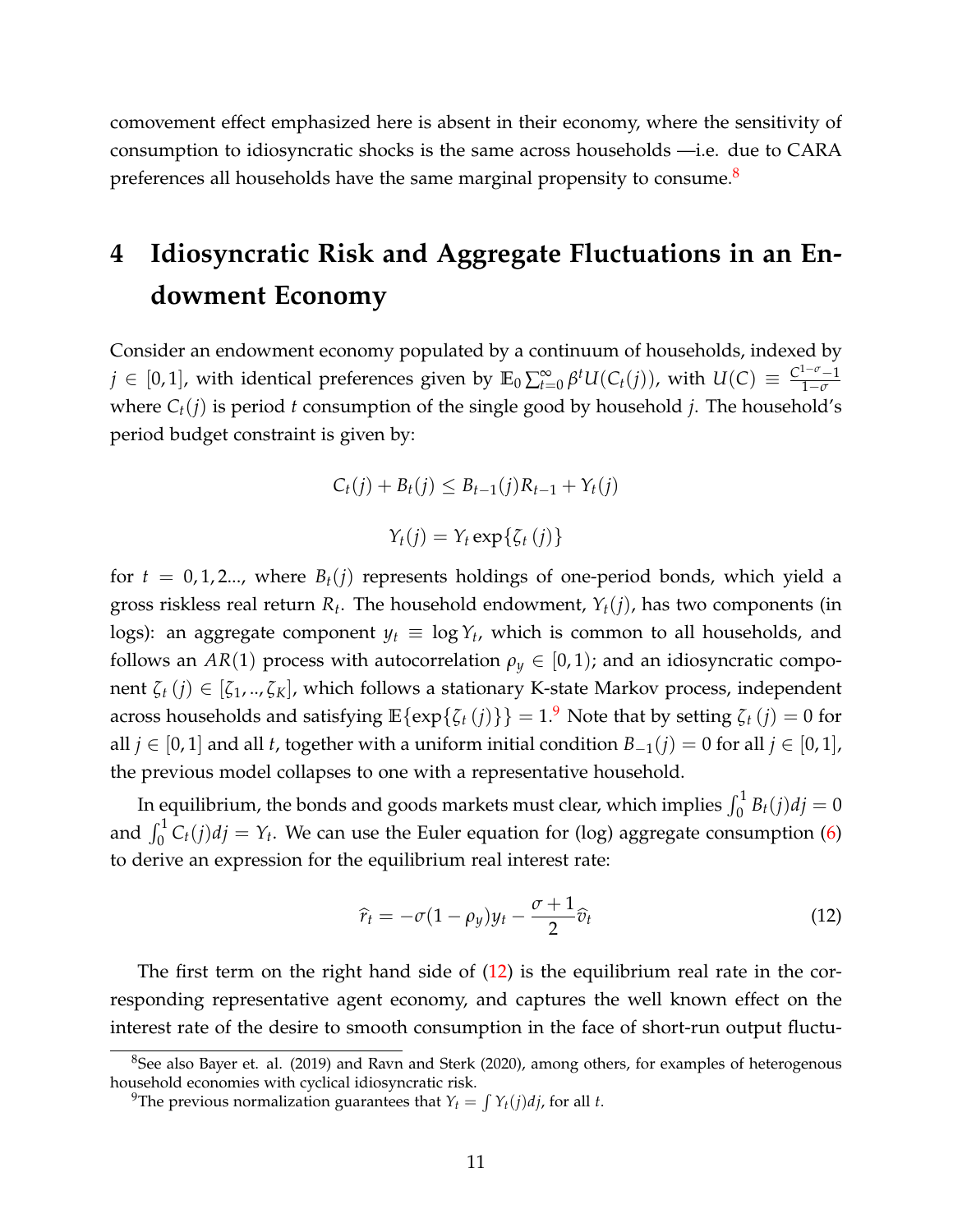ations. The impact of heterogeneity on the interest rate is captured by the second term, which moves in proportion to the uncertainty shifter  $\hat{v}_t$ . Thus, an increase in the latter variable tends to increase the demand for precautionary savings, leading to a reduction in the equilibrium interest rate.

In summary, equation [\(12\)](#page-10-3) implies that the impact of idiosyncratic risk on the response of the real interest rate to an aggregate endowment shock is determined by the response of the uncertainty shifter. In particular, the sign and size of that response determines the extent to which the effect of the aggregate endowment shock on the interest rate is amplified or dampened. Next we turn to a quantitative assessment of these effects in a calibrated version of the above economy.

#### <span id="page-11-1"></span>**4.1 Calibration and Solution Method**

The baseline calibration of our endowment economy is summarized in Table 1. Each period is assumed to correspond to a quarter. We set the coefficient of risk aversion  $\sigma = 1$ , which corresponds to log utility. We set the discount factor  $\beta = 0.9937$ , which implies a real risk-free rate of 2 percent (in annual terms) in the steady state.

We calibrate the parameters of the *K*-state Markov process for idiosyncratic income using the Rouwenhorst method in order to match the volatility and persistence of an AR(1) process  $\zeta_t(j) = \rho_\zeta \zeta_{t-1}(j) + \zeta_t(j)$ , where  $\zeta_t(j) \sim N(0, \sigma_\zeta \sqrt{1-\rho_\zeta^2})$ *ζ* ), with *ρ<sup>ζ</sup>* = 0.966 and  $\sigma_{\zeta} = 0.5$  as in Auclert et. al. (2021).<sup>[10](#page-11-0)</sup> Finally, we set the autoregressive coefficient in the AR(1) process for the (log) aggregate endowment to  $\rho_y = 0.9$ .

Regarding the numerical solution method, we build a grid for individual assets of 500 points, equally distanced (in logs) between a lower bound (which corresponds to the natural debt limit, as discussed below) and an upper bound set to 300 times quarterly income. We impose a borrowing constraint of the form

$$
B_t(j) \geq \underline{B} \tag{13}
$$

for all *t*. We set  $\underline{B} = -Y \exp{\{\zeta_1\}}/r$ , which constitutes the "natural debt limit," given aggregate output and interest rate at their the steady state values (*Y*,*r*). The desire to avoid zero consumption (given that  $\lim_{c\to 0} U_c = +\infty$ ) guarantees that  $B_t(j) > \underline{B}$  for all *t* when aggregate output and the interest rate are at their steady state levels. Given

<span id="page-11-0"></span> $10$ As a robustness check, Appendix [B](#page-3-0) considers an alternative income process which combines a transitory and persistent component, and is a discrete-time (quarterly) version of the continuous-time process in Kaplan, Moll and Violante (2018).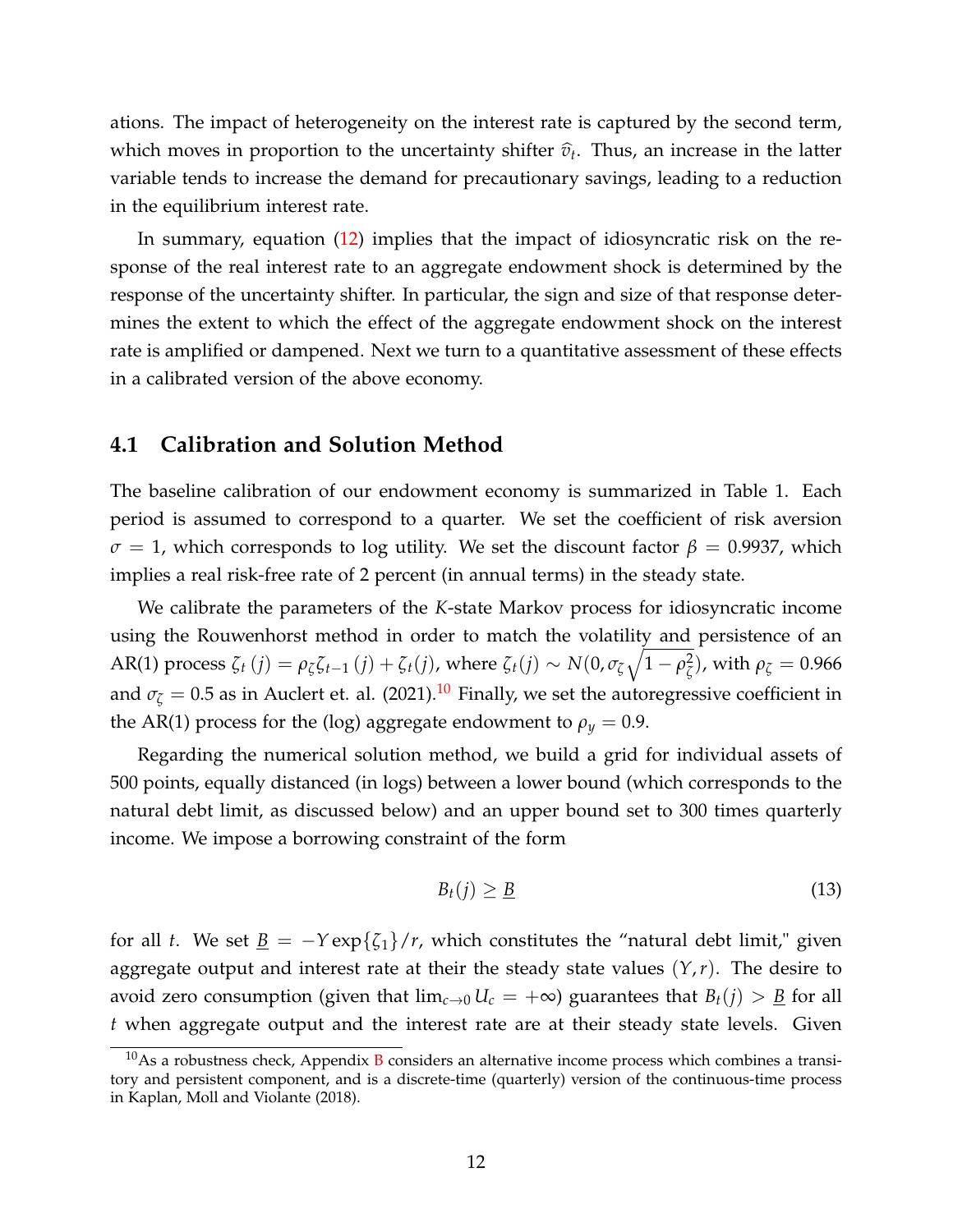sufficiently small fluctuations in the previous two variables, the fraction of constrained households in equilibrium can be made arbitrarily close to zero. $<sup>11</sup>$  $<sup>11</sup>$  $<sup>11</sup>$ </sup>

For given values of the real interest rate and the aggregate endowment, we solve for the households' policy functions using the endogenous gridpoints method described in Carroll (2006), which are then used to calculate the implied equilibrium asset distribution. We solve for the steady state iterating on the value of the discount factor *β* so that the stationary assets distribution implied by the households' choices satisfies the market clearing condition  $\int B_t(j)dj = 0$ .

For the transition dynamics, we adopt the Sequence-Space Jacobian approach described in Auclert et. al. (2021). This amounts to finding the first-order approximation of the equilibrium responses to arbitrary sequences of anticipated shocks to the aggregate endowment (i.e. under perfect foresight) over a finite horizon (set to  $T = 300$  quarters). Due to certainty equivalence, the resulting dynamics are equivalent to the ones that would be obtained solving the linearized rational expectations model, e.g. as in Re-iter (2009) and Ahn et. al. (2018).<sup>[12](#page-12-1)</sup> Also, by construction, the approximate responses to positive and negative aggregate shocks are fully symmetric, and proportional to the size of the shocks.

Most importantly, the assumption of perfect-foresight (or certainty equivalence) with respect to aggregate shocks implies that idiosyncratic shocks are the only source of individual (and aggregate) uncertainty. As shown above, such uncertainty is a key determinant of the impact of heterogeneity on aggregate consumption. In all our numerical exercises, and in order to accurately capture the quantitative role of idiosyncratic risk, we do not rely on the approximation described in Section [1,](#page-5-0) but instead on the the exact representation contained in Appendix [A.2.](#page-33-0)

### **4.2 Findings**

We focus our discussion on the dynamic response of the real interest rate to a positive aggregate endowment shock. Figure [1](#page-23-0) shows the responses of the real interest rate and (log) aggregate output to a 1 percent positive shock in the latter variable. The response of the real interest rate (expressed in annual terms) is plotted on the left panel for both our baseline model with heterogeneity (red line with circles) and for the corresponding representative agent model (blue line with crosses). The real rate declines persistently in

<span id="page-12-0"></span> $11$ In our simulations, the fraction of constrained consumer is negligible (below 0.1 percent) both in steady state, and in response to aggregate shocks.

<span id="page-12-1"></span> $12$ See also Boppart, Krusell and Mitman (2018) for a related perfect-foresight sequence-based approach.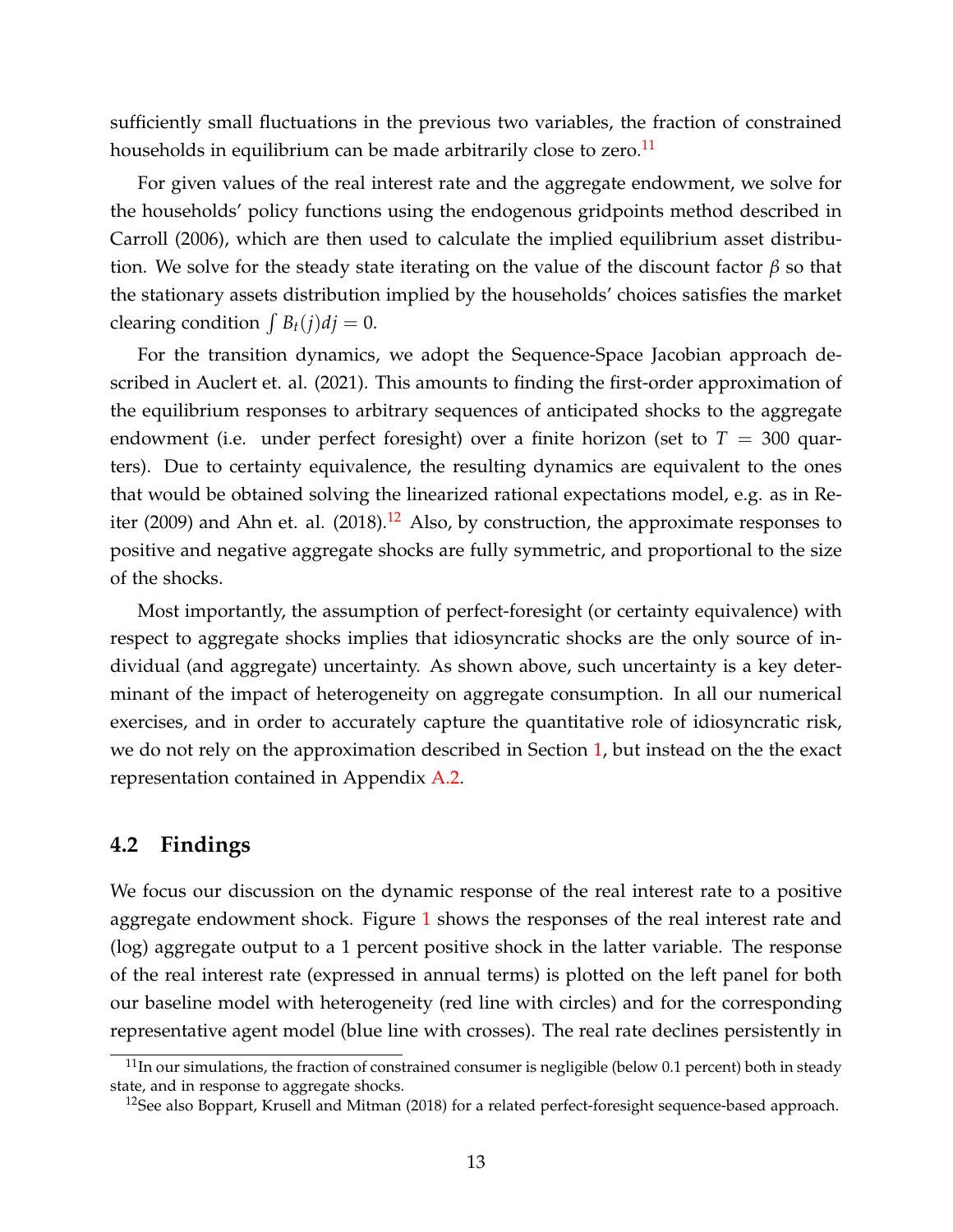both models. Finally, the same Figure displays (green dashed line) the real rate response to the same shock under the assumption that the response of the uncertainty shifter corresponds to that of average uncertainty, i.e.  $\frac{\partial v_{t+k}}{\partial \epsilon_t} = \frac{\partial \overline{v}_{t+k}}{\partial \epsilon_t}$ *∂εt* , thus implicitly turning off the comovement effect by setting  $cov_j \left\{ c_{t+k}(j), \frac{\partial v_{t+k}(j)}{\partial \varepsilon_t} \right\}$ *∂εt*  $= 0.$ 

The overall effect of idiosyncratic risk on the response of the real interest rate is positive, i.e. it dampens the decline in the interest rate relatively to a representative agent model, but quantitatively small (less than 5 basis points at all horizons). That positive impact is a consequence of a decline in the uncertainty shifter. Note, however, that there are two distinct forces operating in opposite directions. On the one hand, the increase in aggregate output leads to a reduction in average uncertainty  $\overline{v}_{t}$ , which lowers the demand for savings and tends to increase the interest rate. This is captured by the green dashed line, which lies considerably higher than the response implied by the representative agent model. On the other hand, the gap between the green dashed line and the red circled line captures the comovement effect, which nearly fully offsets the effect of average uncertainty, making the overall impact on the uncertainty shifter (and, hence, of idiosyncratic risk) very small.<sup>[13](#page-13-0)</sup> This phenomenon is clearly visible in Figure [2,](#page-24-0) which displays the (small) response of the uncertainty shifter, as well as of its two components related to average and comovement effects going in opposite directions.

As mentioned in section [3.1,](#page-8-2) the behavior of average consumption uncertainty is related to the distribution of the change in the (square) elasticity of consumption with respect to the idiosyncratic shock. This is illustrated in Figure [3,](#page-25-0) which shows the steady state relationship between (log) consumption and the corresponding (square) elasticity of consumption  $\psi_t^2(j)$ .<sup>[14](#page-13-1)</sup> As it can be seen, there is a negative relationship between these two variables, since households with higher consumption have more buffer to absorb unexpected changes in income, and thus their consumption is less sensitive to idiosyncratic shocks. Thus, an increase in aggregate income, which in and of itself causes an increase in consumption for most households, leads to a decline in the average elasticity of consumption. At the same time, the figure shows that the relationship between consumption and the (square) elasticity of consumption is convex. Intuitively, the elasticity of consumption varies substantially as households get closer to their natural debt limit, but roughly constant (and small) for households with high income and wealth, who behave

<span id="page-13-0"></span><sup>&</sup>lt;sup>13</sup>This result is consistent with earlier findings in the asset pricing literature, see e.g. Heaton and Lucas (1996) and Marcet and Singleton (1999), showing that household heterogeneity and market incompleteness have small effects on the volatility of returns.

<span id="page-13-1"></span><sup>&</sup>lt;sup>14</sup>More precisely, the figure displays the range of (square) elasticities  $\psi_t^2(j)$  as well as the corresponding median for each value of consumption. The existence of a range is due to the fact that, a given level consumption could be associated with different combinations of the two individual state variables, namely wealth and idiosyncratic shocks, giving rise to different elasticities.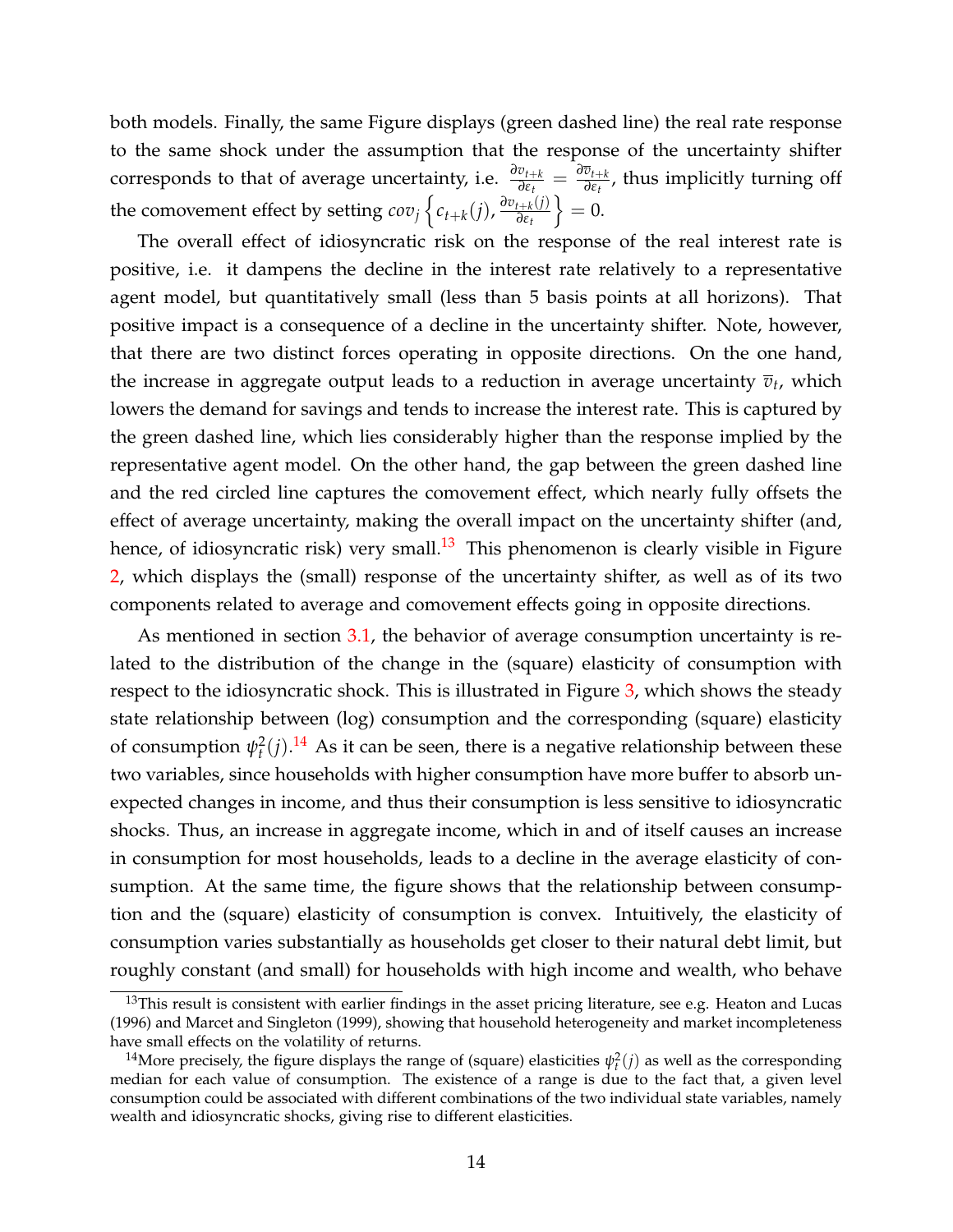almost as permanent-income consumers. This explains why an increase in aggregate income generates a larger uncertainty reduction among low consumption households, thus accounting for the offsetting comovement effect on the uncertainty shifter.

Figure [4](#page-26-0) show the results for a calibration with higher coefficient of risk aversion  $(\sigma = 3)$ . In this case, as it can be seen in the left panel, the overall effects of idiosyncratic risk remain relatively small, even though a bit larger than in the baseline calibration. This is mainly because under this calibration the (square) elasticity of consumption is less convex (see Figure [5\)](#page-27-0), and thus the offsetting comovement channel is weaker.

# <span id="page-14-0"></span>**5 Idiosyncratic Risk and Aggregate Fluctuations in a New Keynesian Economy**

Next we analyze the role of idiosyncratic risk and aggregate fluctuations in a version of the New Keynesian model. The economy is populated by a continuum of households, indexed by  $j \in [0,1]$ , with identical preferences given by  $\mathbb{E}_0 \sum_{t=0}^{\infty} \beta^t U(C_t(j), \mathcal{N}_t(j))$ . The term  $C_t(j) \equiv \left(\int_0^1 C_t(i,j)^{1-\frac{1}{\epsilon}}di\right)^{\frac{\epsilon}{\epsilon-1}}$  is a consumption aggregator.  $C_t(i,j)$  denoting the quantity of good *i* consumed by household *j*.  $\mathcal{N}_t(j)$  denotes work hours. We assume  $U(C, \mathcal{N}) = \left( \frac{C^{1-\sigma}-1}{1-\sigma} - \frac{\mathcal{N}^{1+\varphi}}{1+\varphi} \right)$ .

Optimal allocation of expenditures requires that  $C_t(i,j) = (P_t(i)/P_t)^{-\epsilon}C_t(j)$ , where *P*<sub>t</sub> (*i*) is the price of good *i* and  $P_t \equiv \left(\int_0^1 P_t(t)^{1-\epsilon} dt\right)^{\frac{1}{1-\epsilon}}$  is the aggregate price index. This in turn implies that total expenditures are given by  $\int_0^1 P_t(i) C_t(i,j) di = P_t C_t(j)$ . The household's period budget constraint can thus be written as follows:

$$
C_t(j) + B_t(j) \leq B_{t-1}(j)R_t + W_t \mathcal{N}_t(j) \exp{\{\zeta_t(j)\}} + D_t(j)
$$

where  $B_t(j)$  denotes holdings of real bonds (fully indexed to inflation) yielding a riskless real return  $R_t$ ,  $W_t$  is the real wage (per efficiency unit of labor),  $D_t(j)$  are real dividends, and *ζ<sup>t</sup>* (*j*) is an idiosyncratic productivity shifter which follows a stationary Kstate Markov process identical to the one assumed in the previous section, satisfying  $\mathbb{E}\{\exp\{\zeta_t(j)\}\} = 1$ .<sup>[15](#page-14-1)</sup> Firms' shares are assumed to be nontradable and to be held in equal amounts by all households. As a result dividends are distributed uniformly to all households, i.e.  $D_t(j) = D_t$ . As in the endowment economy analyzed in the previous

<span id="page-14-1"></span><sup>&</sup>lt;sup>15</sup>The assumption of a riskless real bond implies that we are abstracting from the redistributive effects due to inflation (Fisher's debt deflation channel). Changes in the real interest rate, however, still have differential income effects on households, depending on their individual net wealth positions.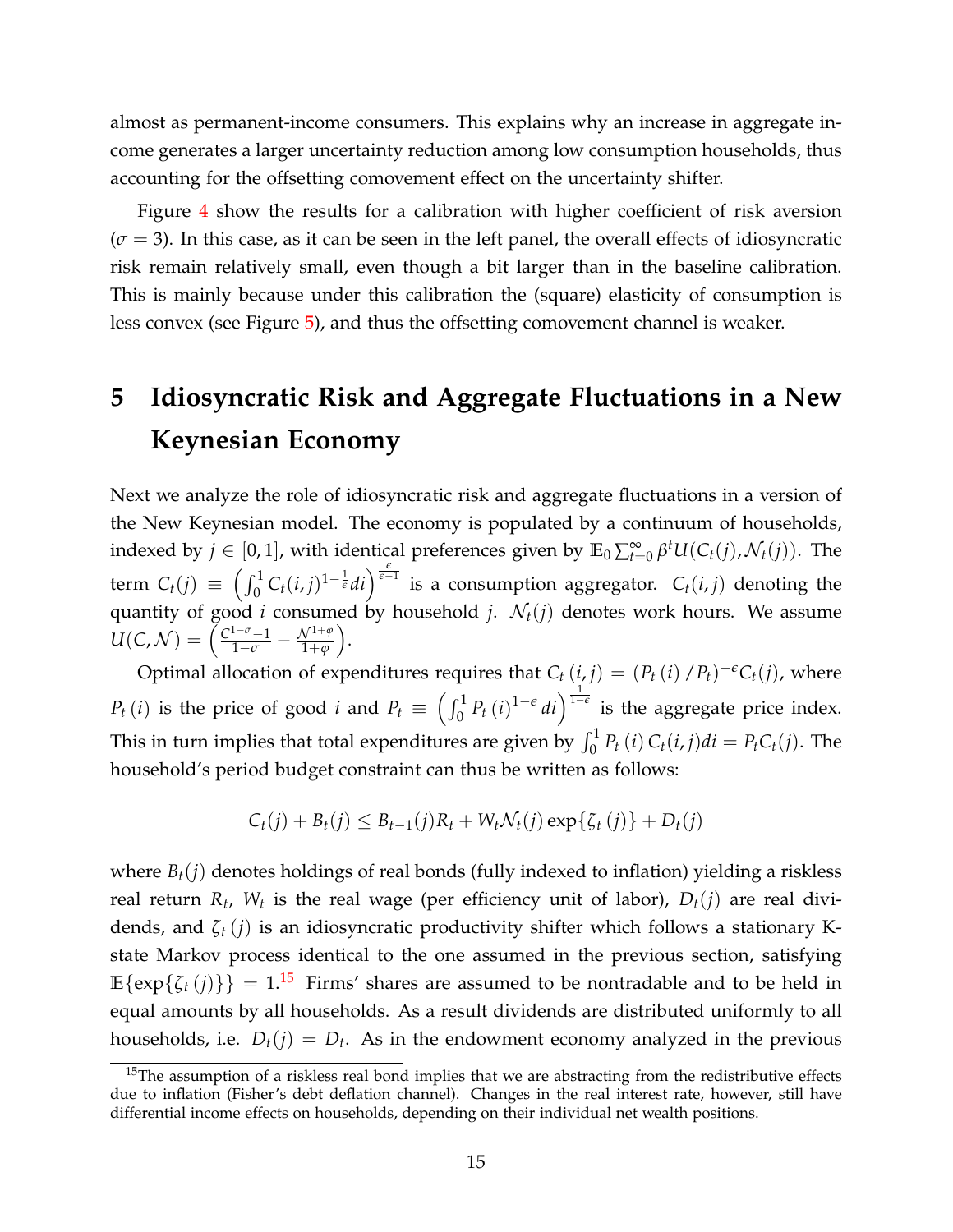section we assume that the borrowing constraint is not binding in equilibrium, so that an Euler equation like [\(1\)](#page-5-0) holds for all households at all times.

The supply side of the economy is kept as simple as possible, and such that it remains insulated from the effects of idiosyncratic risk. This allows us to focus on the impact of the latter on aggregate demand (which coincides with aggregate consumption in our simple model), in the spirit of Werning (2015).

On the production side, we assume a continuum of firms, indexed by  $i \in [0,1]$ . Each firm produces a differentiated good with the linear technology

$$
Y_t(i) = A_t N_t(i) \tag{14}
$$

where  $N_t(i)$  is the quantity of labor (expressed in efficiency units) hired by firm *i*, and  $A_t \equiv \exp\{a_t\}$  is an exogenous technology parameter common to all firms. Each firm sets the price of its good optimally each period, subject to a quadratic adjustment cost  $\frac{\xi}{2}P_tY_t\left(\frac{P_t(i)}{P_{t-1}(i)}-1\right)^2$  where  $\xi > 0$ , and a sequence of demand constraints  $Y_t(i) = (P_t(i)/P_t)^{-\epsilon} Y_t$ , where  $Y_t$  denotes aggregate output. Profit maximization, combined with the symmetric equilibrium conditions  $P_t(i) = P_t$  and  $Y_t(i) = Y_t$  for all  $i \in [0, 1]$ , implies:

<span id="page-15-2"></span>
$$
\Pi_t \left( \Pi_t - 1 \right) = \mathbb{E}_t \left\{ \Lambda_{t,t+1} \left( \frac{Y_{t+1}}{Y_t} \right) \Pi_{t+1} \left( \Pi_{t+1} - 1 \right) \right\} + \frac{\epsilon}{\xi} \left( \frac{W_t \left( 1 - \tau \right)}{A_t} - \frac{1}{\mathcal{M}_p} \right) \tag{15}
$$

where  $\Pi_t \equiv P_t/P_{t-1}$  is (gross) price inflation rate and  $\mathcal{M}_p \equiv \epsilon/(\epsilon - 1) > 1$  is the desired (or flexible price) price markup. The term  $\tau$  denotes a proportional labor subsidy, which is set to eliminate all the steady-state distortions due to monopolistic power in the goods and labor markets, and is financed with lump-sum taxes on firms.<sup>[16](#page-15-0)</sup> Aggregate profits are then given by  $D_t = Y_t \Delta^p (\Pi_t) - W_t N_t$  where  $\Delta^p (\Pi_t) \equiv 1 - (\xi/2) (\Pi_t - 1)^2$ .

We assume a wage schedule

<span id="page-15-1"></span>
$$
W_t = \mathcal{M}_w C_t^\sigma N_t^\varphi \tag{16}
$$

where  $C_t \equiv \int_0^1 C_t(j)dj$  and  $N_t \equiv \int_0^1 N_t(i)di$  denote aggregate consumption and employment, respectively, and where  $\mathcal{M}_w > 1$  is a constant (gross) average wage markup.

Combining eqs. [\(16\)](#page-15-1)-[\(15\)](#page-15-2), and taking a first-order approximation around the zeroinflation steady state gives the well-known New Keynesian Phillips curve

$$
\pi_t = \beta \mathbb{E}_t \{ \pi_{t+1} \} + \kappa \tilde{y}_t \tag{17}
$$

<span id="page-15-0"></span><sup>&</sup>lt;sup>16</sup>Formally, the subsidy is chosen such that  $\mathcal{M}^p \mathcal{M}^w (1 - \tau) = 1$ .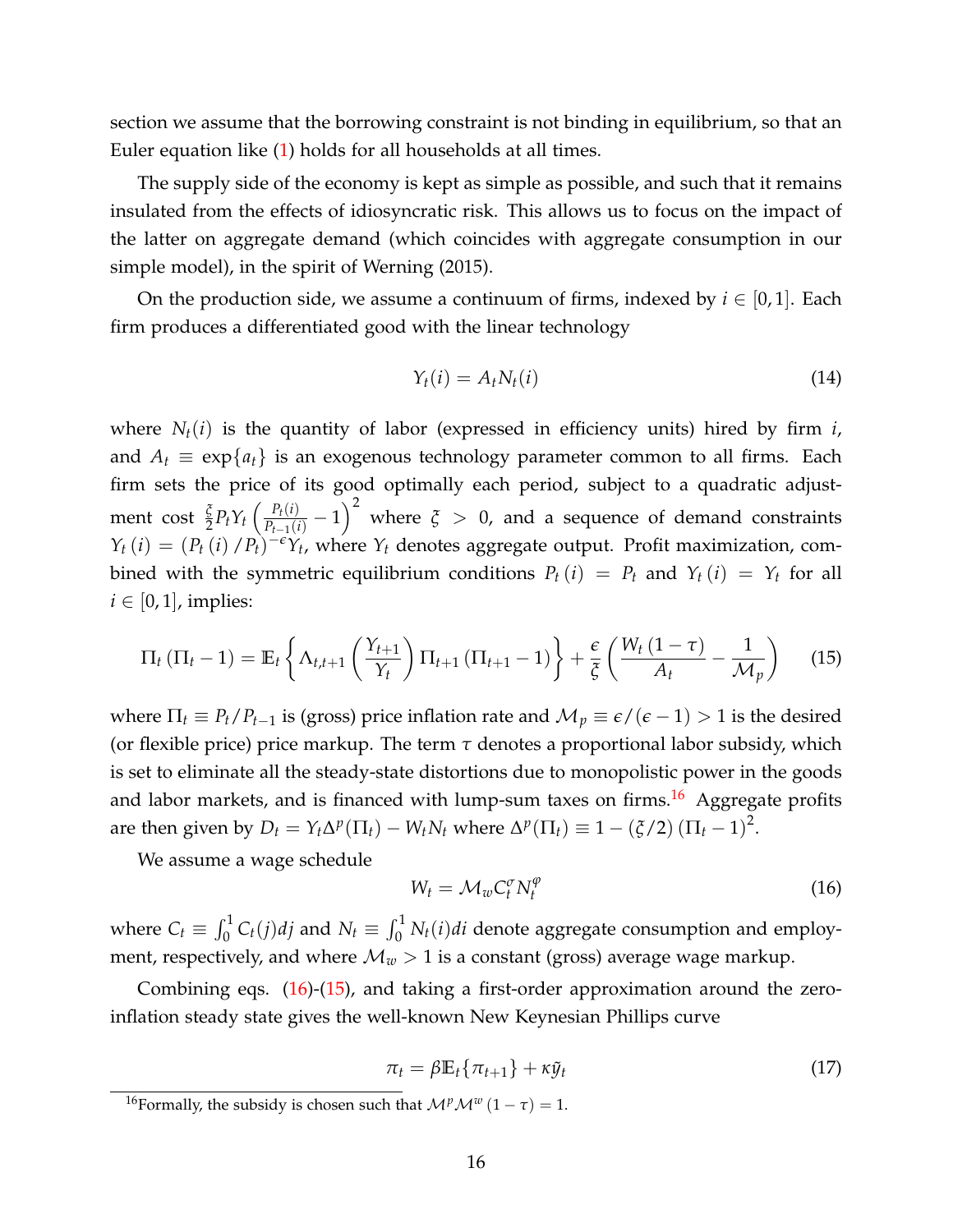where  $\kappa \equiv (\sigma + \phi)(\epsilon - 1)/\xi$ , and where  $\tilde{y}_t \equiv y_t - y_t^n$  denotes the output gap, which is the difference between (log) output *y<sup>t</sup>* and its natural (i.e. flexible price) counterpart  $y_t^n \equiv a_t (1 + \varphi) / (\sigma + \varphi)$ . Note that the latter is independent from monetary policy and, importantly, is unaffected by idiosyncratic risk.

Regarding monetary policy, we assume the central bank controls directly the real interest rate, i.e. that  $\hat{r}_t$  follows an exogenous *AR*(1) process  $\hat{r}_t = \rho_r \hat{r}_{t-1} + \varepsilon_{m,t}$ , where  $\mathbb{E}_{t} \{\varepsilon_{m,t+1}\} = 0$ . This specification allows us to isolate the (direct) effects of heterogeneity on aggregate demand, abstracting from the potential (indirect) effects due to the differential behavior of aggregate variables, which in turn may lead to a different endogenous monetary policy response. In Appendix  $C$ , we also consider a case where the central bank follows a Taylor-type rule for the real interest rate, and show that our main conclusions remain unaltered.

In the symmetric equilibrium  $Y_t(i) = Y_t$  and  $C_t(i) = C_t$  for all  $i \in [0,1]$ . Thus, market clearing in the goods market requires

<span id="page-16-1"></span>
$$
C_t = Y_t \Delta^p(\Pi_t) \tag{18}
$$

Market clearing in the bonds markets implies that  $\int_0^1 B_t(j)dj = 0$  for all *t*. Aggregate employment is given by  $N_t = Y_t/A_t$ . We assume firms distribute their demand for work hours uniformly across households, i.e.  $\mathcal{N}_t(j) = N_t$  for all  $j \in [0,1].^{17}$  $j \in [0,1].^{17}$  $j \in [0,1].^{17}$  Clearing of the labor market  $N_t = \int_0^1 \mathcal{N}(j) \exp{\{\zeta_t(j)\}} dj$  is then guaranteed by the fact that  $\int_0^1 \exp{\{\zeta_t(j)\}} df = 1.$ 

Up to a first-order approximation and in a neighborhood of the zero inflation steady state [\(18\)](#page-16-1) can be written as

$$
c_t = y_t
$$

Combining the previous condition with the Euler equation for aggregate consumption derived in Section [3](#page-4-0) we obtain a version of the dynamic IS equation:

$$
y_t = \mathbb{E}_t \{ y_{t+1} \} - \frac{1}{\sigma} \widehat{r}_t - \frac{\sigma + 1}{2} \widehat{v}_t
$$

Iterating forward the previous condition and imposing  $\lim_{T\to\infty} \mathbb{E}_t \{y_{t+T}\} = y$  and

<span id="page-16-0"></span><sup>&</sup>lt;sup>17</sup>Thus, we implicitly assume  $W_t \exp{\{\zeta_t(j)\}} \geq C_t(j)^\sigma N_t^\varphi$  for all  $j \in [0,1]$  and all *t*, so that all households are willing to supply the work hours demanded by firms at a wage *W<sup>t</sup>* (per efficiency unit).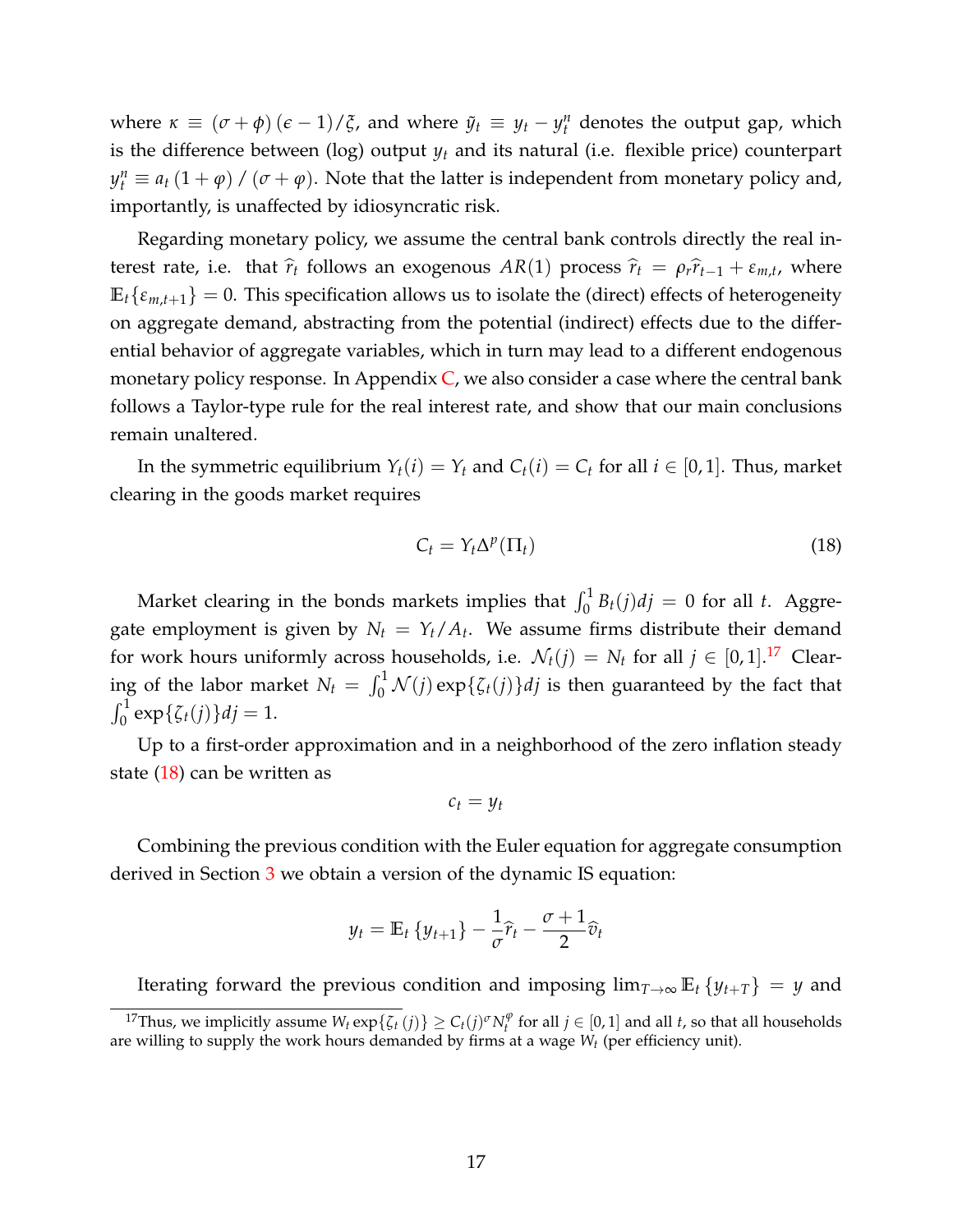$\lim_{T\to\infty}$   $\mathbb{E}_t$  { $x_{t+T}$ } = *x* we obtain the following expression for (log) aggregate output

$$
\widehat{y}_t = -\frac{1}{\sigma} \sum_{k=0}^{\infty} \mathbb{E}_t \{ \widehat{r}_{t+k} - \frac{\sigma+1}{2} \sum_{k=0}^{\infty} \mathbb{E}_t \{ \widehat{v}_{t+k} \}
$$
\nRA model

\nHA component

The first term in the previous expression corresponds to equilibrium output in the RA version of the New Keynesian model. The second term reflects instead the impact of idiosyncratic risk on equilibrium output, which is decreasing in current and anticipated uncertainty shifter —through its effects on precautionary savings. As discussed in section [3,](#page-4-0) the response of the uncertainty shifter to an aggregate shock is given by a consumptionweighted average of the responses of individual consumption uncertainty. Formally, letting  $\hat{y}_t^H \equiv -\frac{\sigma+1}{2} \sum_{k=0}^{\infty} \mathbb{E}_t \{\hat{v}_{t+k}\}\$  denote the component of aggregate output fluctuations associated with heterogeneity, we can write:

$$
\frac{dy_{t+k}^H}{d\varepsilon_t} = -\frac{\sigma+1}{2} \sum_{k=0}^{\infty} \frac{dv_{t+k}}{d\varepsilon_t} \n\approx -\frac{\sigma+1}{2} \sum_{k=0}^{\infty} \int \frac{C_{t+k}(j)}{C_{t+k}} \frac{dv_{t+k}(j)}{d\varepsilon_t} dj \n\approx -\frac{\sigma+1}{2} \sum_{k=0}^{\infty} \left[ \frac{d\overline{v}_{t+k}}{d\varepsilon_t} + cov_j \left\{ c_{t+k}(j), \frac{dv_{t+k}(j)}{d\varepsilon_t} \right\} \right].
$$
\n(20)

In the numerical simulations shown below for a calibrated version of our model, the dynamic response of uncertainty to an aggregate shock is larger for low consumption households. As a result the impact of the shock on average uncertainty is muted by the comovement effect, leading to a small aggregate impact.

### **5.1 Calibration**

We set  $\beta = 0.9937$  and  $\sigma = 1$  as in the endowment economy analyzed above, and consider the same calibration for the idiosyncratic shock  $\zeta_t(i)$ . In addition, we set the (inverse) Frisch elasticity of substitution to unity ( $\varphi = 1$ ). Also, we set the elasticity of substitution among good varieties  $\epsilon = 11$ , which implies an average price markup of about 10 percent and the price adjustment cost parameter *ξ* so that the resulting slope of the Phillips Curve is  $\kappa = 0.10$ , in line with available estimates. Regarding the persistence of aggregate shocks, we assume that  $\rho_a = 0.9$  and  $\rho_r = 0.5$ . We adopt the same numerical solution method described in Section [4.1.](#page-11-1)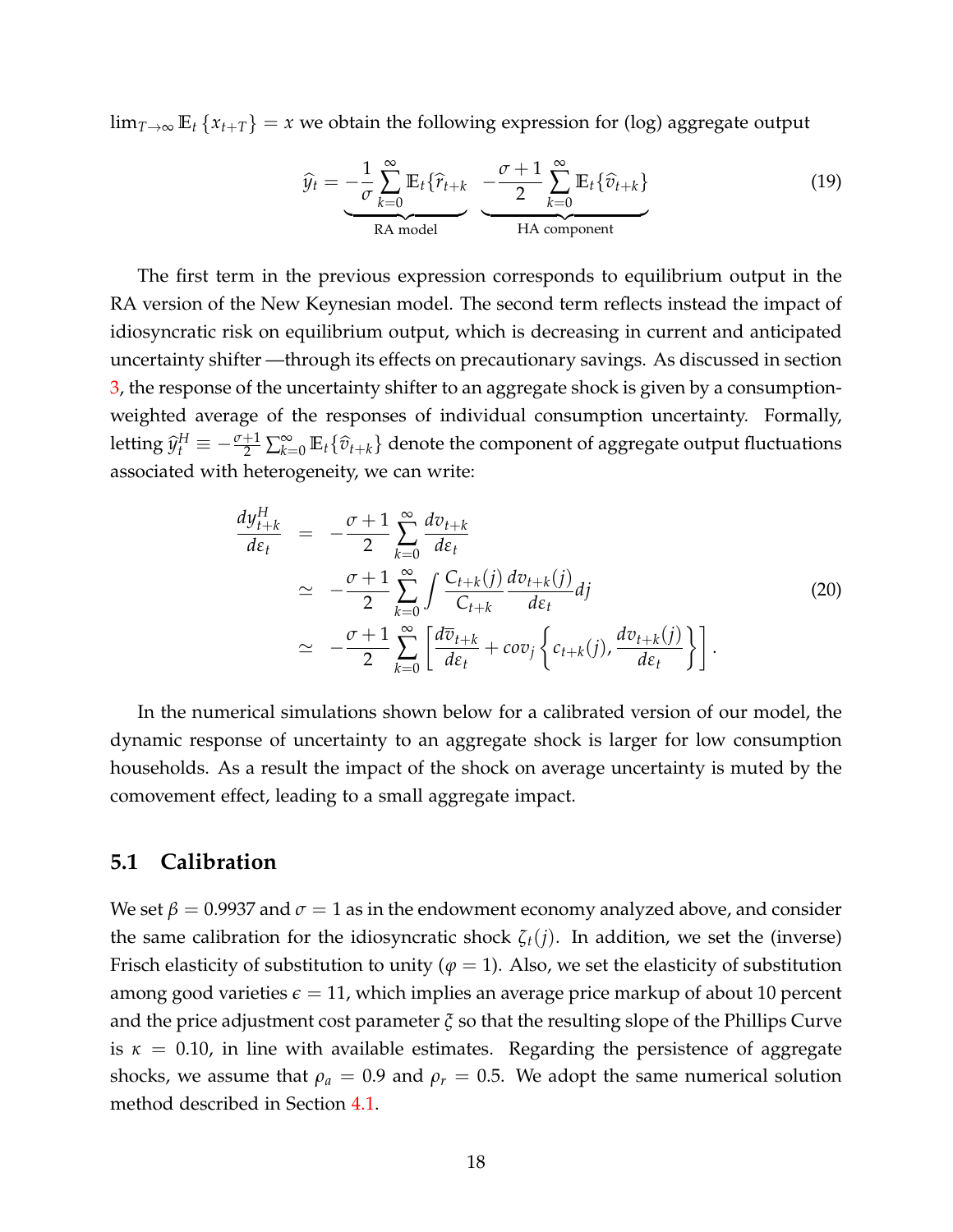#### **5.2 Findings**

We now analyze how idiosyncratic risk affects the response of our New Keynesian economy to monetary policy and technology shocks. For concreteness we focus on the response of aggregate output, and assume that the monetary policy rule takes the form of an exogenous process for the real rate, as introduced above. In Appendix  $C$  we show results are similar when considering a standard Taylor rule.

Figure [6](#page-28-0) shows the response of aggregate output to a 25 basis point expansionary monetary shock, which leads to a 100 basis point reduction in the (annualized) real interest rate. The figure displays that response for three economies: our baseline model with heterogeneity (red line with circles), and economy with heterogeneity but no comovement effects (green dashed line) and a representative agent economy (blue line with crosses). The companion Figure [7](#page-29-0) shows the response to the real rate shock of the uncertainty shifter as well as its two components (average and comovement).

Note that the presence of idiosyncratic risk tends to amplify the output effects of the monetary policy shock. The effects are stronger on impact, and more persistent. However, from a quantitative viewpoint, the magnitude of this amplification seems very small —less that 0.05 percentage points at all horizons. That small effect arises despite the quantitatively large change in the average uncertainty component, as captured by the green dashed line. As confirmed by Figure [7](#page-29-0) the reason for the difference between the latter effect and the total effect of uncertainty lies in the offsetting impact of the comovement effect: the decrease in uncertainty is concentrated on low consumption households, which tends to mute the overall impact on aggregate consumption and output.

Finally, Figures [8](#page-30-0) and [9](#page-31-0) show the dynamic responses to a positive technology shock. Again the difference between the models with and without heterogeneity in terms of the responses of output and inflation is quantitatively negligible, due to the offsetting comovement effect.<sup>[18](#page-18-1)</sup>

### <span id="page-18-0"></span>**6 Concluding Remarks**

The objective of the present paper was to study the role of idiosyncratic income risk for aggregate fluctuations within a simple heterogeneous household framework with no binding borrowing constraints. We derive analytically an Euler equation for (log) aggre-

<span id="page-18-1"></span> $18$ Note that output remains unchanged in response to the technology shock. This is due to the constancy of the real rate implied by our baseline monetary policy rule. See Appendix  $C$  for corresponding results under a standard Taylor rule.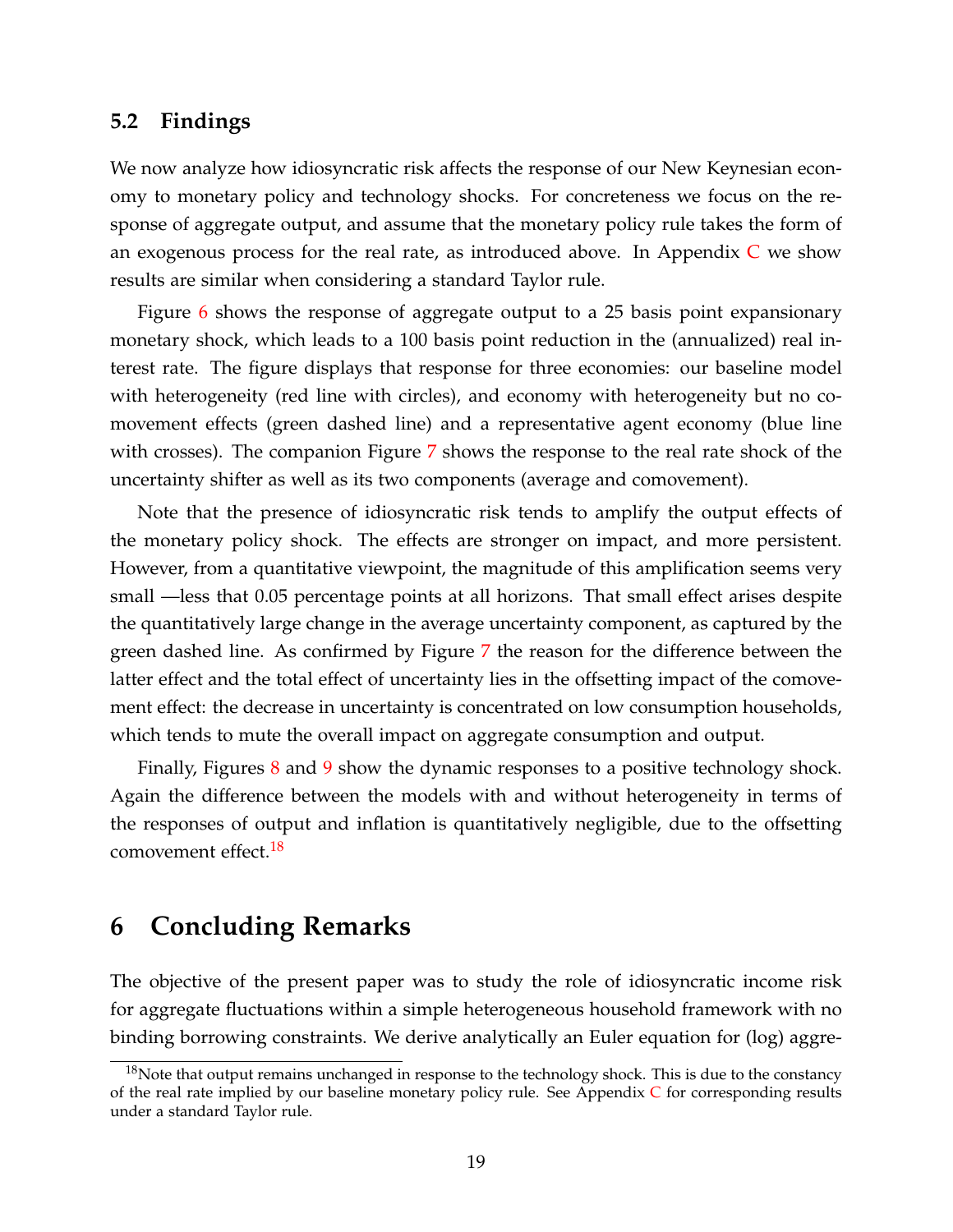gate consumption, which helps us shed some light on the differential behavior of such an economy relative to its representative agent counterpart. In particular, we show that those differences are related to how changes in consumption uncertainty are distributed among households, as captured by a consumption-weighted average of changes in uncertainty.

Our findings raise several issues that are relevant to current efforts to introduce heterogeneity in models of aggregate fluctuations.

Firstly, an implication of our findings is that idiosyncratic risk may have to be combined with other ingredients in order for household heterogeneity to have a significant impact on aggregate fluctuations. The assumption of financial frictions in the form of binding borrowing constraints is a prominent candidate to play that role. From that viewpoint, our findings can be interpreted as providing a rationale for the widespread adoption of that assumption in the recent literature, in additional to its arguable realism. On the other hand, our findings may also be read as suggesting that one may want to ignore altogether idiosyncratic risk when introducing heterogeneity in macro models, focusing instead on the presence of a binding borrowing constraint. This is the approach adopted in models with a constant fraction of hand-to-mouth households (as exemplified by the TANK models of Galí et al. (2007), Bilbiie (2008, 2021), and Broer et al. (2019)). In a companion paper (Debortoli and Galí (2018)), we analyze the extent to which the predictions of richer heterogenous agent models can be approximated by two-agent models that abstract from idiosyncratic risk.

Secondly, an implication of our findings is that idiosyncratic risk is likely to have a small impact on aggregate fluctuations in economies where fluctuations in consumption uncertainty are concentrated among poorer (low consumption) households, as is the case in the quantitative example economies studied above –an endowment economy and a New Keynesian economy. Conversely, such idiosyncratic risk may be more relevant in economies where rich (i.e. high consumption) households experience large fluctuations in consumption uncertainty, as it is likely to be the case in recent models in which a fraction of wealthy households behave in a hand-to-mouth fashion, possibly as a result of the low liquidity of their wealth (e.g. Kaplan et al. (2018)). Thus, and even though changes in uncertainty resulting from aggregate shocks will not (directly) impinge on the consumption of currently constrained households (wealthy or not), it will still be the case that those changes in uncertainty will be significant for households "close to the constraint," which in the context of those models also include relatively wealthy (high consumption) households, with a consequent larger impact on aggregate consumption.

Thirdly, it should be clear that how aggregate shocks affect uncertainty for differ-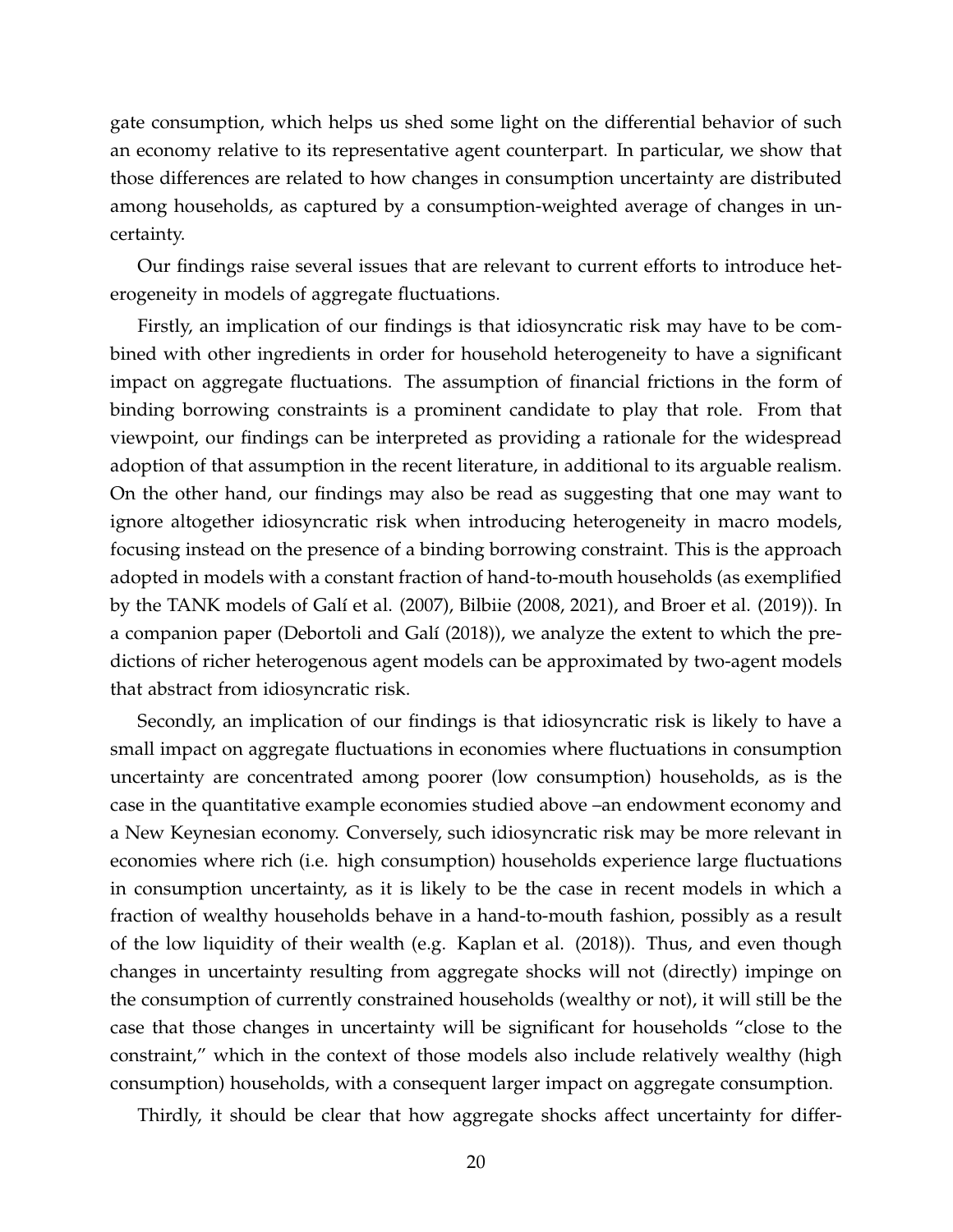ent types of households is ultimately an empirical question, and one which we plan to address in future work using micro data.

# **References**

Acharya, Sushant and Keshav Dogra (2020): "Understanding HANK: Insights From a PRANK," *Econometrica*, 88 (3), 1113–1158.

Auclert, Adrien (2019): "Monetary Policy and the Redistribution Channel," *American Economic Review*, 109 (6): 2333–67.

Auclert, Adrien, Matthew Rognlie and Ludwig Straub (2018): "The Intertemporal Keynesian Cross," NBER working paper 25020.

Auclert, Adrien, Bence Bardóczy, Matthew Rognlie, and Ludwig Straub (2021): "Using the Sequence-Space Jacobian to Solve and Estimate Heterogeneous-Agent Models," *Econometrica*, 89 (5), 2375–2408.

Bayer, Christian, Ralph Luetticke, Lien Pham-Dao and Volker Tjaden (2019): "Precautionary Savings, Illiquid Assets, and the Aggregate Consequences of Shocks to Household Income Risk," *Econometrica*, 87 (1), 255–290.

Bilbiie, Florin O. (2008): "Limited Asset Markets Participation, Monetary Policy and (Inverted) Aggregate Demand Logic," *Journal of Economic Theory*, 140 (1), 162–196.

Bilbiie, Florin O. (2021): "Monetary Policy and Heterogeneity: An Analytical Framework," mimeo.

Broer, Tobias, Niels-Jakob Harbo Hansen, Per Krusell, and Erik Oberg (2019): "The New Keynesian Transmission Mechanism: A Heterogeneous-Agent Perspective," *The Review of Economic Studies*, 87 (1), 77–101.

Boppart, Timo, Per Krusell, and Kurt Mitman (2018): "Exploiting MIT Shocks in Heterogeneous-Agent Economies: The Impulse Response as a Numerical Derivative," *Journal of Economic Dynamics and Control*, 89, 68–92.

Campbell, John Y. and N. Gregory Mankiw (1989): "Consumption, Income, and Interest Rates: Reinterpreting the Time Series Evidence,", *NBER Macroeconomics Annual,* 4, 185- 216.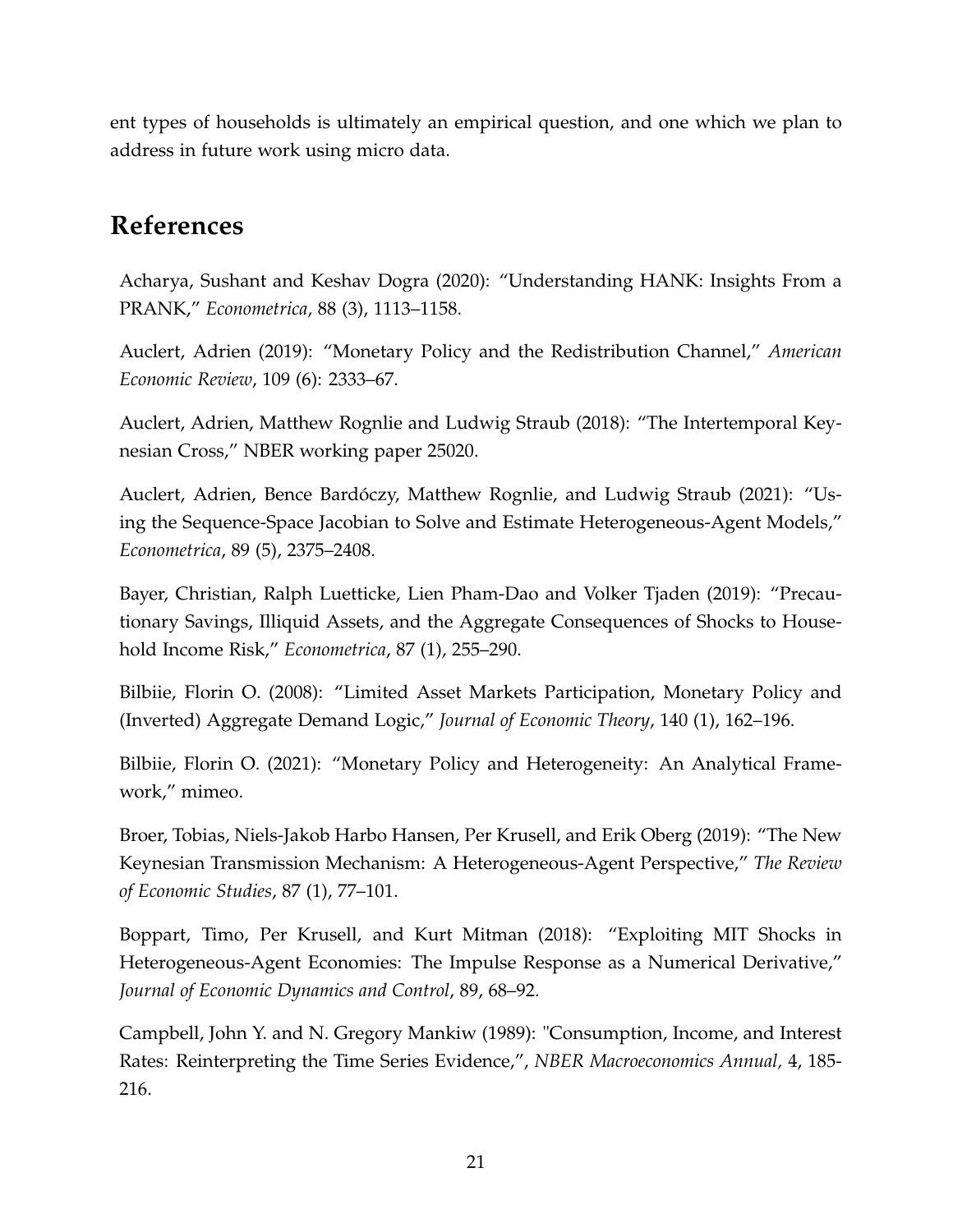Carroll, Christopher D. (2006): "The Method of Endogenous Gridpoints for Solving Dynamic Stochastic Optimization Problems," *Economics Letters*, 91 (3), 312–320.

Cao, Dan and Guangyu Nie (2017): "Amplification and Asymmetric Effects without Collateral Constraints," *American Economic Journal: Macroeconomics* 9 (3), 222-266.

Challe, Edouard, and Xavier Ragot (2011): "Fiscal Policy in a Tractable Liquidity-Constrained Economy," *The Economic Journal*, 121 (551), 273–317.

Challe, Edouard, Julien Matheron, Xavier Ragot, and Juan F. Rubio-Ramirez (2017): "Precautionary Saving and Aggregate Demand," *Quantitative Economics*, 8 (2), 435–478.

Debortoli, Davide and Jordi Galí (2018): "Monetary Policy with Heterogeneous Agents: Insights from TANK Models," mimeo.

Galí, Jordi, David López-Salido and Javier Vallés (2007): "Understanding the Effects of Government Spending on Consumption," *Journal of the European Economic Association*, 5 (1), 227–270.

Guvenen, Fatih (2011): "Macroeconomics with hetereogeneity: a Practical Guide," *Economic Quarterly*, 255–326.

Kaplan, Greg and Giovanni L. Violante, (2014): "A Model of the Consumption Response to Fiscal Stimulus Payments," *Econometrica,* 82 (4), 1199–1239.

Kaplan, Greg, Benjamin Moll, and Giovanni L. Violante, (2018): "Monetary Policy According to HANK," *American Economic Review,* 108 (3), 697–743.

Kimball, Miles S. (1990): "Precautionary Saving in the Small and in the Large," *Econometrica*, 58 (1), 53–73.

Krueger, Dirk, Kurt Mitman and Fabrizio Perri (2016): "Macroeconomics and Household Heterogeneity," *Handbook of Macroeconomics,* vol.2, chapter 11, 843–921.

Krusell, Per and Anthony A. Smith, (1998): "Income and Wealth Heterogeneity in the Macroeconomy," *Journal of Political Economy*, 106 (5), 867–896.

Heathcote, Jonathan, Kjetil Storesletten, and Giovanni L. Violante (2009): "Quantitative Macroeconomics with Heterogeneous Households," *Annual Review of Economics*, 1 (1), 319–354.

Luetticke, Ralph (2021): "Transmission of Monetary Policy with Heterogeneity in Household Portfolios," *American Economic Journal: Macroeconomics*, 13 (2), 1-25.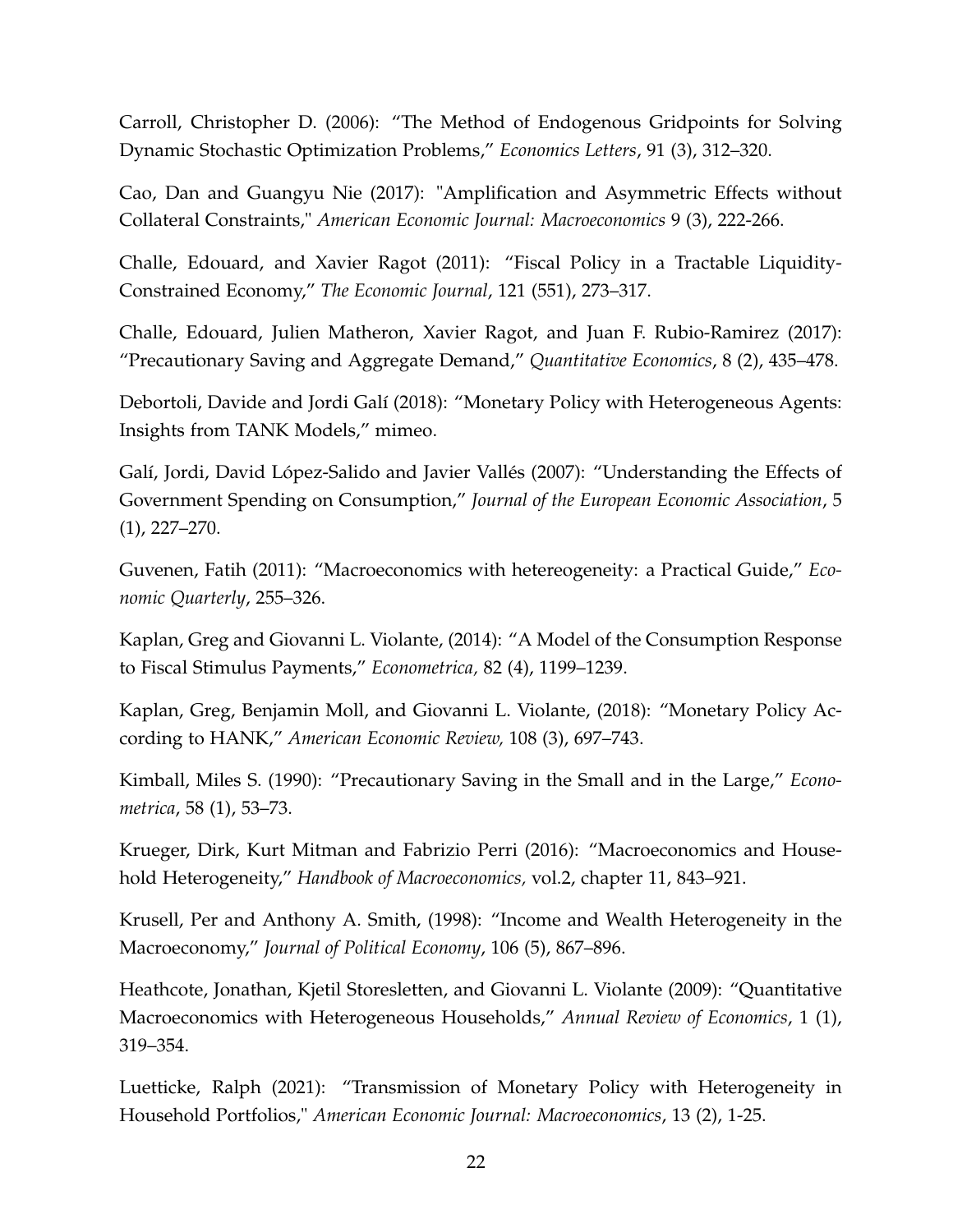Marcet, Albert and Kenneth J. Singleton (1999): "Equilibrium Asset Prices and Savings of Heterogeneous Agenst in the Presence of Incomplete Markets and Portfolio Constraints", *Journal of Economic Theory* 187, 1–38.

Ma, Qingyin, John Stachurski, and Alexis A. Toda (2020): "The Income Fluctuations Problem and the Evolution of Wealth," *Journal of Economic Theory* 187, 1–38.

McKay, Alisdair, Emi Nakamura, and Jon Steinsson (2016): "The Power of Forward Guidance Revisited," *American Economic Review*, 106 (10), 3133–3158.

Ravn, Morten O. and Vincent Sterk (2021): "Macroeconomic Fluctuations with HANK & SAM: An Analytical Approach," *Journal of the European Economic Association*, 19 (2), 1162–1202.

Reiter, Michael (2009): "Solving Heterogeneous-Agent Models by Projection and Perturbation," *Journal of Economic Dynamics and Control*, 33 (3), 649–665.

Werning, Iván (2015): "Incomplete Markets and Aggregate Demand," Working Paper 21448, National Bureau of Economic Research.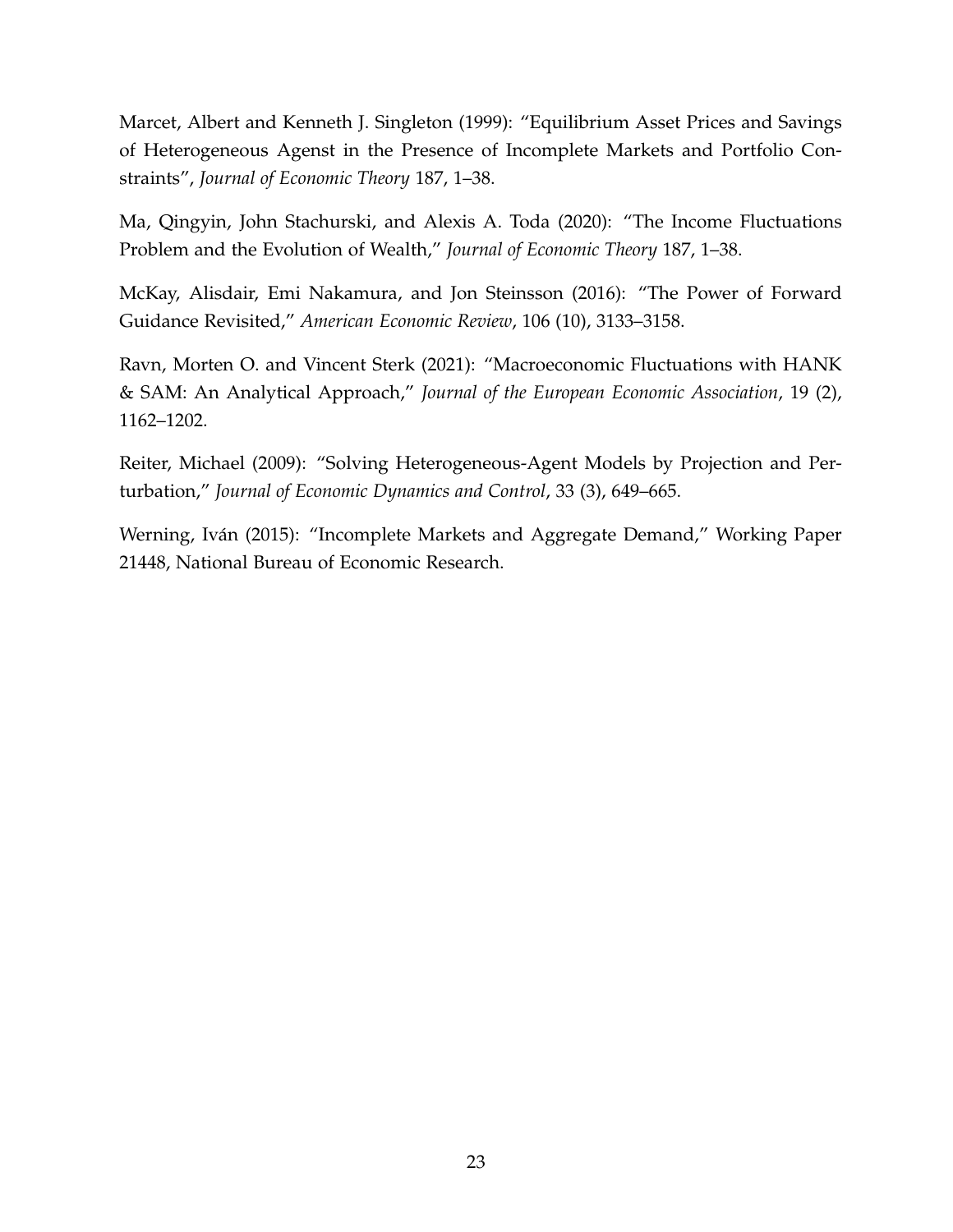# **Tables and Figures**

| Parameter        | Meaning                                 | Value |
|------------------|-----------------------------------------|-------|
| Model parameters |                                         |       |
| $\sigma$         | Coefficient of Risk Aversion            |       |
| $\bar{r}$        | Steady State Interest Rate (annualized) | 0.02  |
| $\rho_y$         | Autocorr. of agg. endowment shocks      | 0.9   |
| $\rho_{\zeta}$   | Autocorr. of idiosyncratic earnings     | 0.966 |
| $\sigma$         | Std. dev. of idiosyncratic earnings     | 0.5   |
| Discretization   |                                         |       |
| $n_{\zeta}$      | Points in Markov Chain for $\zeta$      | 11    |
| $n_a$            | Points in Markov Chain for Asssets      | 500   |

Table 1: Calibration of the Endowment Economy

<span id="page-23-0"></span>Figure 1: The Effects of an Aggregate Endowment Shock



Notes: The figure shows the response of the annualized real interest rate (left panel) to a positive aggregate endowment shock (right panel) in a representative agent model (blue line with crosses), in the baseline model with heterogeneity (red line with circles), and in a model with heterogeneity but considering only the effect of average uncertainty (dashed green line).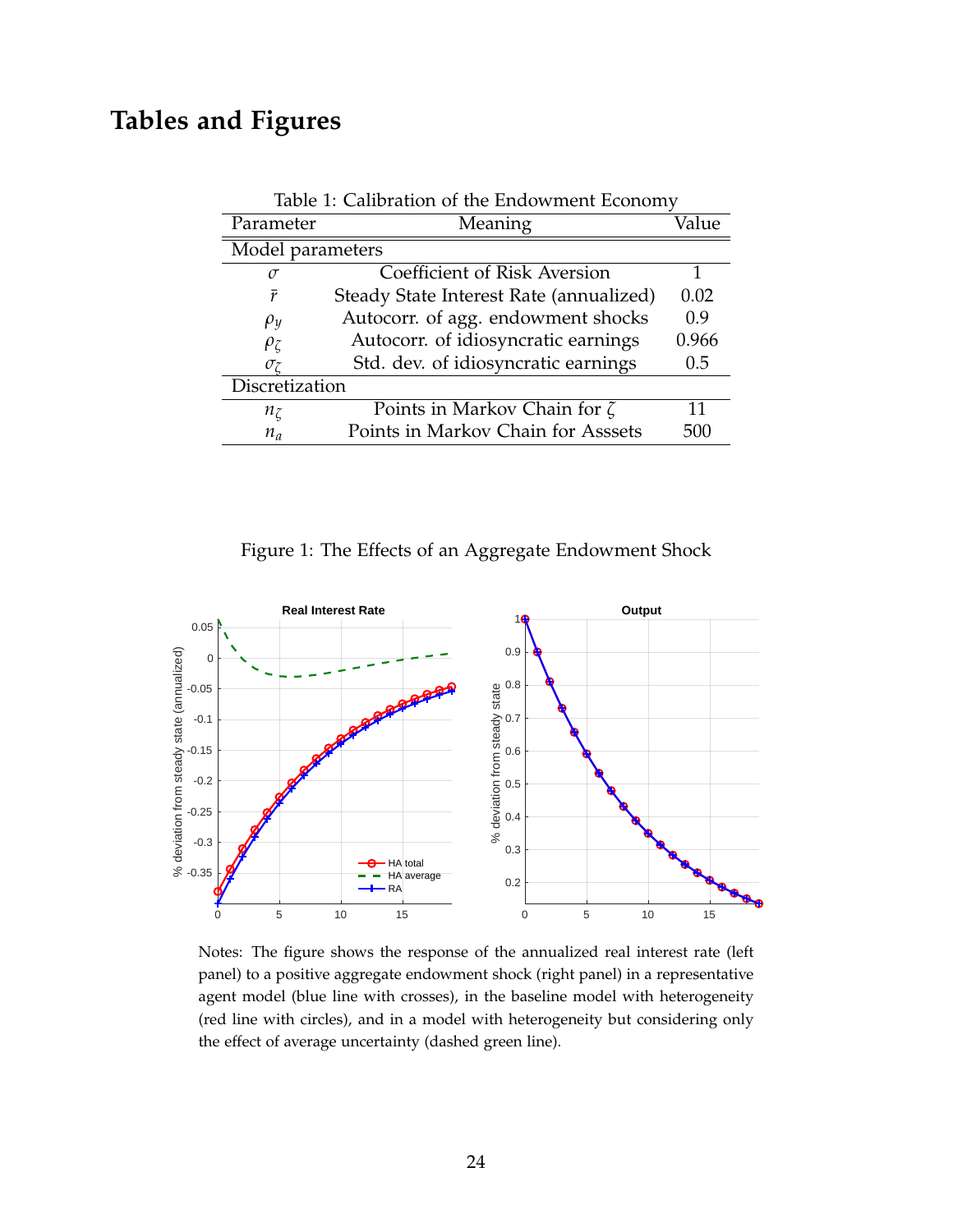

<span id="page-24-0"></span>Figure 2: The Role of Heterogeneity in an Endowment Economy

Notes: The figure illustrates the impulse responses to a 1 percent increase in aggregate income shocks for the uncertainty shifter (solid black line) and its two components, i.e. average uncertainty (dashed green line) and the comovement effect (orange line with crosses). All figures are annualized.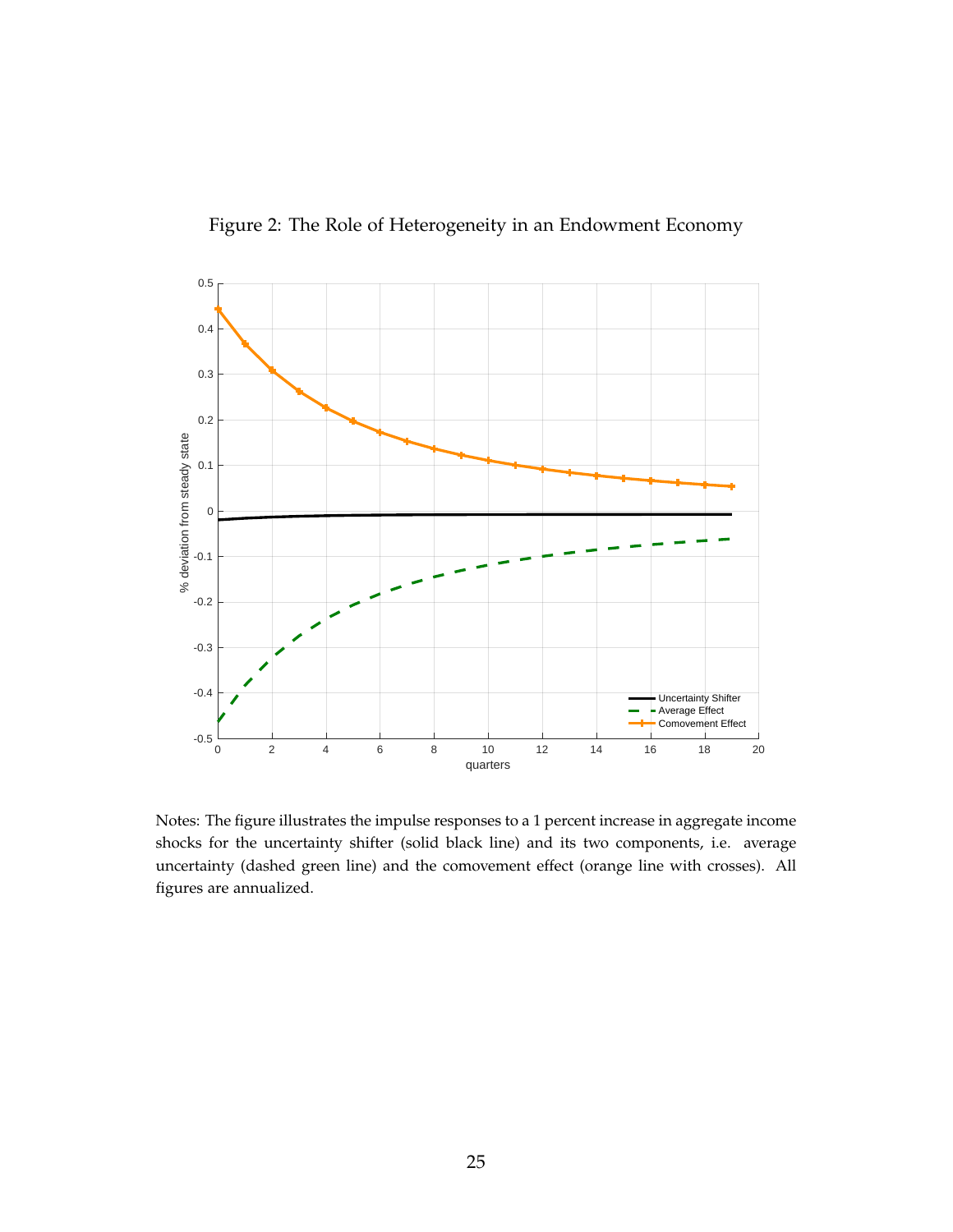

<span id="page-25-0"></span>Figure 3: Elasticity of Consumption in Steady State

Notes: The figure shows the relationship between log consumption (horizontal axis), and the elasticity of consumption (left vertical axis) in steady state. For each value of consumption, the figure reports the average elasticity (solid blue line), the 5% - 95% interval of the distribution (black dashed lines), while the histogram indicate the steady state distribution (right vertical axis).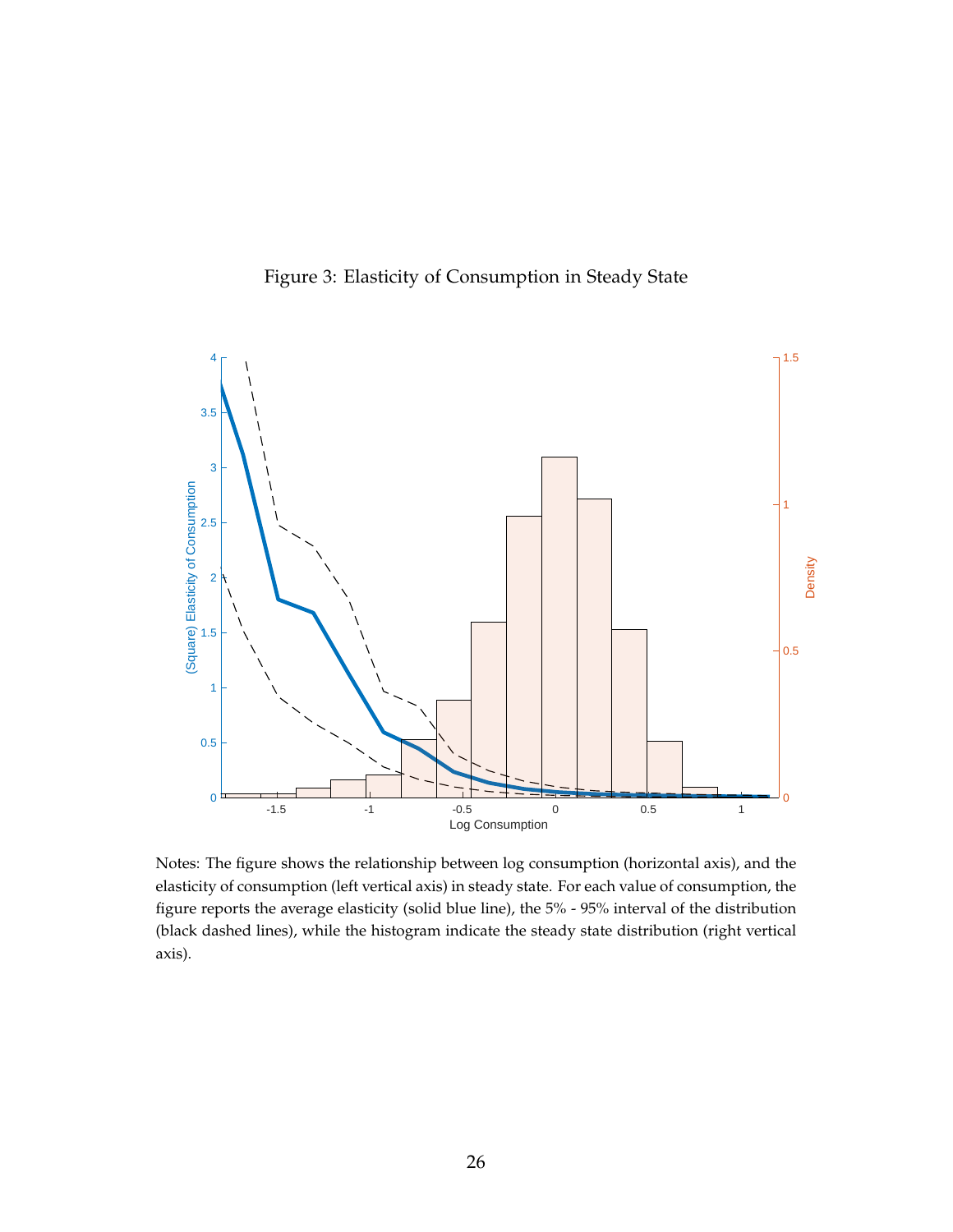

<span id="page-26-0"></span>Figure 4: The Effects of an Aggregate Endowment Shock:  $\sigma = 3$ 

Notes: The figure shows the response of the annualized real interest rate (left panel) to a positive aggregate endowment shock (right panel) in a representative agent model (blue line with crosses), in the baseline model with heterogeneity (red line with circles), and in a model with heterogeneity but considering only the effect of average uncertainty (dashed green line).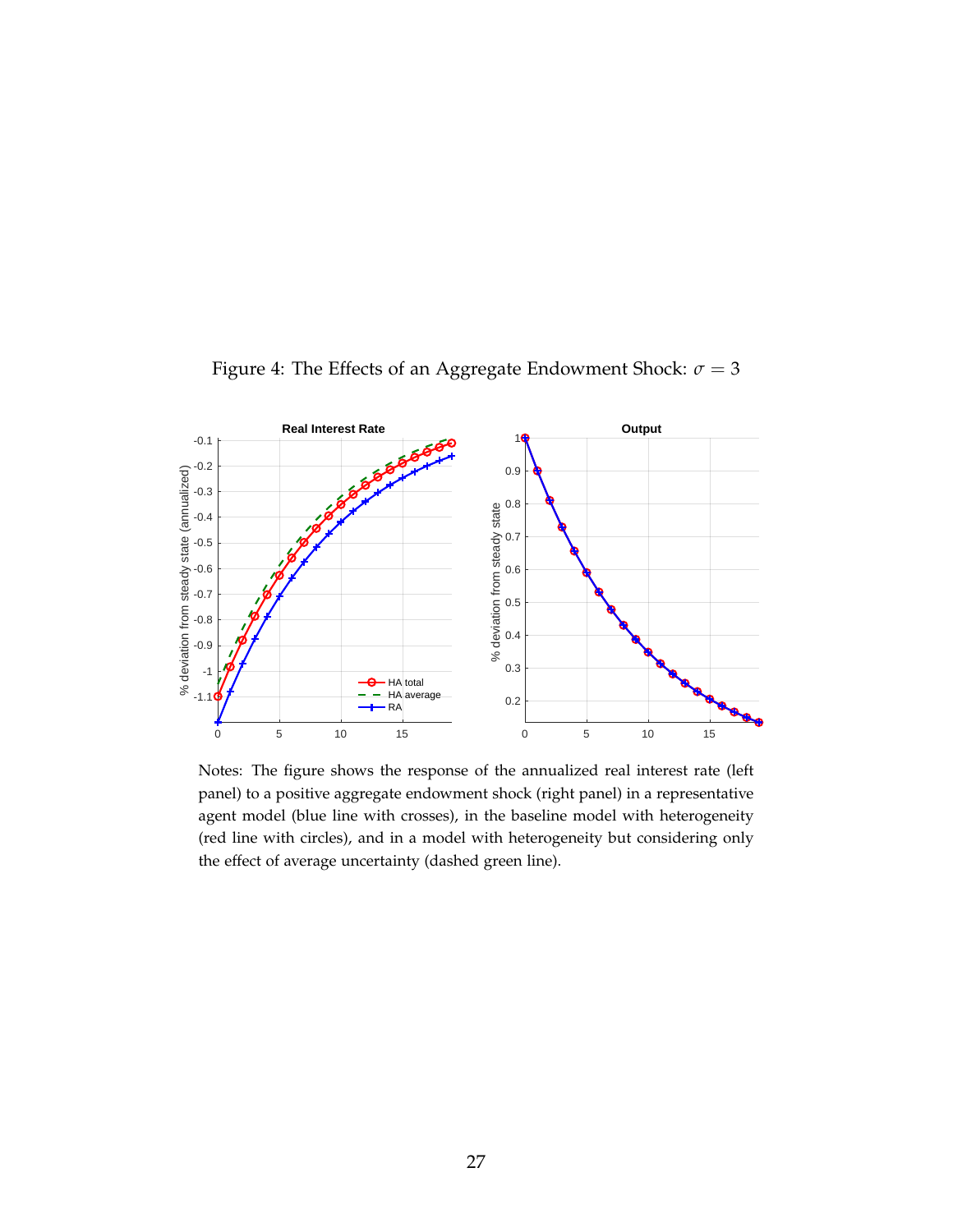<span id="page-27-0"></span>



Notes: The figure shows the relationship between log consumption (horizontal axis), and the elasticity of consumption (left vertical axis) in steady state. For each value of consumption, the figure reports the average elasticity (solid blue line), the 5% - 95% interval of the distribution (black dashed lines), while the histogram indicate the steady state distribution (right vertical axis).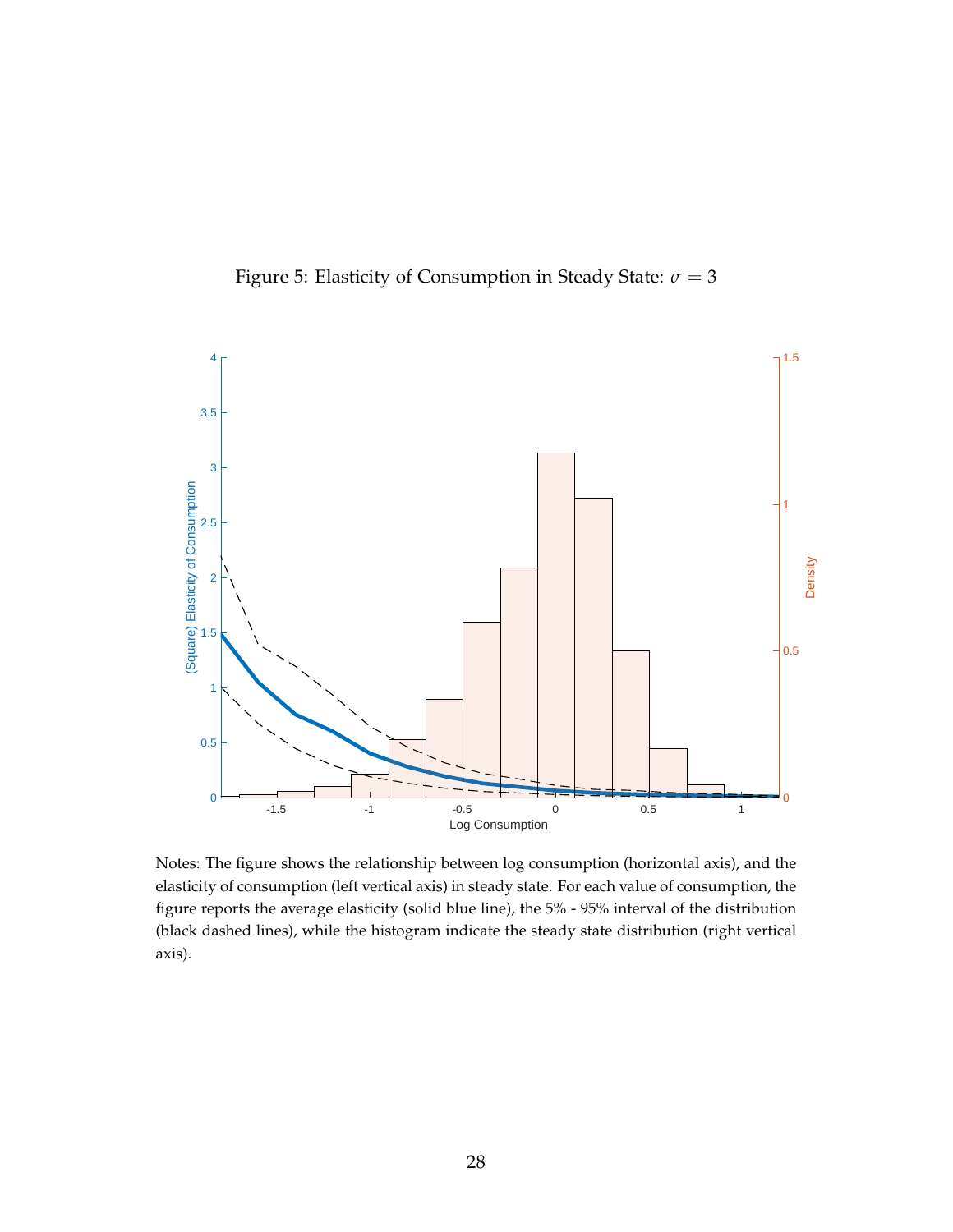<span id="page-28-0"></span>



Notes: The figure shows the response of output to a 1 percent decrease in the (annualized) real interest rate, in a representative agent model (blue line with crosses), in the baseline model with heterogeneity (red line with circles), and in a model with heterogeneity but considering only the effect of average uncertainty (dashed green line).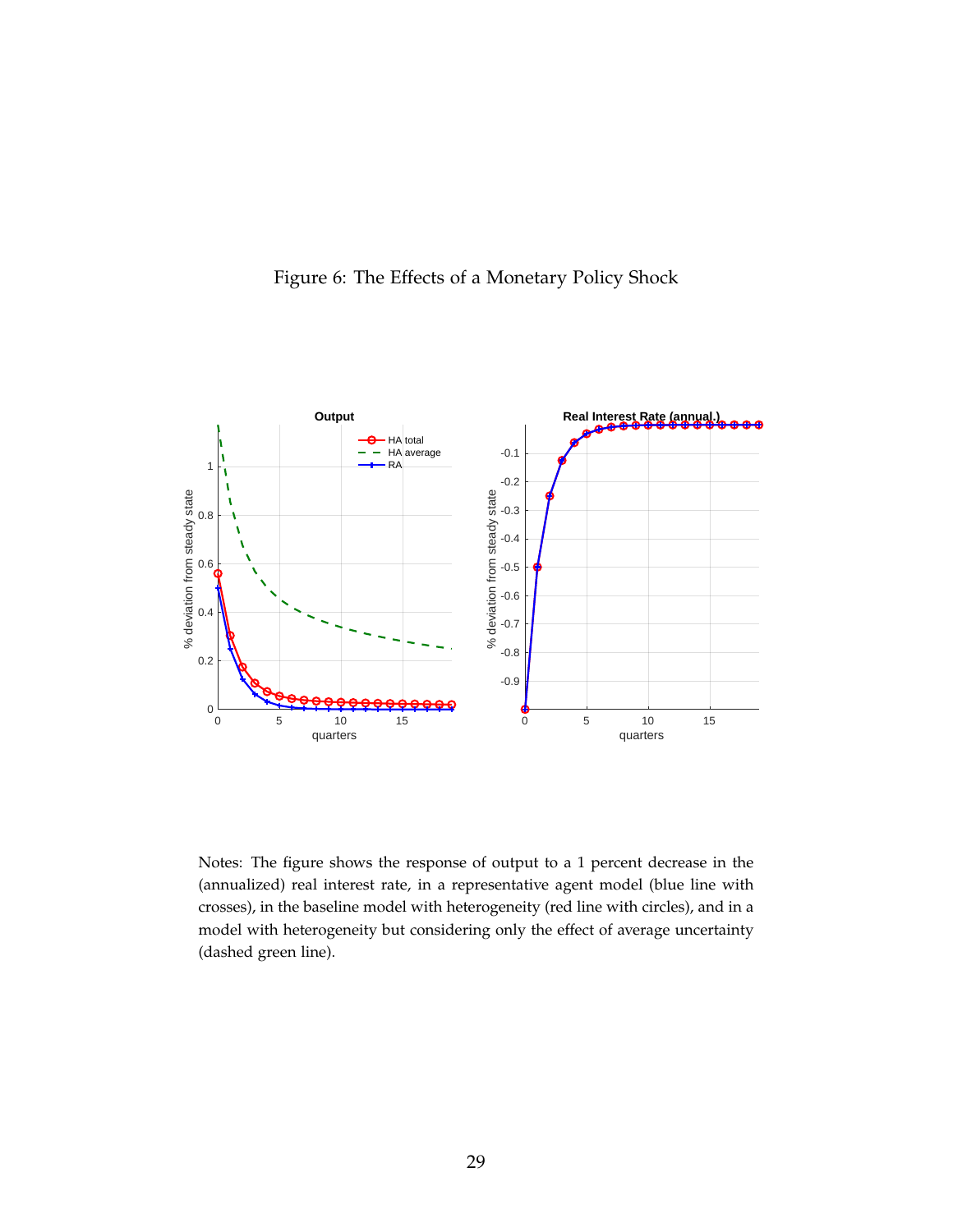<span id="page-29-0"></span>

Figure 7: The Role of Heterogeneity in a New Keynesian Economy (Monetary Shock)

The figure illustrates the (cumulated) effects of a 1 percent reduction of the (annualized) real interest rate on the uncertainty shifter (solid black line) and its two componenents, i.e. average uncertainty (dashed green line) and the comovement effect (orange line with crosses).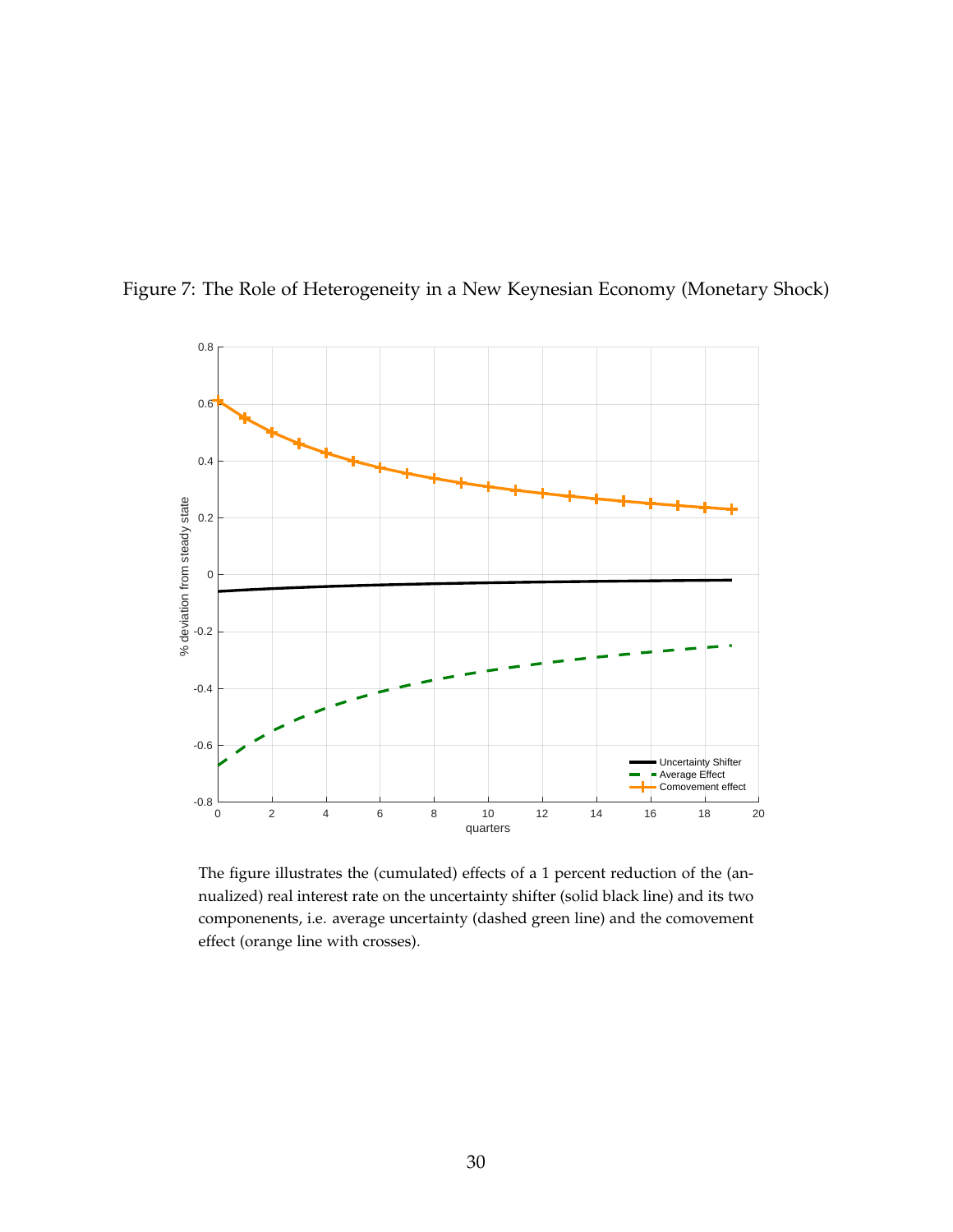<span id="page-30-0"></span>![](_page_30_Figure_0.jpeg)

![](_page_30_Figure_1.jpeg)

Notes: The figure shows the responses of output and the real interest rate to a 1 percent positive technology shock, in a representative agent model (blue line with crosses), in the baseline model with heterogeneity (red line with circles), and in a model with heterogeneity but considering only the effect of average uncertainty (dashed green line).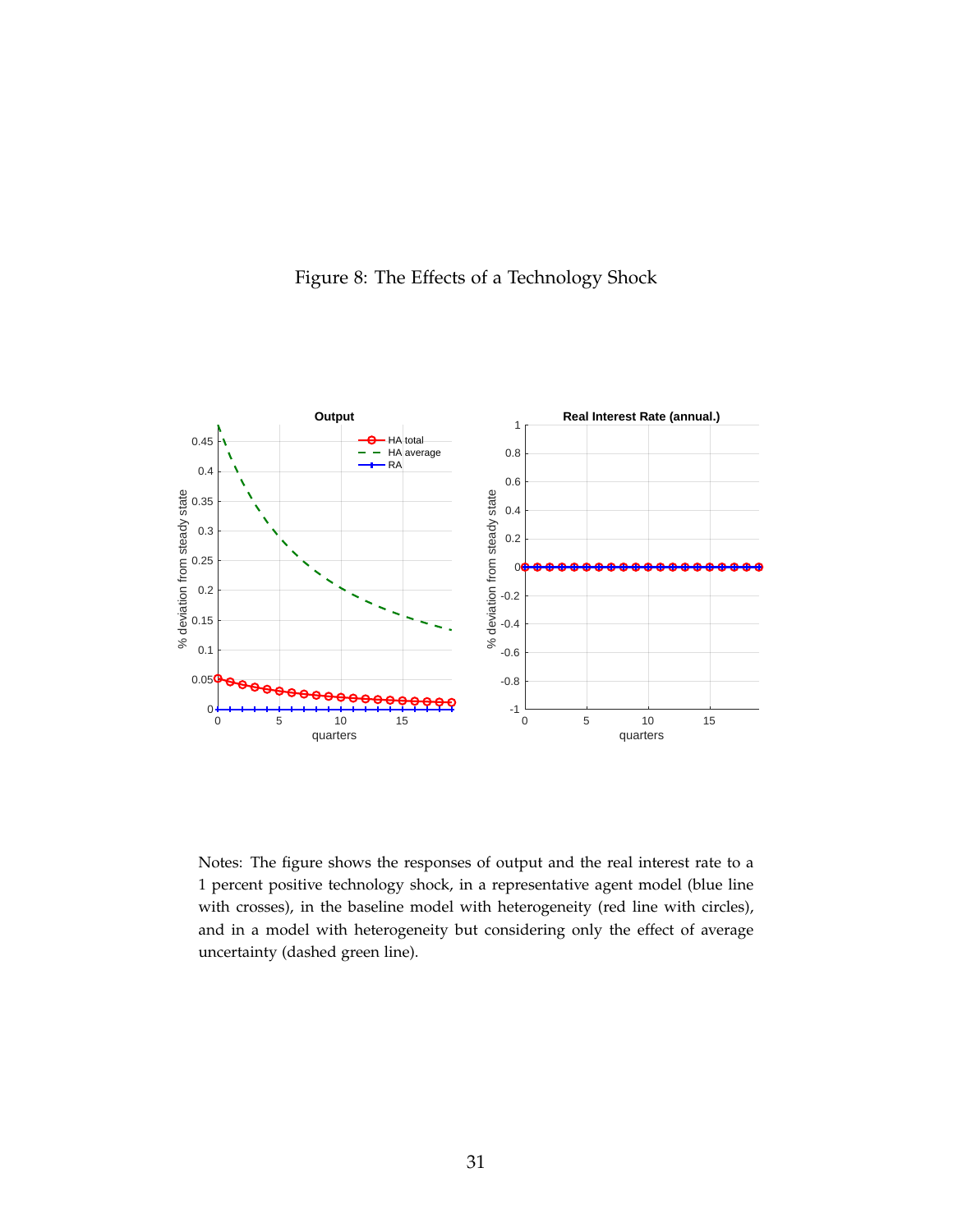<span id="page-31-0"></span>![](_page_31_Figure_0.jpeg)

Figure 9: The Role of Heterogeneity in a New Keynesian Economy (Technology Shock)

Notes: The figure illustrates the (cumulated) effects of a 1 percent positive technology shock on the uncertainty shifter (solid black line) and its two components, i.e. average uncertainty (dashed green line) and the comovement effect (orange line with crosses).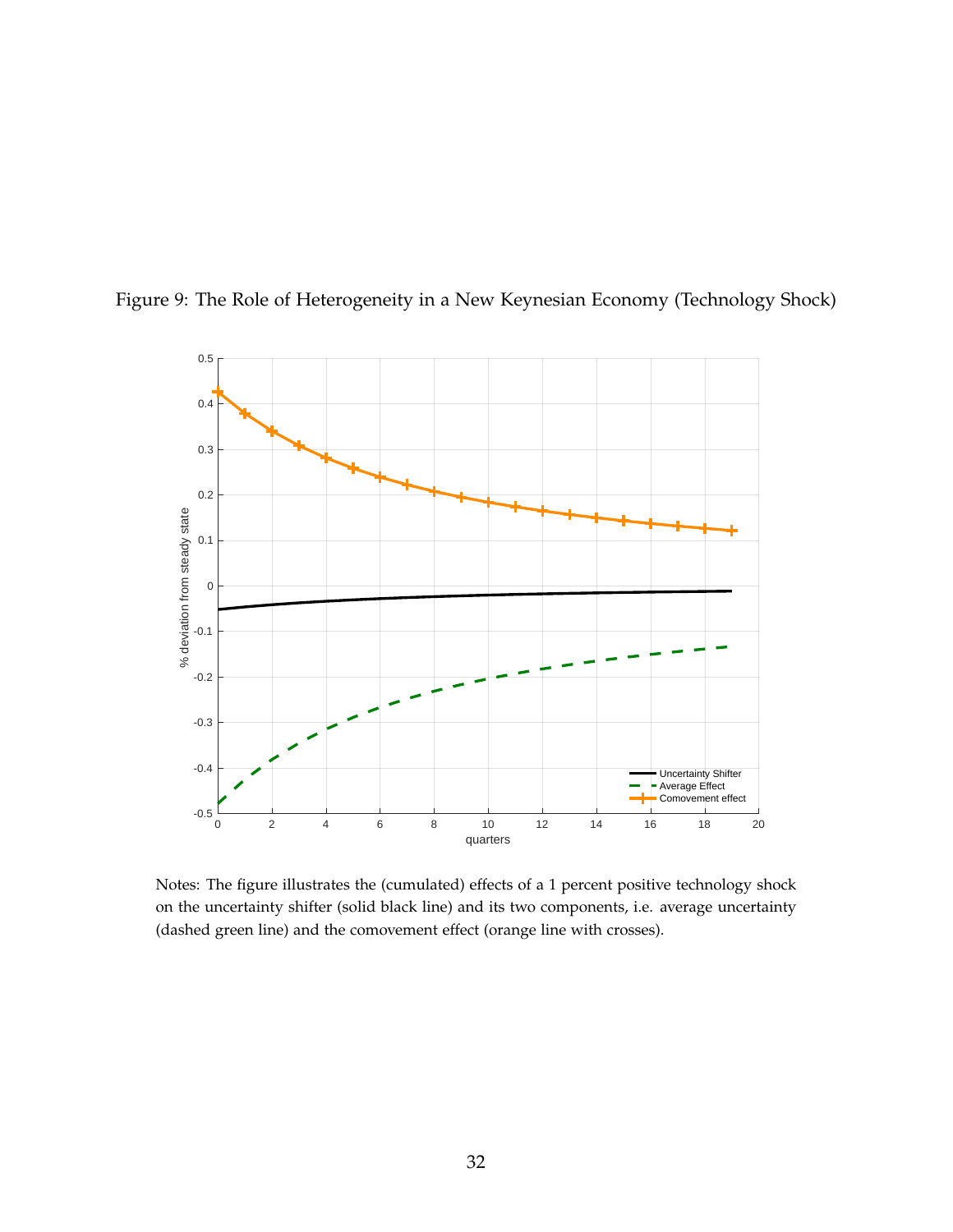### **Appendices**

### <span id="page-32-0"></span>**A.1 Derivation of the approximate individual Euler equation**

Our starting point is the individual Euler equation

$$
C_t(j)^{-\sigma} = \beta R_t \mathbb{E}_t \{ C_{t+1}(j)^{-\sigma} \}
$$

A second order approximation of  $C_{t+1}(j)^{-\sigma}$  around  $C_t(j)$  yields

$$
C_t(j)^{-\sigma} \simeq \beta R_t \mathbb{E}_t \left\{ C_t(j)^{-\sigma} - \sigma C_t(j)^{-\sigma} \left( \frac{\Delta C_{t+1}(j)}{C_t(j)} \right) + \frac{\sigma(\sigma+1)}{2} C_t(j)^{-\sigma} \left( \frac{\Delta C_{t+1}(j)}{C_t(j)} \right)^2 \right\}.
$$

Rearranging terms,

$$
\mathbb{E}_{t}\left\{\frac{\Delta C_{t+1}(j)}{C_{t}(j)}\right\} \simeq \frac{1}{\sigma}\left(1-\frac{1}{\beta R_{t}}\right)+\frac{\sigma+1}{2}v_{t}(j)
$$

where  $v_t(j) \equiv \mathbb{E}_t \left\{ \left( \frac{\Delta C_{t+1}(j)}{C_t(j)} \right) \right\}$ *Ct*(*j*)  $\mathcal{L}^2$ , which corresponds to eq. [\(2\)](#page-5-2) in the main text.

Letting  $c_t(j) \equiv \log C_t(j)$  and using the Taylor expansion  $\frac{\Delta C_{t+1}(j)}{C_t(j)} \simeq \Delta c_{t+1}(j) + \frac{1}{2}(\Delta c_{t+1}(j))^2$ , we can rewrite the Euler equation in terms of (log) consumption:

<span id="page-32-2"></span>
$$
\mathbb{E}_t \left\{ \Delta c_{t+1}(j) \right\} \simeq \frac{1}{\sigma} \left( 1 - \frac{1}{\beta R_t} \right) + \frac{\sigma}{2} v_t(j) \tag{A.1}
$$

Evaluating the previous equation at the stochastic steady state (with  $R_t = R$ ), and taking unconditional expectations we have

<span id="page-32-1"></span>
$$
0 \simeq \frac{1}{\sigma} \left( 1 - \frac{1}{\beta R} \right) + \frac{\sigma}{2} \mathbb{E} \left\{ v_t(j) \right\} \tag{A.2}
$$

Subtracting  $(A.2)$  from  $(A.1)$  and taking a first-order Taylor expansion of the resulting expression yields:

$$
\mathbb{E}_t \left\{ \Delta c_{t+1}(j) \right\} \simeq \frac{1}{\sigma} \widehat{r}_t + \frac{\sigma}{2} \widehat{v}_t(j), \tag{A.3}
$$

where  $\hat{r}_t \equiv \frac{1}{\beta R} (\frac{R_t - R}{R})$  $\frac{R}{R}$ ) and  $\hat{v}_t(j) \equiv v_t(j) - \mathbb{E} \{v_t(j)\}$ . Thus, it follows that  $(\mathbb{E}_t \{\Delta c_{t+1}(j)\})^2 \sim$  $\mathcal{O}(|\varepsilon|^2)$  thus implying  $\mathbb{E}_t\left\{\Delta c_{t+1}(j)^2\right\} \simeq \mathbb{E}_t\{\xi_{t+1}(j)^2\}$ , where  $\xi_t(j) \equiv c_t(j) - \mathbb{E}_{t-1}\left\{\Delta c_t(j)\right\}$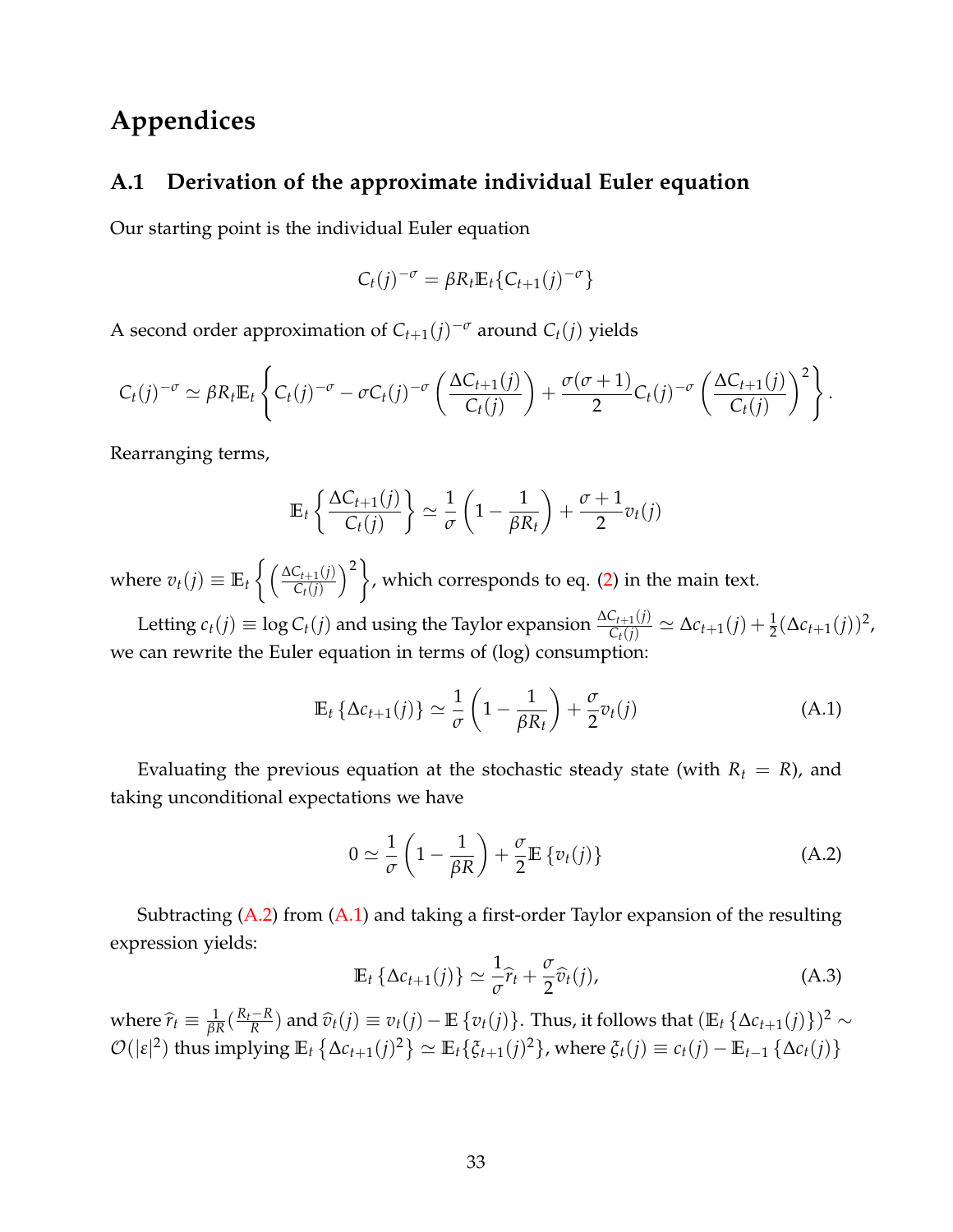is the innovation in household *j*'s (log) consumption. Accordingly, we have

$$
v_t(j) \equiv \mathbb{E}_t \left\{ \left( \frac{\Delta C_{t+1}(j)}{C_t(j)} \right)^2 \right\} \simeq \mathbb{E}_t \{ \xi_{t+1}(j)^2 \}.
$$

### <span id="page-33-0"></span>**A.2 Derivation of an exact Euler equation for aggregate consumption**

Starting from the individual Euler equation

$$
C_t(j)^{-\sigma} = \beta R_t \mathbb{E}_t \{ C_{t+1}(j)^{-\sigma} \}
$$

and multiplying and dividing the RHS by  $\left[\mathbb{E}_t\left\{ \mathsf{C}_{t+1}\left(j\right)\right\} \right]^{-\sigma}$  we have

$$
C_{t}(j)^{-\sigma} = \beta R_{t} \left[ \mathbb{E}_{t} \left\{ C_{t+1}(j) \right\} \right]^{-\sigma} \frac{\mathbb{E}_{t} \left\{ C_{t+1}(j)^{-\sigma} \right\}}{\left[ \mathbb{E}_{t} \left\{ C_{t+1}(j) \right\} \right]^{-\sigma}}
$$

or equivalently

<span id="page-33-1"></span>
$$
C_{t}(j) V_{t}(j) = (\beta R_{t})^{-\frac{1}{\sigma}} \mathbb{E}_{t} \{ C_{t+1}(j) \}
$$
 (A.4)

where  $V_t(j) \equiv \left[ \frac{\mathbb{E}_t \{ C_{t+1}(j)^{-\sigma} \}}{\mathbb{E}_t \{ C_{t+1}(j) \}^{-\sigma} \}} \right]$  $\sqrt{\mathbb{E}_t \{C_{t+1}(j)\}}^{-\sigma}$  $\int_{0}^{\frac{1}{\sigma}} \geq 1$  captures the effects of individual uncertainty on individual consumption choices, i.e. the "wedge" relative to the certainty-equivalence case.

Next, dividing an multiplying the LHS of [\(A.4\)](#page-33-1) by aggregate consumption *C<sup>t</sup>* , and integrating across households (and abstracting from aggregate uncertainty, as we do in our quantitative exercises) we get

$$
C_t \int \frac{C_t(j)}{C_t} V_t(j) \, dj = \left(\beta R_t\right)^{-\frac{1}{\sigma}} \int \mathbb{E}_t \left\{C_{t+1}(j)\right\} dj
$$

which implies that

$$
C_t = (\beta R_t)^{-\frac{1}{\sigma}} C_{t+1} V_t^{-1}
$$
 (A.5)

where  $V_t \equiv \int \frac{C_t(j)}{C_t} V_t(j) \, dj$ .

Finally, in terms of log-deviations from steady state we have

$$
\hat{c}_t = \hat{c}_{t+1} - \frac{1}{\sigma}\hat{r}_t - \hat{v}_t
$$
\n(A.6)

which is analogous to eq.  $(6)$  in the main text.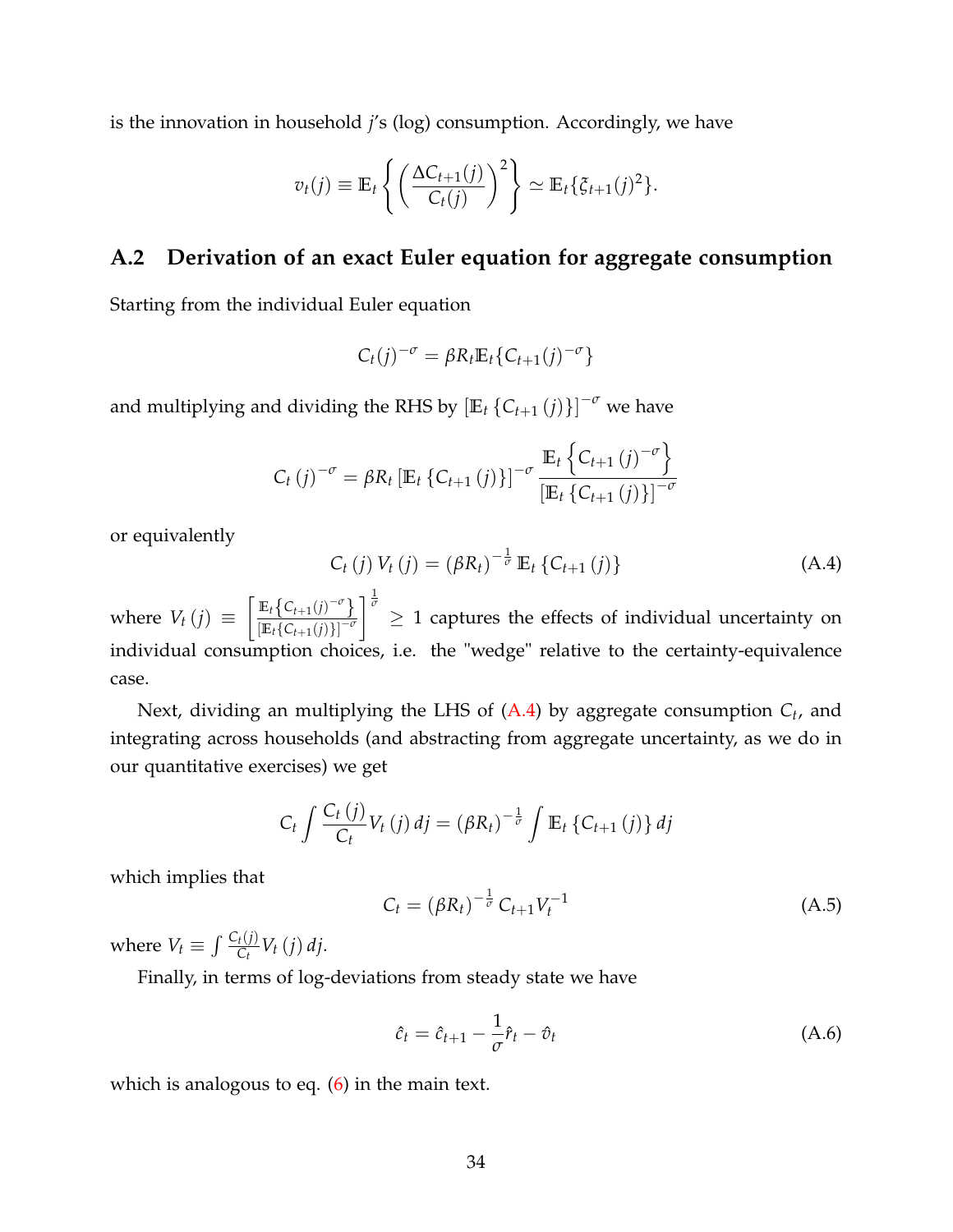# <span id="page-34-0"></span>**A.3 Derivation of the approximate individual Euler equation for a general utility function**

The individual Euler equation under a general utility function  $U(\cdot)$  is given by

$$
U'(C_t(j)) = \beta R_t \mathbb{E}_t \{ U'(C_{t+1}(j)) \}.
$$

Define  $\sigma_t(j) \equiv -u''(C_t(j))C_t(j)/u'(C_t(j))$  (relative risk aversion) and  $\varkappa_t(j) \equiv -u'''(C_t(j))C_t(j)/u''(C_t(j))$ (relative prudence). Approximating  $U'(C_{t+1}(j))$  around  $C_t(j)$  gives

$$
U'(C_{t+1}(j)) \simeq U'(C_t(j)) + U''(C_t(j))\Delta C_{t+1}(j) + \frac{1}{2}U'''(C_t(j))(\Delta C_{t+1}(j))^2.
$$

Substituting for  $U'(C_{t+1}(j))$  in the Euler equation using the previous approximation we obtain

$$
1 \simeq \beta R_t \mathbb{E}_t \left\{ 1 - \sigma_t(j) \frac{\Delta C_{t+1}(j)}{C_t(j)} + \frac{1}{2} \sigma_t \varkappa_t \left( \frac{\Delta C_{t+1}(j)}{C_t(j)} \right)^2 \right\}.
$$

which gives the approximate Euler equation for aggregate consumption

$$
\mathbb{E}_{t}\Delta C_{t+1}(j) \simeq -\frac{U'(C_{t}(j))}{U''(C_{t}(j))}\left(1-\frac{1}{\beta R_{t}}\right) - \frac{1}{2}\frac{U'''(C_{t}(j))}{U''(C_{t}(j))}\mathbb{E}_{t}\left[\Delta C_{t+1}(j)\right]^{2}
$$
(A.7)

Dividing by *Ct*(*j*) and using our definitions of relative risk aversion and relative prudence gives

$$
\mathbb{E}_t\left\{\frac{\Delta C_{t+1}(j)}{C_t(j)}\right\} \simeq \frac{1}{\sigma_t(j)}\left(1-\frac{1}{\beta R_t}\right)+\frac{\varkappa_t}{2}\mathbb{E}_t\left\{\left(\frac{\Delta C_{t+1}(j)}{C_t(j)}\right)^2\right\}.
$$

Note that a CRRA utility implies  $\sigma_t(j) = \sigma$  and  $\varkappa_t(j) = \sigma + 1$ , so the previous expression collapses to eq.  $(3)$  in the main text.

Alternatively, denoting with  $\tilde{\sigma}_t(i)$  and  $\tilde{\varkappa}_t(i)$  the coefficients of absolute risk aversion and prudence gives

$$
\mathbb{E}_t \Delta C_{t+1}(j) \simeq \frac{1}{\tilde{\sigma}_t(j)} \left(1 - \frac{1}{\beta R_t}\right) - \frac{\tilde{\varkappa}_t(j)}{2} \mathbb{E}_t \left\{\Delta C_{t+1}(j)^2\right\}.
$$

For example, the special case of CARA preferences implies that  $\tilde{\sigma}_t(j) = \tilde{\varkappa}_t(j) \equiv \tilde{\sigma}$ , so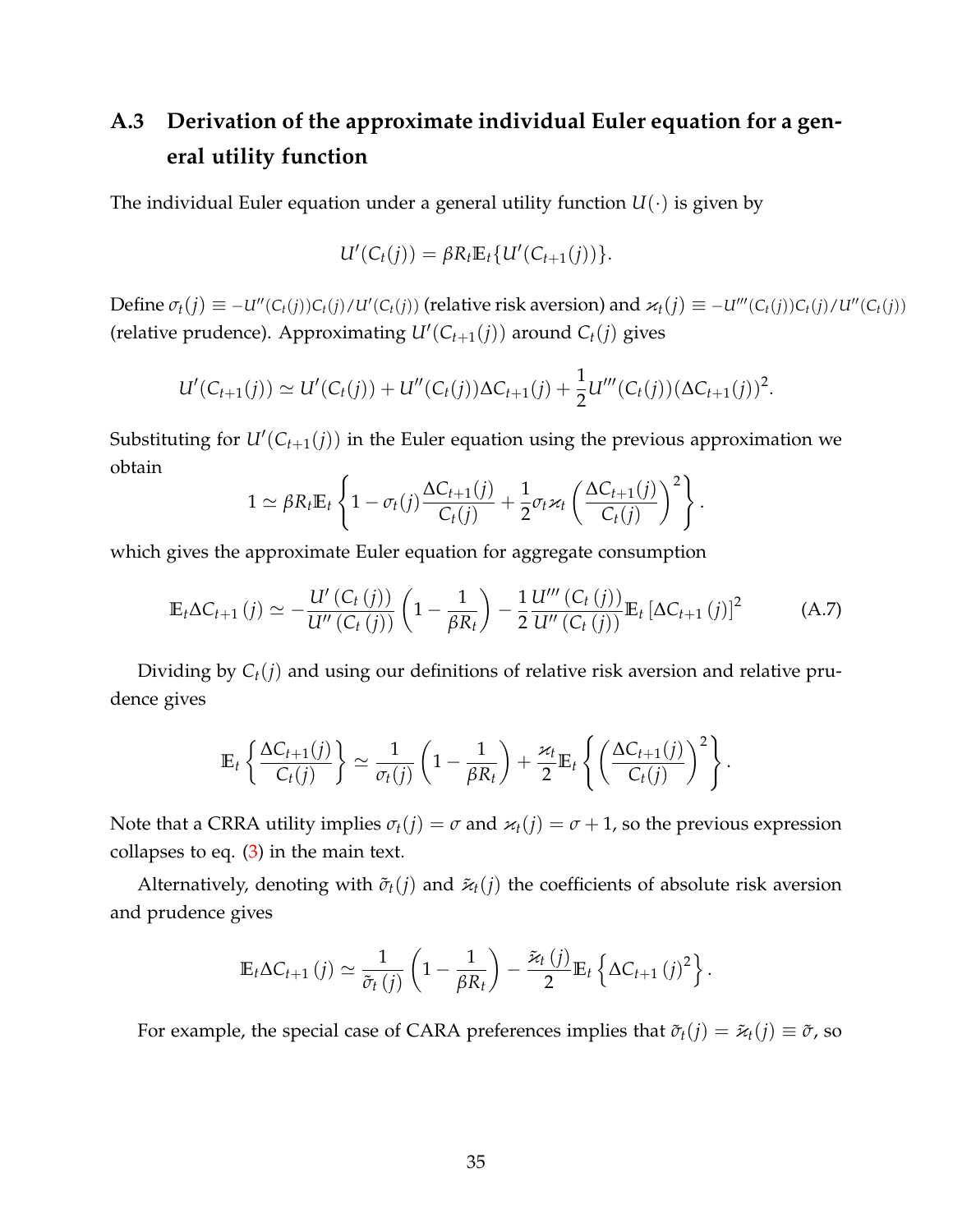the previous expression collapses to

$$
\mathbb{E}_{t} \Delta C_{t+1} (j) \simeq \frac{1}{\tilde{\sigma}} \left( 1 - \frac{1}{\beta R_{t}} \right) - \frac{\tilde{\sigma}}{2} \tilde{v}_{t} (j)
$$

where  $\tilde{v}_t(j) \equiv \mathbb{E}_t \left\{ \Delta C_{t+1}(j)^2 \right\} \simeq \mathbb{E}_t \left\{ \left[ C_{t+1}(j) - \mathbb{E}_t C_{t+1}(j) \right]^2 \right\} \equiv \mathbb{E}_t \left\{ \xi_{t+1}(j)^2 \right\}$ , which is analogous to eq. [\(3\)](#page-6-0) in the main text. In this economy, under the assumption of i.i.d. idiosyncratic income shocks  $y_t(j) \sim N(0, \sigma_{y,t})$ , it can be shown that individual consumption is a linear function of cash-on-hand  $x_t(j)$ , i.e.  $C_t(j) = C_t + \mu_t x_t(j)$ , where  $\mu_t$  denotes the marginal propensity to consume, and is constant across households (see Acharya and Dogra (2020)). It then follows that uncertainty  $\tilde{v}_t(j) = \bar{v}_t = \mu_{t+1}^2 \sigma_{y,t}^2$ , is common across households, and thus the comovement effect described in the main text is absent.

### <span id="page-35-0"></span>**A.4 Derivation of the dynamic response of** *v<sup>t</sup>*

Recalling that  $v_t \equiv \int \frac{C_t(j)}{C_t} v_t(j) d j$  we have

$$
\frac{dv_{t+k}}{d\varepsilon_t} = \int \frac{d[C_{t+k}(j)/C_{t+k}]}{d\varepsilon_t} v_t(j)dj + \int \frac{C_{t+k}(j)}{C_{t+k}} \frac{dv_{t+k}(j)}{d\varepsilon_t} dj \n= \int \frac{d\exp\{c_{t+k}(j) - c_{t+k}\}}{d\varepsilon_t} v_t(j)dj + \int \frac{C_{t+k}(j)}{C_{t+k}} \frac{dv_{t+k}(j)}{d\varepsilon_t} dj \n= \int \frac{d[c_{t+k}(j) - c_{t+k}]}{d\varepsilon_t} \frac{C_{t+k}(j)}{C_{t+k}} v_t(j)dj + \int \frac{C_{t+k}(j)}{C_{t+k}} \frac{dv_{t+k}(j)}{d\varepsilon_t} dj
$$

Next we derive an approximate expression for  $\frac{d[c_{t+k}(j)-c_{t+k}]}{ds}$ *dεt* . Combining the previous equation with [\(3\)](#page-6-0) in the text and rearranging terms yields the difference equation

$$
c_t(j) - c_t = \mathbb{E}_t \left\{ (c_{t+1}(j) - c_{t+1}) \right\} - \frac{\sigma}{2} v_t(j) + \frac{\sigma+1}{2} v_t
$$

which can be solved forward to obtain

<span id="page-35-1"></span>
$$
c_t(j) - c_t = -\sum_{k=0}^{\infty} \left[ \frac{\sigma}{2} \mathbb{E}_t \{ v_{t+k}(j) \} + \frac{\sigma + 1}{2} \mathbb{E}_t \{ v_{t+k} \} \right] + \mathbb{E} \{ c_t(j) - c_t \}
$$
 (A.8)

where we have used the fact that  $\lim_{T\to\infty} \mathbb{E}_t \{c_{t+T}(j)\} = \mathbb{E} \{c_t(j)\}$  and  $\lim_{T\to\infty} \mathbb{E}_t \{c_{t+T}\} =$  $\mathbb{E}\left\{c_t\right\}$ .

Using [\(A.8\)](#page-35-1) as a reference, we can derive the dynamic response of (log) consumption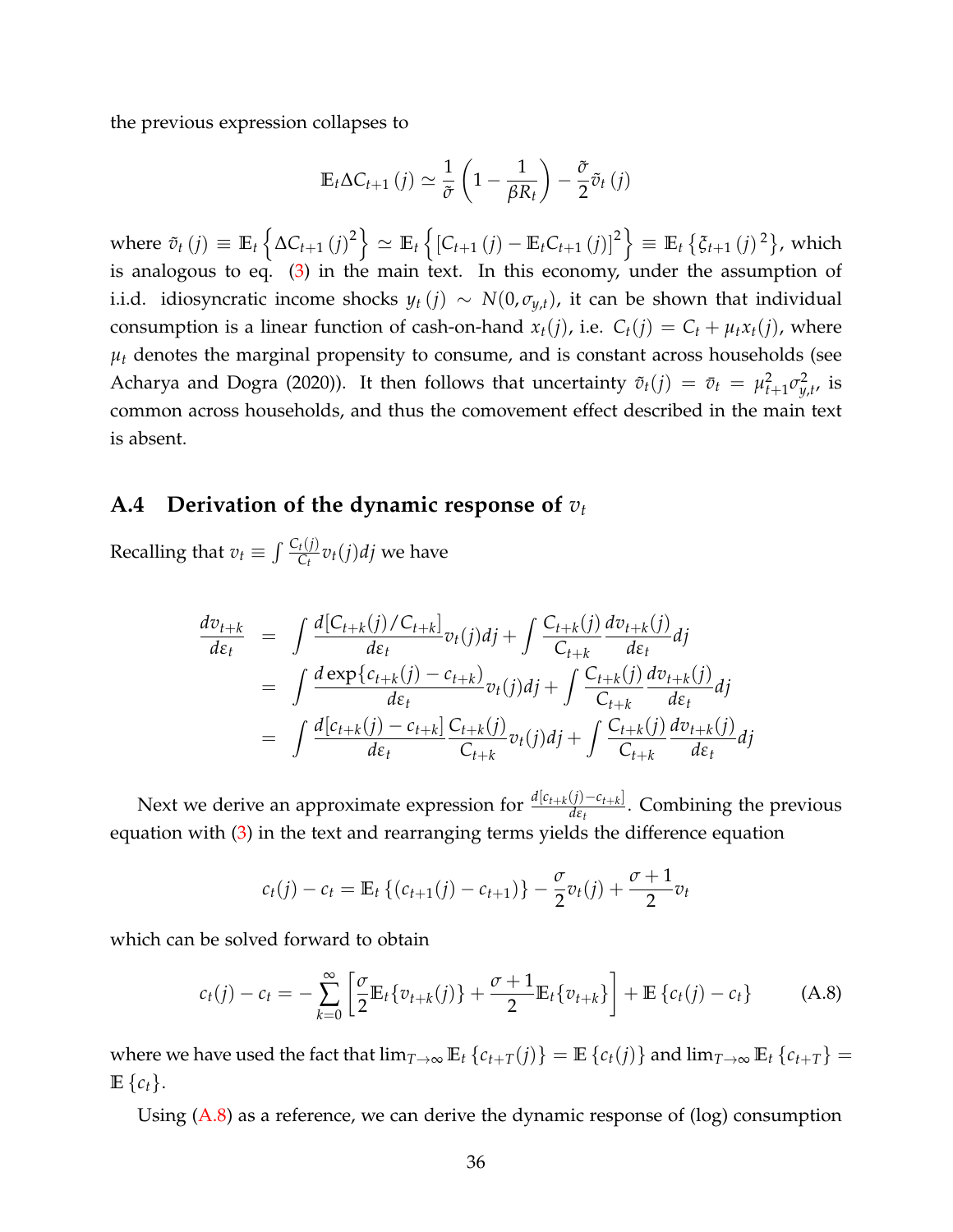differential to an aggregate shock in period *t*:

$$
\frac{d[c_{t+k}(j) - c_{t+k}]}{d\varepsilon_t} = -\sum_{h=k}^{\infty} \left[ \frac{\sigma}{2} \frac{dv_{t+h}(j)}{d\varepsilon_t} + \frac{\sigma+1}{2} \frac{dv_{t+h}}{d\varepsilon_t} \right] \sim \mathcal{O}(|\varepsilon|)
$$

Accordingly,  $\int \frac{d[c_{t+k}(j)-c_{t+k}]}{ds}$ *dεt*  $C_{t+k}(j)$ *c*<sub>*t*+*k*</sub>*V*)*dj* ∼  $\mathcal{O}(|\epsilon|^2)$  and can thus be ignored in our approximation. Thus, it follows that

$$
\frac{dv_{t+k}}{d\varepsilon_t} \simeq \int \frac{C_{t+k}(j)}{C_{t+k}} \frac{dv_{t+k}(j)}{d\varepsilon_t} dj
$$

as found in the text.

# **B Robustness: Alternative Process for Idiosyncratic Income Shocks**

In this section, we study the role of heterogeneity in the New Keynesian economy described in Section [5,](#page-14-0) but considering an alternative process for the idiosyncratic income shocks *ζt*(*i*). In particular, we consider a discrete-time quarterly version of the continoustime process used in Kaplan, Moll and Violante (2018), which is the sum of two independent components  $\zeta_t(i) = \zeta_{1,t}(i) + \zeta_{2,t}(i)$ . Both components evolve according to a "jump-drift" process, where jumps arrive at a Poisson rate  $\lambda_1 = 0.080$  and  $\lambda_2 = 0.007$ and where, conditionally on a jump, innovations are drawn from a normal distribution with mean zero and standard deviations  $\sigma_1 = 1.74$  and  $\sigma_2 = 1.53$ . Between jumps, the processes drift toward zero at rates  $\beta_1 = 0.0761$  and  $\beta_2 = 0.009$ , respectively. The two continous-time components are discretized with 3 grid points for *ζ*<sup>1</sup> (transitory component) and 11 points for *ζ*<sup>2</sup> (persistent component) — see Section 4.2.2 and Appendix D in Kaplan, Moll, Violante (2018) for more details.

We calculate the corresponding Markov transition matrix at a quarterly frequency. The resulting discretized process gives rise to a leptokurtic distribution of income changes, as shown in Figure [B.1.](#page-23-0) In particular, the values of the kurtosis are 14.8 for annual income changes, and 12.6 for 5-year changes, which are close to the empirical counterparts using data U.S. male earnings as in Guvenen et. al. (2015). We then recalibrate the discount factor to  $\beta = 0.982$  so that the steady state real interest rate equal 2 percent per year, as in our baseline case.

Figure [B.2](#page-24-0) shows that the response of output to a monetary shock in this economy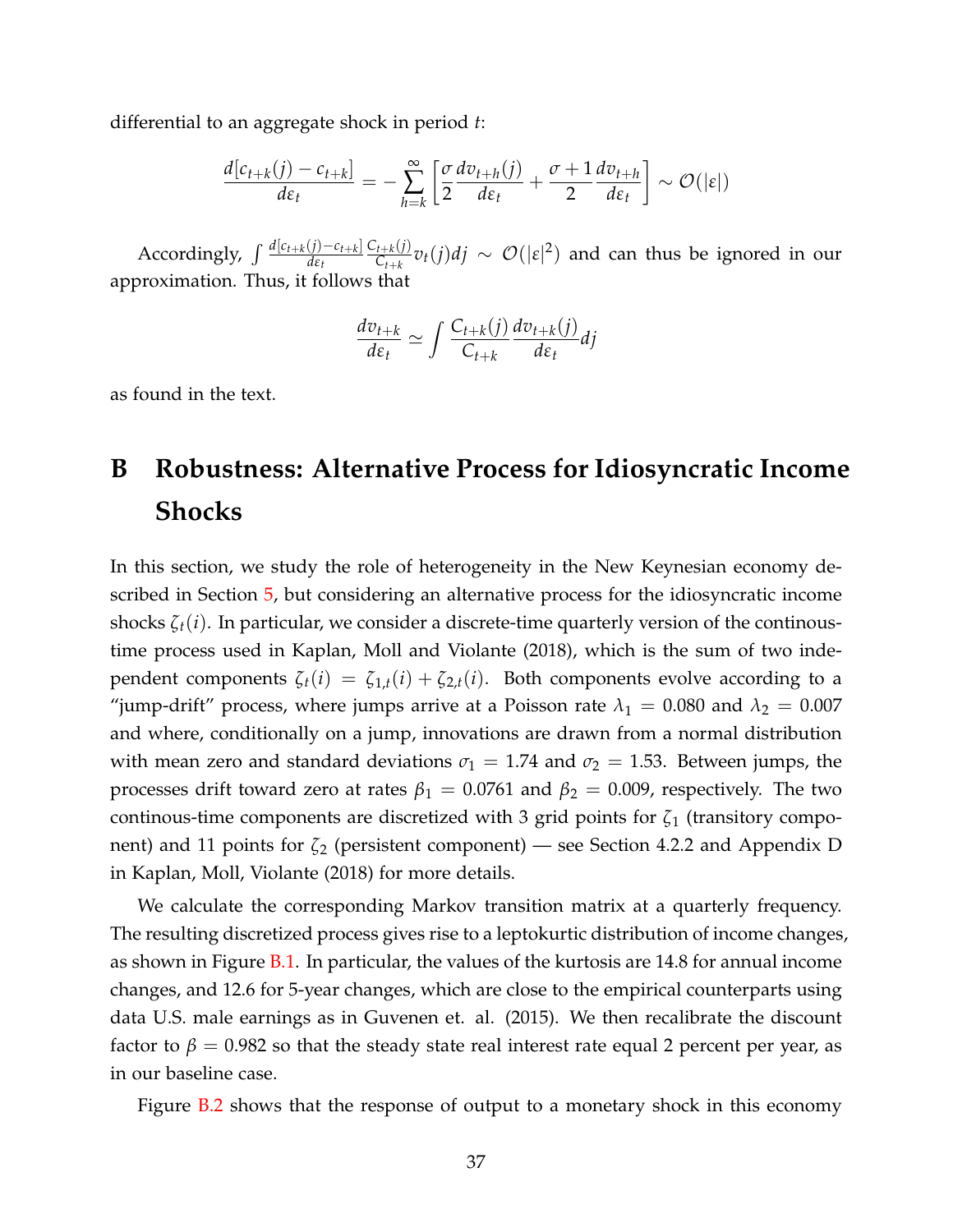(green line with diamonds) is remarkably close to the response obtained in our baseline calibration (red line with circles), and in turn similar its counterpart in a representative agent economy (blue line with crosses). A similar result is obtained in response to other shocks (results are omitted for brevity, and available from the authors upon request).

Figure B.1: Distribution of (Log) Income Shocks in the Alternative Calibration

![](_page_37_Figure_2.jpeg)

Notes: The figure shows the distribution of (log) earning changes at annual frequency (left panel) and at a 5yr frequency (right panel). In each panel, the histograms correspond to the distribution resulting from the (discretized) process with a transitory and a persistent component, while the solid line indicates the normal distribution with the same mean and variance.

## **C Robustness: Monetary Policy Rule**

In this appendix, we study the role of heterogeneity in the New Keynesian economy described in Section [5,](#page-14-0) assuming that the central bank follows a Taylor-type rule for the real interest rate  $\hat{r}_t = \phi_{\pi} \pi_t + m_t$ , where  $m_t$  is a monetary shock, which is assumed to follow an AR(1) process, with auto-correlation coefficient  $\rho_m = 0.5$ . We set the coefficient  $\phi_{\pi}$  = 0.5, in line with the original estimates of Taylor (1999).

Figure [C.3](#page-25-0)[-C.4](#page-26-0) report the response of aggregate variables to monetary and technology shocks, respectively. In response to all these shocks, and analogously to what shown in Figures  $6$  and  $8$  in the main text, the responses of aggregate variables in an heterogeneous agent economy (red lines with circles) are similar to those obtained in the corresponding model with a representative agent (blue line with crosses).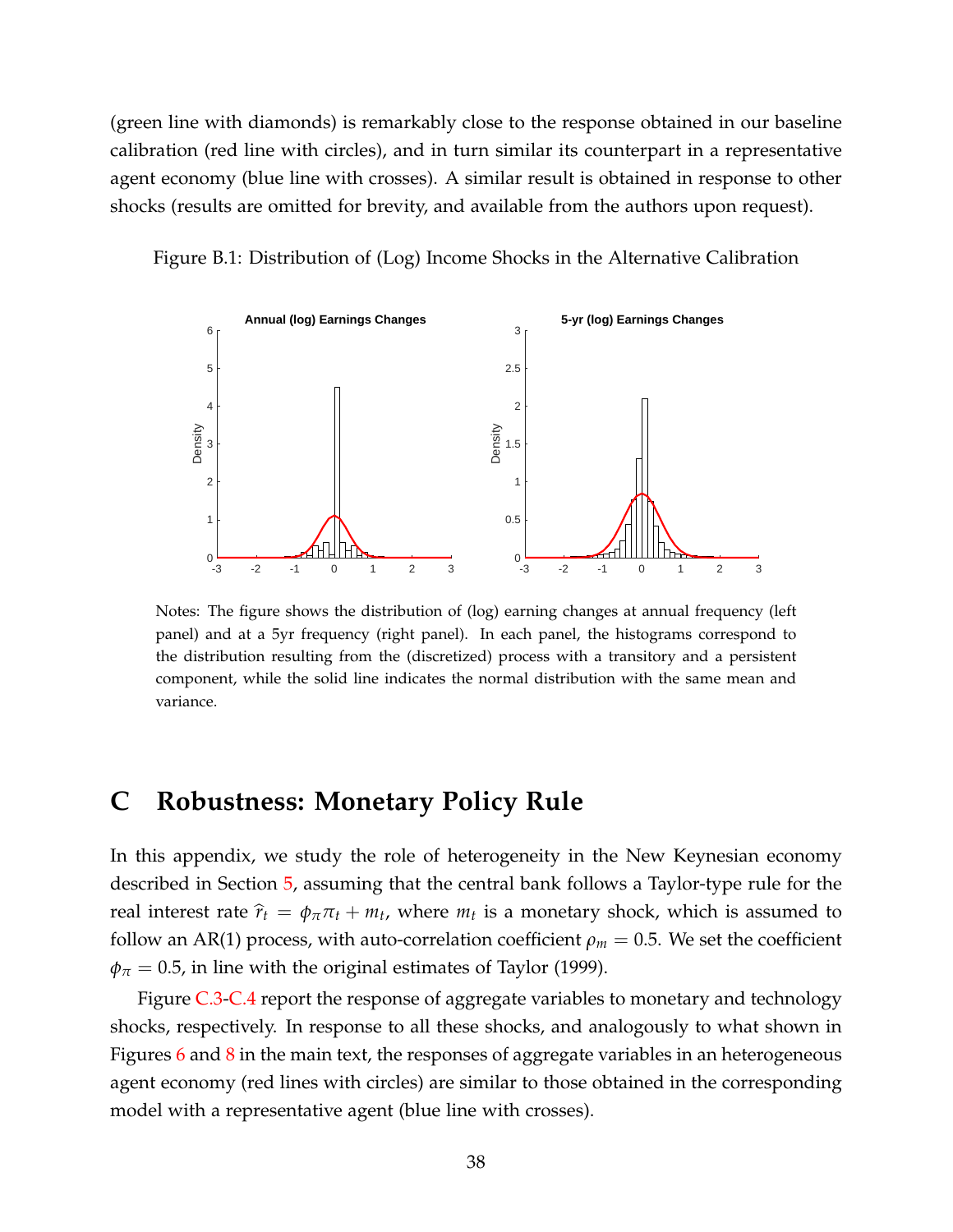![](_page_38_Figure_0.jpeg)

![](_page_38_Figure_1.jpeg)

Notes: The figure shows the response of output and (annualized) real interest rate to a 25 basis points expansionary monetary shock. The figure compares the responses in a model without heterogeneity (blue line with crosses), in the baseline heterogeneous household model with AR(1) idiosyncratic income shocks (red line with circles), and in a model with idiosyncratic shocks with a transitory and a persistent component as in Kaplan, Moll and Violante (2018) (green line with diamonds).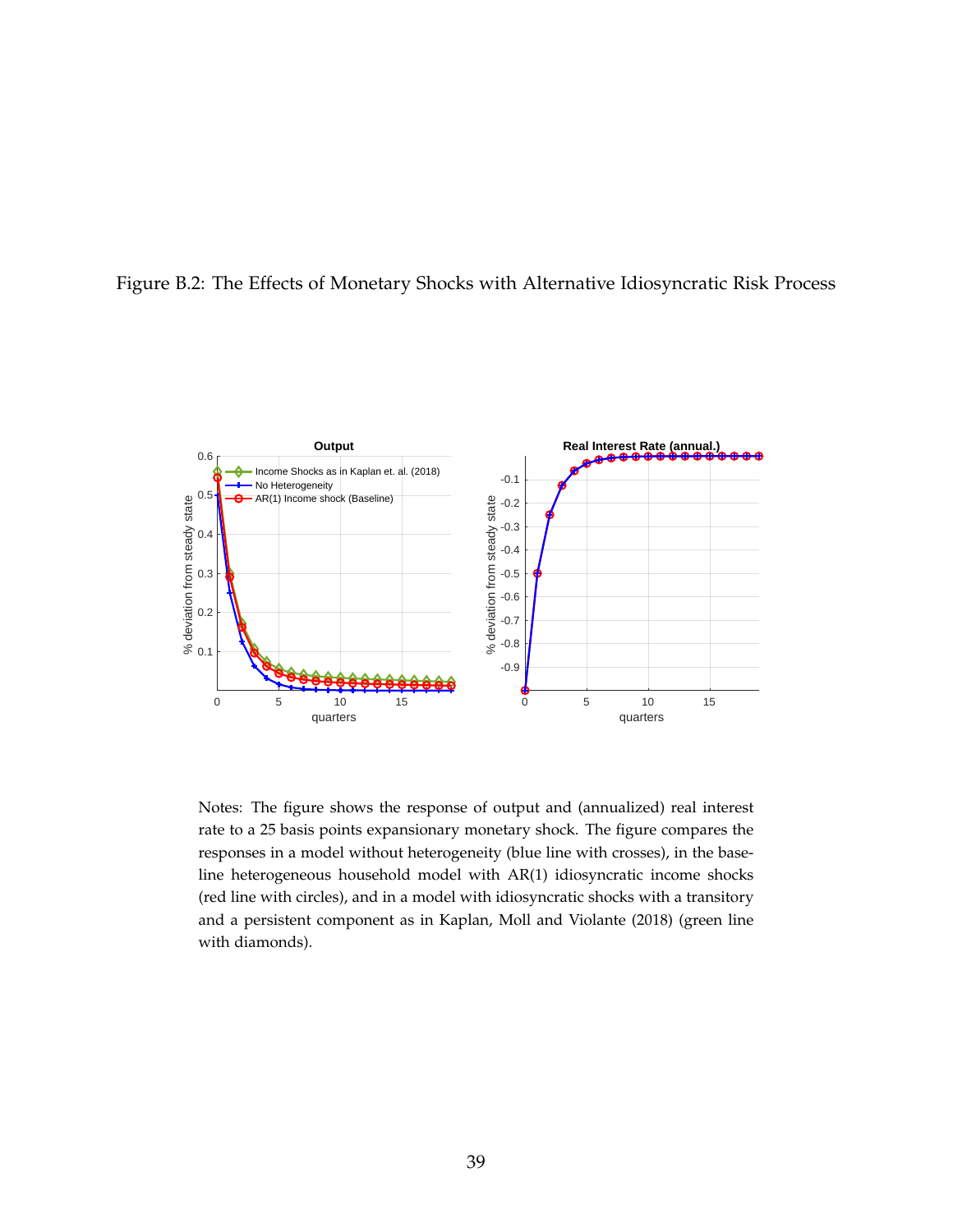![](_page_39_Figure_0.jpeg)

![](_page_39_Figure_1.jpeg)

Notes: The figure shows the response of output and (annualized) real interest rate to a 25 basis point monetary shock, in a representative agent model (blue line with crosses), in the baseline model with heterogeneity (red line with circles), and in a model with heterogeneity but considering only the effect of average uncertainty (dashed green line).